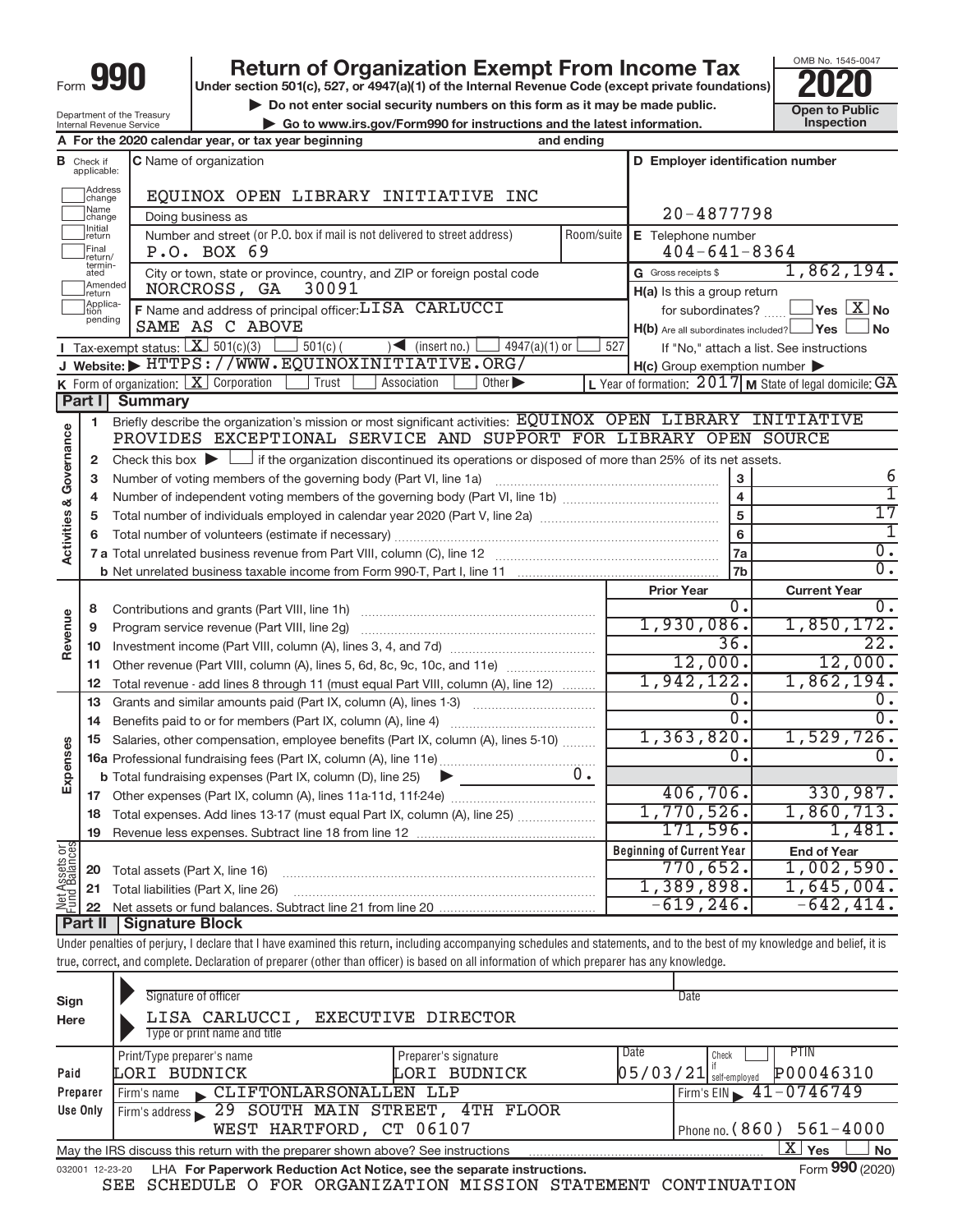|                | Part III   Statement of Program Service Accomplishments                                                                                      |                                              |
|----------------|----------------------------------------------------------------------------------------------------------------------------------------------|----------------------------------------------|
|                |                                                                                                                                              |                                              |
| 1              | Briefly describe the organization's mission:<br>SEE SCHEDULE O                                                                               |                                              |
|                |                                                                                                                                              |                                              |
|                |                                                                                                                                              |                                              |
|                |                                                                                                                                              |                                              |
| $\overline{2}$ | Did the organization undertake any significant program services during the year which were not listed on the                                 |                                              |
|                | prior Form 990 or 990-EZ?                                                                                                                    | $\boxed{\text{X}}$ Yes $\boxed{\phantom{0}}$ |
|                | If "Yes," describe these new services on Schedule O.                                                                                         |                                              |
| 3              | Did the organization cease conducting, or make significant changes in how it conducts, any program services?                                 | $\sqrt{}$ Yes $\boxed{\text{X}}$ No          |
|                | If "Yes," describe these changes on Schedule O.                                                                                              |                                              |
| 4              | Describe the organization's program service accomplishments for each of its three largest program services, as measured by expenses.         |                                              |
|                | Section 501(c)(3) and 501(c)(4) organizations are required to report the amount of grants and allocations to others, the total expenses, and |                                              |
|                | revenue, if any, for each program service reported.                                                                                          |                                              |
|                | 1,532,821. including grants of \$<br>) (Expenses \$                                                                                          | 1,850,172.                                   |
|                | 4a (Code:<br>Revenue \$<br>EQUINOX OPEN LIBRARY INITIATIVE PROVIDES EXCEPTIONAL SERVICE AND                                                  |                                              |
|                | SUPPORT FOR LIBRARY OPEN SOURCE SOFTWARE AND OPEN SOURCE PROJECTS,                                                                           |                                              |
|                | INCLUDING THE DEVELOPMENT OF OPEN SOURCE TECHNOLOGIES AND                                                                                    |                                              |
|                | IMPLEMENTATION OF LIBRARY SYSTEMS. ADDITIONAL SERVICES INCLUDE                                                                               |                                              |
|                | CONSULTING, PROJECT MANAGEMENT, DATA SERVICES, IMPLEMENTATION,                                                                               |                                              |
|                | TRAINING, AND IT SERVICES, SUCH AS HOSTING AND SUPPORT, CUSTOMIZATION,                                                                       |                                              |
|                | TECHNICAL MANAGEMENT, AND ADVISEMENT.                                                                                                        |                                              |
|                |                                                                                                                                              |                                              |
|                |                                                                                                                                              |                                              |
|                |                                                                                                                                              |                                              |
|                |                                                                                                                                              |                                              |
|                |                                                                                                                                              |                                              |
| 4b             | 30,000 · including grants of \$<br>) (Expenses \$                                                                                            |                                              |
|                | (Code:<br>) (Revenue \$<br>THE EQUINOX OPEN SOURCE GRANT PROVIDES IMPLEMENTATION, TRAINING,                                                  |                                              |
|                | HOSTING, AND SUPPORT SERVICES FOR THE KOHA ILS, AN OPEN SOURCE                                                                               |                                              |
|                | INTEGRATED LIBRARY SYSTEM USED BY LIBRARIES WORLDWIDE. THE GRANT IS                                                                          |                                              |
|                | PROVIDED FOR AN INITIAL TERM OF THREE YEARS AND CAN BE RENEWED                                                                               |                                              |
|                | INDEFINITELY AS LONG AS THE RECIPIENT CONTINUES TO QUALIFY FOR THE                                                                           |                                              |
|                | GRANT.                                                                                                                                       |                                              |
|                |                                                                                                                                              |                                              |
|                |                                                                                                                                              |                                              |
|                |                                                                                                                                              |                                              |
|                |                                                                                                                                              |                                              |
|                |                                                                                                                                              |                                              |
|                |                                                                                                                                              |                                              |
| 4c             | (Code:<br>(Expenses \$<br>(Revenue \$<br>including grants of \$                                                                              |                                              |
|                |                                                                                                                                              |                                              |
|                |                                                                                                                                              |                                              |
|                |                                                                                                                                              |                                              |
|                |                                                                                                                                              |                                              |
|                |                                                                                                                                              |                                              |
|                |                                                                                                                                              |                                              |
|                |                                                                                                                                              |                                              |
|                |                                                                                                                                              |                                              |
|                |                                                                                                                                              |                                              |
|                |                                                                                                                                              |                                              |
|                |                                                                                                                                              |                                              |
|                |                                                                                                                                              |                                              |
|                | 4d Other program services (Describe on Schedule O.)                                                                                          |                                              |
|                |                                                                                                                                              |                                              |
|                | (Expenses \$<br>(Revenue \$<br>including grants of \$                                                                                        |                                              |
|                |                                                                                                                                              |                                              |
| 4e             | 1,562,821.<br>Total program service expenses                                                                                                 | Form 990 (2020)                              |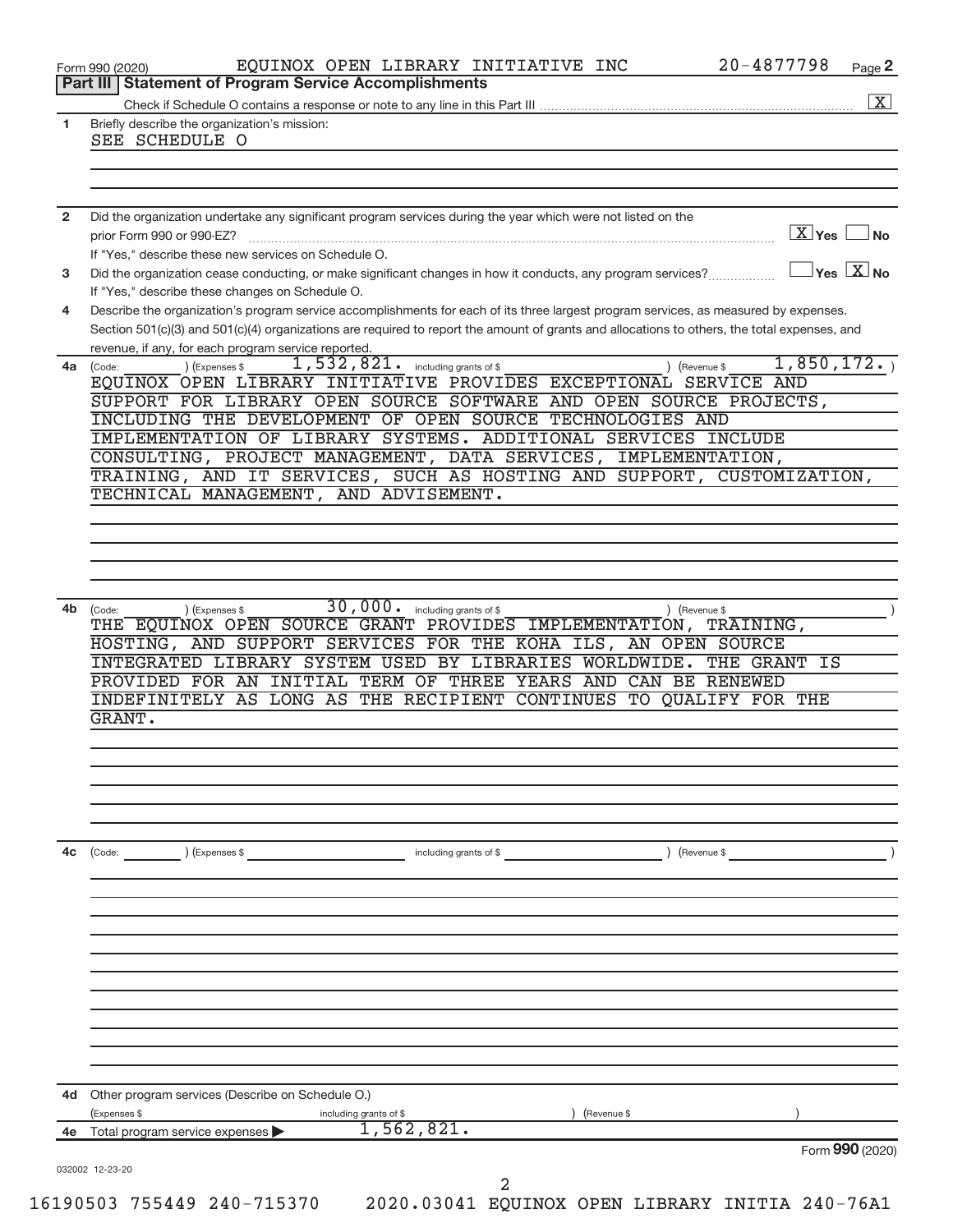|  | Form 990 (2020) |
|--|-----------------|
|  |                 |

**Part IV Checklist of Required Schedules**

Form 990 (2020)  ${\bf EQUINOX\,\,\, OPEN\,\,\, LIBRARY\,\,\, INITIATIVE\,\,\, INC}$  20-4877798  $_{\rm Page}$ 

|     |                                                                                                                                                    |                 | Yes | No                          |
|-----|----------------------------------------------------------------------------------------------------------------------------------------------------|-----------------|-----|-----------------------------|
| 1.  | Is the organization described in section $501(c)(3)$ or $4947(a)(1)$ (other than a private foundation)?                                            |                 |     |                             |
|     | If "Yes," complete Schedule A                                                                                                                      | 1               | х   |                             |
| 2   |                                                                                                                                                    | $\overline{2}$  |     | $\overline{\mathbf{X}}$     |
| 3   | Did the organization engage in direct or indirect political campaign activities on behalf of or in opposition to candidates for                    |                 |     | x                           |
|     | public office? If "Yes," complete Schedule C, Part I                                                                                               | 3               |     |                             |
| 4   | Section 501(c)(3) organizations. Did the organization engage in lobbying activities, or have a section 501(h) election in effect                   |                 |     | X                           |
|     | Is the organization a section 501(c)(4), 501(c)(5), or 501(c)(6) organization that receives membership dues, assessments, or                       | 4               |     |                             |
| 5   |                                                                                                                                                    | 5               |     | X                           |
| 6   | Did the organization maintain any donor advised funds or any similar funds or accounts for which donors have the right to                          |                 |     |                             |
|     | provide advice on the distribution or investment of amounts in such funds or accounts? If "Yes," complete Schedule D, Part I                       | 6               |     | x                           |
| 7   | Did the organization receive or hold a conservation easement, including easements to preserve open space,                                          |                 |     |                             |
|     | the environment, historic land areas, or historic structures? If "Yes," complete Schedule D, Part II                                               | $\overline{7}$  |     | x                           |
| 8   | Did the organization maintain collections of works of art, historical treasures, or other similar assets? If "Yes," complete                       |                 |     |                             |
|     | Schedule D, Part III                                                                                                                               | 8               |     | x                           |
| 9   | Did the organization report an amount in Part X, line 21, for escrow or custodial account liability, serve as a custodian for                      |                 |     |                             |
|     | amounts not listed in Part X; or provide credit counseling, debt management, credit repair, or debt negotiation services?                          |                 |     |                             |
|     |                                                                                                                                                    | 9               |     | X.                          |
| 10  | Did the organization, directly or through a related organization, hold assets in donor-restricted endowments                                       |                 |     |                             |
|     |                                                                                                                                                    | 10              |     | X.                          |
| 11  | If the organization's answer to any of the following questions is "Yes," then complete Schedule D, Parts VI, VII, VIII, IX, or X                   |                 |     |                             |
|     | as applicable.<br>a Did the organization report an amount for land, buildings, and equipment in Part X, line 10? If "Yes," complete Schedule D,    |                 |     |                             |
|     | Part VI                                                                                                                                            | 11a             | х   |                             |
|     | <b>b</b> Did the organization report an amount for investments - other securities in Part X, line 12, that is 5% or more of its total              |                 |     |                             |
|     |                                                                                                                                                    | 11 <sub>b</sub> |     | x                           |
|     | c Did the organization report an amount for investments - program related in Part X, line 13, that is 5% or more of its total                      |                 |     |                             |
|     |                                                                                                                                                    | 11c             |     | x                           |
|     | d Did the organization report an amount for other assets in Part X, line 15, that is 5% or more of its total assets reported in                    |                 |     |                             |
|     |                                                                                                                                                    | 11d             |     | x                           |
|     |                                                                                                                                                    | 11e             | X   |                             |
| f   | Did the organization's separate or consolidated financial statements for the tax year include a footnote that addresses                            |                 |     |                             |
|     | the organization's liability for uncertain tax positions under FIN 48 (ASC 740)? If "Yes," complete Schedule D, Part X                             | 11f             |     | х                           |
|     | 12a Did the organization obtain separate, independent audited financial statements for the tax year? If "Yes," complete                            |                 |     | x                           |
|     | Schedule D, Parts XI and XII<br><b>b</b> Was the organization included in consolidated, independent audited financial statements for the tax year? | 12a             |     |                             |
|     | If "Yes," and if the organization answered "No" to line 12a, then completing Schedule D, Parts XI and XII is optional                              | 12 <sub>b</sub> |     | х                           |
| 13  |                                                                                                                                                    | 13              |     | $\overline{\textnormal{x}}$ |
| 14a | Did the organization maintain an office, employees, or agents outside of the United States?                                                        | 14a             | X   |                             |
| b   | Did the organization have aggregate revenues or expenses of more than \$10,000 from grantmaking, fundraising, business,                            |                 |     |                             |
|     | investment, and program service activities outside the United States, or aggregate foreign investments valued at \$100,000                         |                 |     |                             |
|     |                                                                                                                                                    | 14b             | х   |                             |
| 15  | Did the organization report on Part IX, column (A), line 3, more than \$5,000 of grants or other assistance to or for any                          |                 |     |                             |
|     |                                                                                                                                                    | 15              |     | X.                          |
| 16  | Did the organization report on Part IX, column (A), line 3, more than \$5,000 of aggregate grants or other assistance to                           |                 |     |                             |
|     |                                                                                                                                                    | 16              |     | X                           |
| 17  | Did the organization report a total of more than \$15,000 of expenses for professional fundraising services on Part IX,                            |                 |     | x                           |
| 18  | Did the organization report more than \$15,000 total of fundraising event gross income and contributions on Part VIII, lines                       | 17              |     |                             |
|     |                                                                                                                                                    | 18              |     | x                           |
| 19  | Did the organization report more than \$15,000 of gross income from gaming activities on Part VIII, line 9a? If "Yes,"                             |                 |     |                             |
|     |                                                                                                                                                    | 19              |     | X                           |
| 20a |                                                                                                                                                    | 20a             |     | $\overline{\mathbf{X}}$     |
| b   |                                                                                                                                                    | 20 <sub>b</sub> |     |                             |
| 21  | Did the organization report more than \$5,000 of grants or other assistance to any domestic organization or                                        |                 |     |                             |
|     |                                                                                                                                                    | 21              |     | X.                          |

032003 12-23-20

Form **990** (2020)

|  | 6190503 755449 240-715370 |
|--|---------------------------|
|  |                           |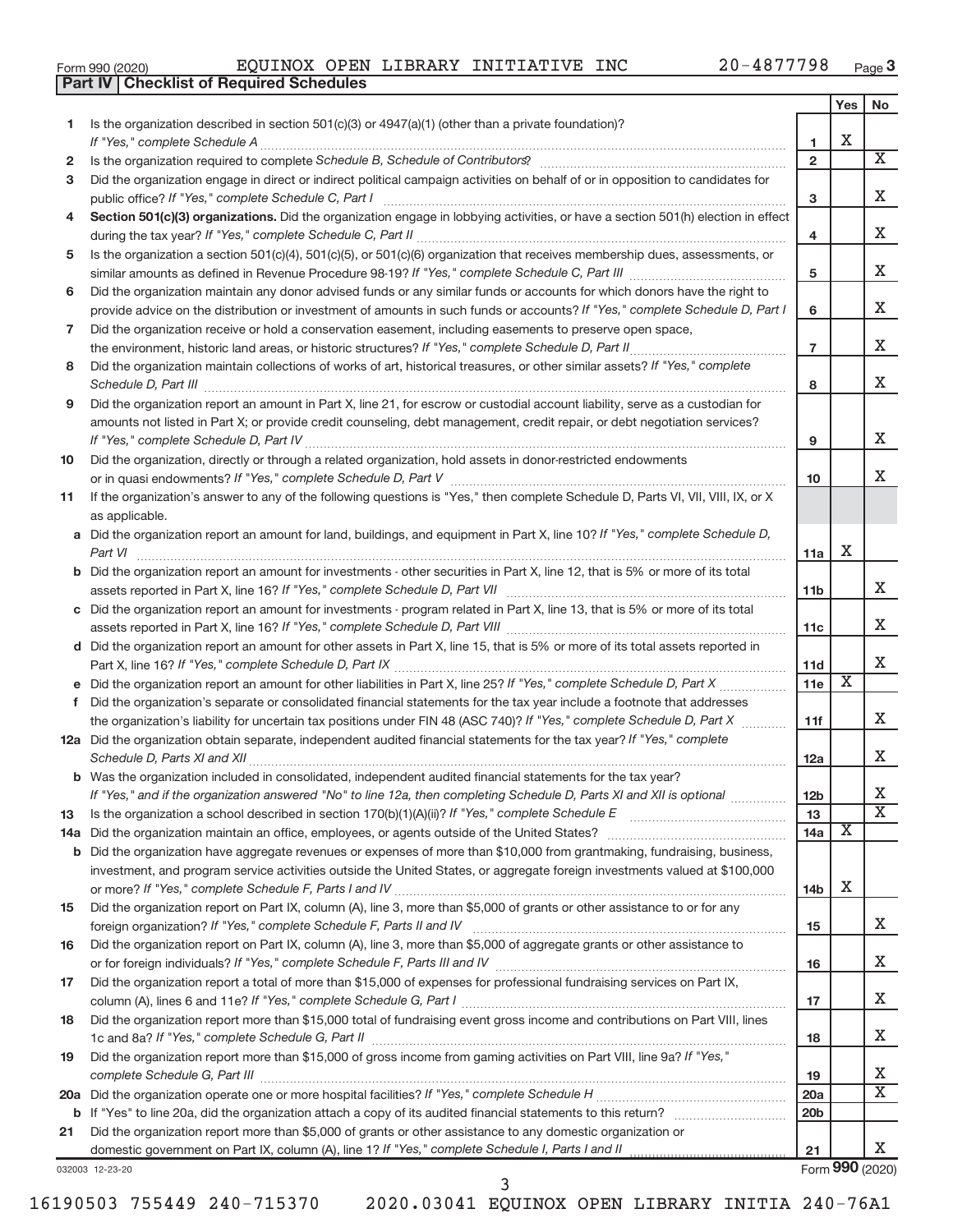|  | Form 990 (2020) |
|--|-----------------|
|  |                 |

*(continued)* **Part IV Checklist of Required Schedules**

|               |                                                                                                                                                                                                                                                                                                                                                                                                                                                                                                                                                                                          |                 | Yes | No                               |
|---------------|------------------------------------------------------------------------------------------------------------------------------------------------------------------------------------------------------------------------------------------------------------------------------------------------------------------------------------------------------------------------------------------------------------------------------------------------------------------------------------------------------------------------------------------------------------------------------------------|-----------------|-----|----------------------------------|
| 22            | Did the organization report more than \$5,000 of grants or other assistance to or for domestic individuals on                                                                                                                                                                                                                                                                                                                                                                                                                                                                            |                 |     |                                  |
|               |                                                                                                                                                                                                                                                                                                                                                                                                                                                                                                                                                                                          | 22              |     | x                                |
| 23            | Did the organization answer "Yes" to Part VII, Section A, line 3, 4, or 5 about compensation of the organization's current                                                                                                                                                                                                                                                                                                                                                                                                                                                               |                 |     |                                  |
|               | and former officers, directors, trustees, key employees, and highest compensated employees? If "Yes," complete                                                                                                                                                                                                                                                                                                                                                                                                                                                                           |                 |     | X                                |
|               | $\textit{Schedule J} \textit{ \textbf{}} \textit{ \textbf{}} \textit{ \textbf{}} \textit{ \textbf{}} \textit{ \textbf{}} \textit{ \textbf{}} \textit{ \textbf{}} \textit{ \textbf{}} \textit{ \textbf{}} \textit{ \textbf{}} \textit{ \textbf{}} \textit{ \textbf{}} \textit{ \textbf{}} \textit{ \textbf{}} \textit{ \textbf{}} \textit{ \textbf{}} \textit{ \textbf{}} \textit{ \textbf{}} \textit{ \textbf{}} \textit{ \textbf{}} \textit{ \textbf{}}$<br>24a Did the organization have a tax-exempt bond issue with an outstanding principal amount of more than \$100,000 as of the | 23              |     |                                  |
|               | last day of the year, that was issued after December 31, 2002? If "Yes," answer lines 24b through 24d and complete                                                                                                                                                                                                                                                                                                                                                                                                                                                                       |                 |     |                                  |
|               |                                                                                                                                                                                                                                                                                                                                                                                                                                                                                                                                                                                          | 24a             |     | X                                |
|               |                                                                                                                                                                                                                                                                                                                                                                                                                                                                                                                                                                                          | 24 <sub>b</sub> |     |                                  |
|               | c Did the organization maintain an escrow account other than a refunding escrow at any time during the year to defease                                                                                                                                                                                                                                                                                                                                                                                                                                                                   |                 |     |                                  |
|               |                                                                                                                                                                                                                                                                                                                                                                                                                                                                                                                                                                                          | 24c             |     |                                  |
|               |                                                                                                                                                                                                                                                                                                                                                                                                                                                                                                                                                                                          | 24d             |     |                                  |
|               | 25a Section 501(c)(3), 501(c)(4), and 501(c)(29) organizations. Did the organization engage in an excess benefit                                                                                                                                                                                                                                                                                                                                                                                                                                                                         |                 |     |                                  |
|               |                                                                                                                                                                                                                                                                                                                                                                                                                                                                                                                                                                                          | 25a             |     | X                                |
|               | <b>b</b> Is the organization aware that it engaged in an excess benefit transaction with a disqualified person in a prior year, and<br>that the transaction has not been reported on any of the organization's prior Forms 990 or 990-EZ? If "Yes," complete                                                                                                                                                                                                                                                                                                                             |                 |     |                                  |
|               | Schedule L, Part I                                                                                                                                                                                                                                                                                                                                                                                                                                                                                                                                                                       | 25b             |     | x                                |
| 26            | Did the organization report any amount on Part X, line 5 or 22, for receivables from or payables to any current                                                                                                                                                                                                                                                                                                                                                                                                                                                                          |                 |     |                                  |
|               | or former officer, director, trustee, key employee, creator or founder, substantial contributor, or 35%                                                                                                                                                                                                                                                                                                                                                                                                                                                                                  |                 |     |                                  |
|               | controlled entity or family member of any of these persons? If "Yes," complete Schedule L, Part II                                                                                                                                                                                                                                                                                                                                                                                                                                                                                       | 26              | х   |                                  |
| 27            | Did the organization provide a grant or other assistance to any current or former officer, director, trustee, key employee,                                                                                                                                                                                                                                                                                                                                                                                                                                                              |                 |     |                                  |
|               | creator or founder, substantial contributor or employee thereof, a grant selection committee member, or to a 35% controlled                                                                                                                                                                                                                                                                                                                                                                                                                                                              |                 |     |                                  |
|               | entity (including an employee thereof) or family member of any of these persons? If "Yes," complete Schedule L, Part III                                                                                                                                                                                                                                                                                                                                                                                                                                                                 | 27              |     | X                                |
| 28            | Was the organization a party to a business transaction with one of the following parties (see Schedule L, Part IV                                                                                                                                                                                                                                                                                                                                                                                                                                                                        |                 |     |                                  |
|               | instructions, for applicable filing thresholds, conditions, and exceptions):<br>a A current or former officer, director, trustee, key employee, creator or founder, or substantial contributor? If                                                                                                                                                                                                                                                                                                                                                                                       |                 |     |                                  |
|               |                                                                                                                                                                                                                                                                                                                                                                                                                                                                                                                                                                                          | 28a             |     | Х                                |
|               |                                                                                                                                                                                                                                                                                                                                                                                                                                                                                                                                                                                          | 28 <sub>b</sub> |     | X                                |
|               | c A 35% controlled entity of one or more individuals and/or organizations described in lines 28a or 28b? If                                                                                                                                                                                                                                                                                                                                                                                                                                                                              |                 |     |                                  |
|               |                                                                                                                                                                                                                                                                                                                                                                                                                                                                                                                                                                                          | 28c             |     | Х                                |
| 29            |                                                                                                                                                                                                                                                                                                                                                                                                                                                                                                                                                                                          | 29              |     | $\overline{\textnormal{x}}$      |
| 30            | Did the organization receive contributions of art, historical treasures, or other similar assets, or qualified conservation                                                                                                                                                                                                                                                                                                                                                                                                                                                              |                 |     |                                  |
|               |                                                                                                                                                                                                                                                                                                                                                                                                                                                                                                                                                                                          | 30              |     | Х<br>$\overline{\textnormal{x}}$ |
| 31<br>32      | Did the organization liquidate, terminate, or dissolve and cease operations? If "Yes," complete Schedule N, Part I<br>Did the organization sell, exchange, dispose of, or transfer more than 25% of its net assets? If "Yes," complete                                                                                                                                                                                                                                                                                                                                                   | 31              |     |                                  |
|               |                                                                                                                                                                                                                                                                                                                                                                                                                                                                                                                                                                                          | 32              |     | X                                |
| 33            | Did the organization own 100% of an entity disregarded as separate from the organization under Regulations                                                                                                                                                                                                                                                                                                                                                                                                                                                                               |                 |     |                                  |
|               |                                                                                                                                                                                                                                                                                                                                                                                                                                                                                                                                                                                          | 33              |     | x                                |
| 34            | Was the organization related to any tax-exempt or taxable entity? If "Yes," complete Schedule R, Part II, III, or IV, and                                                                                                                                                                                                                                                                                                                                                                                                                                                                |                 |     |                                  |
|               | Part V, line 1                                                                                                                                                                                                                                                                                                                                                                                                                                                                                                                                                                           | 34              | х   |                                  |
|               |                                                                                                                                                                                                                                                                                                                                                                                                                                                                                                                                                                                          | 35a             | X   |                                  |
|               | b If "Yes" to line 35a, did the organization receive any payment from or engage in any transaction with a controlled entity                                                                                                                                                                                                                                                                                                                                                                                                                                                              | 35 <sub>b</sub> | х   |                                  |
| 36            | Section 501(c)(3) organizations. Did the organization make any transfers to an exempt non-charitable related organization?                                                                                                                                                                                                                                                                                                                                                                                                                                                               |                 |     |                                  |
|               |                                                                                                                                                                                                                                                                                                                                                                                                                                                                                                                                                                                          | 36              |     | x                                |
| 37            | Did the organization conduct more than 5% of its activities through an entity that is not a related organization                                                                                                                                                                                                                                                                                                                                                                                                                                                                         |                 |     |                                  |
|               |                                                                                                                                                                                                                                                                                                                                                                                                                                                                                                                                                                                          | 37              |     | Х                                |
| 38            | Did the organization complete Schedule O and provide explanations in Schedule O for Part VI, lines 11b and 19?                                                                                                                                                                                                                                                                                                                                                                                                                                                                           |                 |     |                                  |
|               |                                                                                                                                                                                                                                                                                                                                                                                                                                                                                                                                                                                          | 38              | х   |                                  |
| <b>Part V</b> |                                                                                                                                                                                                                                                                                                                                                                                                                                                                                                                                                                                          |                 |     |                                  |
|               |                                                                                                                                                                                                                                                                                                                                                                                                                                                                                                                                                                                          |                 | Yes | No                               |
|               | 5<br>1a                                                                                                                                                                                                                                                                                                                                                                                                                                                                                                                                                                                  |                 |     |                                  |
|               | 0<br>1 <sub>b</sub>                                                                                                                                                                                                                                                                                                                                                                                                                                                                                                                                                                      |                 |     |                                  |
|               | c Did the organization comply with backup withholding rules for reportable payments to vendors and reportable gaming                                                                                                                                                                                                                                                                                                                                                                                                                                                                     |                 |     |                                  |
|               |                                                                                                                                                                                                                                                                                                                                                                                                                                                                                                                                                                                          | 1c              | х   |                                  |
|               | 032004 12-23-20                                                                                                                                                                                                                                                                                                                                                                                                                                                                                                                                                                          |                 |     | Form 990 (2020)                  |

16190503 755449 240-715370 2020.03041 EQUINOX OPEN LIBRARY INITIA 240-76A1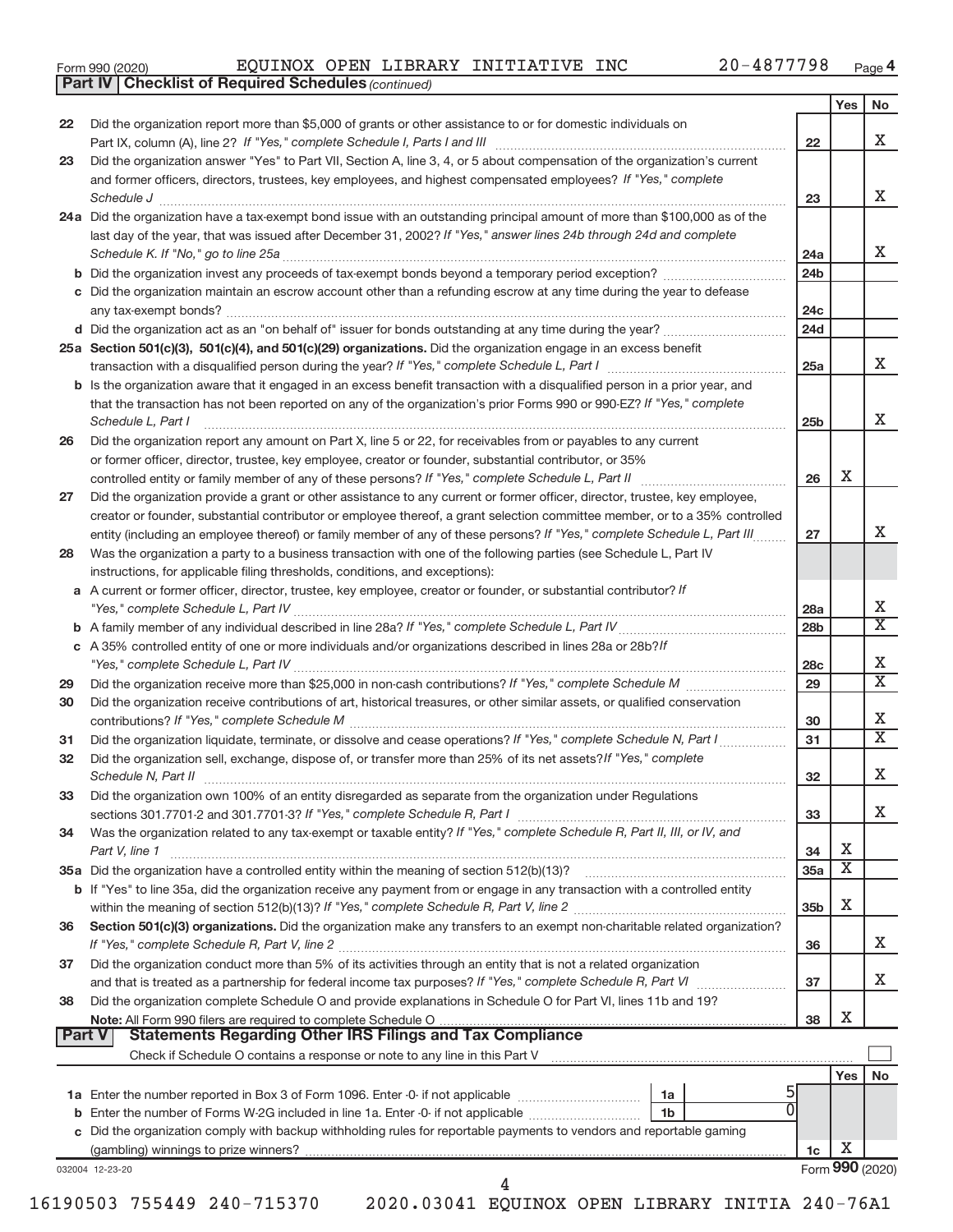| Form 990 (2020) |  |  |  |  | EQUINOX OPEN LIBRARY INITIATIVE INC |  | 20-4877798 | Page |  |
|-----------------|--|--|--|--|-------------------------------------|--|------------|------|--|
|-----------------|--|--|--|--|-------------------------------------|--|------------|------|--|

**Part V Statements Regarding Other IRS Filings and Tax Compliance**

*(continued)*

|        |                                                                                                                                                                                                                                                                        |                      | Yes | No                           |  |
|--------|------------------------------------------------------------------------------------------------------------------------------------------------------------------------------------------------------------------------------------------------------------------------|----------------------|-----|------------------------------|--|
|        | 2a Enter the number of employees reported on Form W-3, Transmittal of Wage and Tax Statements,                                                                                                                                                                         |                      |     |                              |  |
|        | 17<br>2a                                                                                                                                                                                                                                                               |                      |     |                              |  |
|        |                                                                                                                                                                                                                                                                        | 2 <sub>b</sub>       | X   |                              |  |
|        |                                                                                                                                                                                                                                                                        |                      |     |                              |  |
|        | 3a Did the organization have unrelated business gross income of \$1,000 or more during the year?                                                                                                                                                                       | 3a                   |     | х                            |  |
|        |                                                                                                                                                                                                                                                                        | 3 <sub>b</sub>       |     |                              |  |
|        | 4a At any time during the calendar year, did the organization have an interest in, or a signature or other authority over, a                                                                                                                                           |                      |     |                              |  |
|        | financial account in a foreign country (such as a bank account, securities account, or other financial account)?                                                                                                                                                       | 4a                   |     | X                            |  |
|        | <b>b</b> If "Yes," enter the name of the foreign country $\blacktriangleright$                                                                                                                                                                                         |                      |     |                              |  |
|        | See instructions for filing requirements for FinCEN Form 114, Report of Foreign Bank and Financial Accounts (FBAR).                                                                                                                                                    |                      |     |                              |  |
|        |                                                                                                                                                                                                                                                                        | 5a<br>5 <sub>b</sub> |     | х<br>$\overline{\mathbf{X}}$ |  |
| b      |                                                                                                                                                                                                                                                                        |                      |     |                              |  |
|        |                                                                                                                                                                                                                                                                        | 5c                   |     |                              |  |
|        | 6a Does the organization have annual gross receipts that are normally greater than \$100,000, and did the organization solicit                                                                                                                                         |                      |     |                              |  |
|        | any contributions that were not tax deductible as charitable contributions?                                                                                                                                                                                            | 6a                   |     | X                            |  |
|        | b If "Yes," did the organization include with every solicitation an express statement that such contributions or gifts                                                                                                                                                 |                      |     |                              |  |
|        | were not tax deductible?                                                                                                                                                                                                                                               | 6b                   |     |                              |  |
| 7      | Organizations that may receive deductible contributions under section 170(c).                                                                                                                                                                                          |                      |     |                              |  |
| a      | Did the organization receive a payment in excess of \$75 made partly as a contribution and partly for goods and services provided to the payor?                                                                                                                        | 7a                   |     | x                            |  |
|        |                                                                                                                                                                                                                                                                        | 7b                   |     |                              |  |
| C      | Did the organization sell, exchange, or otherwise dispose of tangible personal property for which it was required                                                                                                                                                      |                      |     | x                            |  |
|        | to file Form 8282?                                                                                                                                                                                                                                                     | 7c                   |     |                              |  |
| d      | 7d                                                                                                                                                                                                                                                                     |                      |     | Х                            |  |
|        | Did the organization receive any funds, directly or indirectly, to pay premiums on a personal benefit contract?                                                                                                                                                        | 7e<br>7f             |     | $\overline{\mathbf{X}}$      |  |
|        | Did the organization, during the year, pay premiums, directly or indirectly, on a personal benefit contract?                                                                                                                                                           |                      |     |                              |  |
| g      | If the organization received a contribution of qualified intellectual property, did the organization file Form 8899 as required?<br>If the organization received a contribution of cars, boats, airplanes, or other vehicles, did the organization file a Form 1098-C? | 7g<br>7h             |     |                              |  |
| h<br>8 | Sponsoring organizations maintaining donor advised funds. Did a donor advised fund maintained by the                                                                                                                                                                   |                      |     |                              |  |
|        | sponsoring organization have excess business holdings at any time during the year?                                                                                                                                                                                     | 8                    |     |                              |  |
| 9      | Sponsoring organizations maintaining donor advised funds.                                                                                                                                                                                                              |                      |     |                              |  |
| a      | Did the sponsoring organization make any taxable distributions under section 4966?                                                                                                                                                                                     | 9a                   |     |                              |  |
| b      |                                                                                                                                                                                                                                                                        | 9 <sub>b</sub>       |     |                              |  |
| 10     | Section 501(c)(7) organizations. Enter:                                                                                                                                                                                                                                |                      |     |                              |  |
| а      | 10a                                                                                                                                                                                                                                                                    |                      |     |                              |  |
| b      | 10 <sub>b</sub><br>Gross receipts, included on Form 990, Part VIII, line 12, for public use of club facilities                                                                                                                                                         |                      |     |                              |  |
| 11     | Section 501(c)(12) organizations. Enter:                                                                                                                                                                                                                               |                      |     |                              |  |
|        | 11a                                                                                                                                                                                                                                                                    |                      |     |                              |  |
|        | <b>b</b> Gross income from other sources (Do not net amounts due or paid to other sources against                                                                                                                                                                      |                      |     |                              |  |
|        | amounts due or received from them.)<br>11 <sub>b</sub>                                                                                                                                                                                                                 |                      |     |                              |  |
|        | 12a Section 4947(a)(1) non-exempt charitable trusts. Is the organization filing Form 990 in lieu of Form 1041?                                                                                                                                                         | 12a                  |     |                              |  |
|        | <b>b</b> If "Yes," enter the amount of tax-exempt interest received or accrued during the year<br>12 <sub>b</sub>                                                                                                                                                      |                      |     |                              |  |
| 13     | Section 501(c)(29) qualified nonprofit health insurance issuers.                                                                                                                                                                                                       |                      |     |                              |  |
|        |                                                                                                                                                                                                                                                                        | <b>13a</b>           |     |                              |  |
|        | Note: See the instructions for additional information the organization must report on Schedule O.                                                                                                                                                                      |                      |     |                              |  |
|        | <b>b</b> Enter the amount of reserves the organization is required to maintain by the states in which the                                                                                                                                                              |                      |     |                              |  |
|        | 13 <sub>b</sub>                                                                                                                                                                                                                                                        |                      |     |                              |  |
|        | 13 <sub>c</sub>                                                                                                                                                                                                                                                        |                      |     |                              |  |
|        | 14a Did the organization receive any payments for indoor tanning services during the tax year?                                                                                                                                                                         | 14a                  |     | x                            |  |
|        | b If "Yes," has it filed a Form 720 to report these payments? If "No," provide an explanation on Schedule O                                                                                                                                                            | 14b                  |     |                              |  |
| 15     | Is the organization subject to the section 4960 tax on payment(s) of more than \$1,000,000 in remuneration or                                                                                                                                                          |                      |     |                              |  |
|        |                                                                                                                                                                                                                                                                        | 15                   |     | x                            |  |
|        | If "Yes," see instructions and file Form 4720, Schedule N.                                                                                                                                                                                                             |                      |     | x                            |  |
| 16     | Is the organization an educational institution subject to the section 4968 excise tax on net investment income?                                                                                                                                                        | 16                   |     |                              |  |
|        | If "Yes," complete Form 4720, Schedule O.                                                                                                                                                                                                                              |                      |     |                              |  |

Form (2020) **990**

032005 12-23-20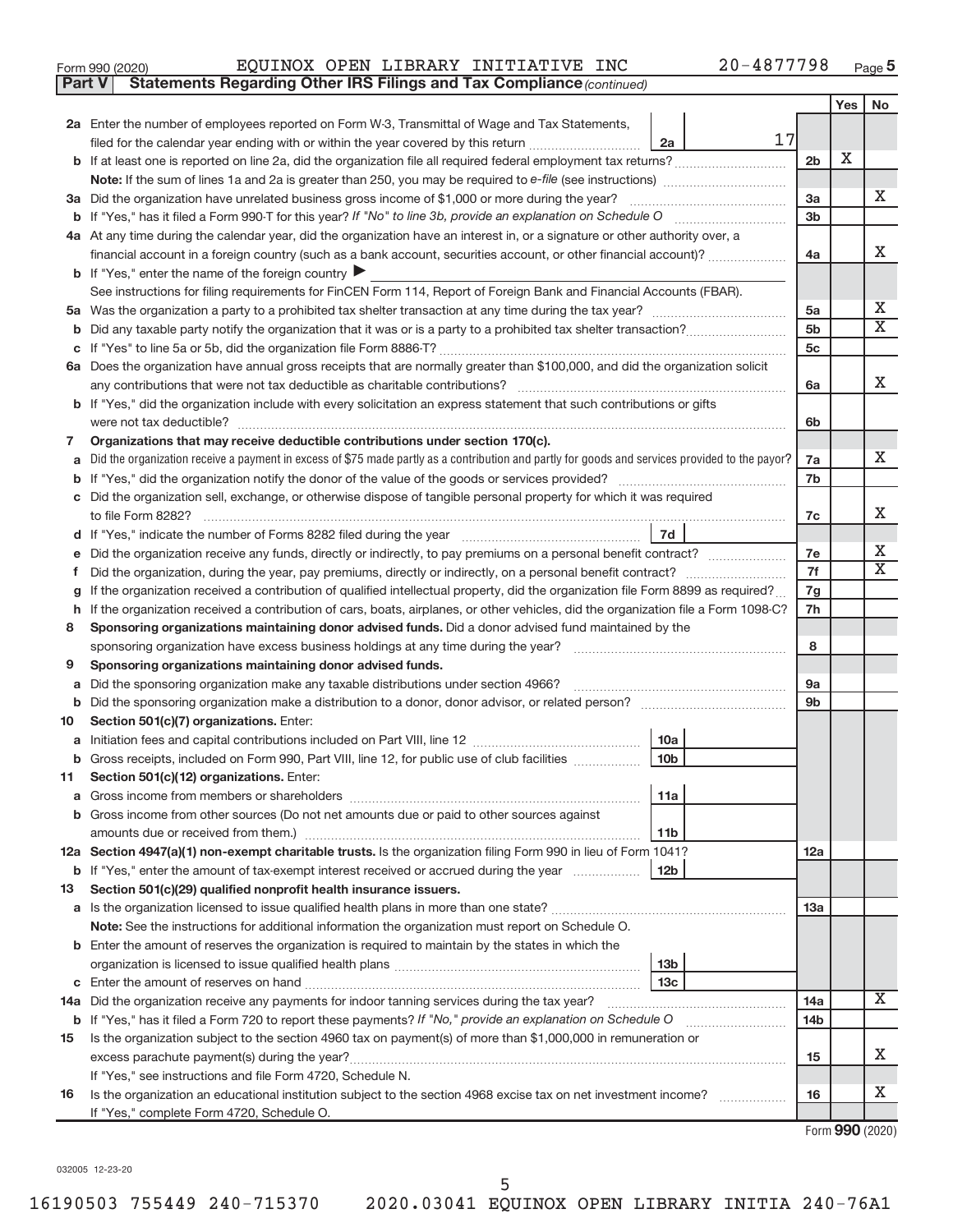| Form 990 (2020) |  |  |
|-----------------|--|--|
|-----------------|--|--|

#### Form 990 (2020)  ${\bf EQUINOX\,\,\, OPEN\,\,\, LIBRARY\,\,\, INITIATIVE\,\,\, INC}$  20-4877798  $_{\rm Page}$

**Part VI** Governance, Management, and Disclosure For each "Yes" response to lines 2 through 7b below, and for a "No" response *to line 8a, 8b, or 10b below, describe the circumstances, processes, or changes on Schedule O. See instructions.*

|     | <b>Section A. Governing Body and Management</b>                                                                                                  |                               |    |                 |                         |    |
|-----|--------------------------------------------------------------------------------------------------------------------------------------------------|-------------------------------|----|-----------------|-------------------------|----|
|     |                                                                                                                                                  |                               |    |                 |                         | No |
|     |                                                                                                                                                  |                               | 61 |                 | Yes                     |    |
|     | 1a Enter the number of voting members of the governing body at the end of the tax year                                                           | 1a                            |    |                 |                         |    |
|     | If there are material differences in voting rights among members of the governing body, or if the governing                                      |                               |    |                 |                         |    |
|     | body delegated broad authority to an executive committee or similar committee, explain on Schedule O.                                            |                               |    |                 |                         |    |
|     | <b>b</b> Enter the number of voting members included on line 1a, above, who are independent                                                      | 1b                            |    |                 |                         |    |
| 2   | Did any officer, director, trustee, or key employee have a family relationship or a business relationship with any other                         |                               |    |                 |                         |    |
|     |                                                                                                                                                  |                               |    | $\mathbf{2}$    |                         |    |
| 3   | Did the organization delegate control over management duties customarily performed by or under the direct supervision                            |                               |    |                 |                         |    |
|     |                                                                                                                                                  |                               |    | 3               |                         |    |
| 4   | Did the organization make any significant changes to its governing documents since the prior Form 990 was filed?                                 |                               |    | $\overline{4}$  |                         |    |
| 5   |                                                                                                                                                  |                               |    | 5               |                         |    |
| 6   |                                                                                                                                                  |                               |    | 6               |                         |    |
| 7a  | Did the organization have members, stockholders, or other persons who had the power to elect or appoint one or                                   |                               |    |                 |                         |    |
|     |                                                                                                                                                  |                               |    | 7a              | X                       |    |
|     | <b>b</b> Are any governance decisions of the organization reserved to (or subject to approval by) members, stockholders, or                      |                               |    |                 |                         |    |
|     | persons other than the governing body?                                                                                                           |                               |    | 7b              |                         |    |
| 8   | Did the organization contemporaneously document the meetings held or written actions undertaken during the year by the following:                |                               |    |                 |                         |    |
|     |                                                                                                                                                  |                               |    | 8a              | х                       |    |
|     |                                                                                                                                                  |                               |    | 8b              | $\overline{\textbf{x}}$ |    |
| 9   | Is there any officer, director, trustee, or key employee listed in Part VII, Section A, who cannot be reached at the                             |                               |    |                 |                         |    |
|     |                                                                                                                                                  |                               |    | 9               |                         |    |
|     | <b>Section B. Policies</b> (This Section B requests information about policies not required by the Internal Revenue Code.)                       |                               |    |                 |                         |    |
|     |                                                                                                                                                  |                               |    |                 | Yes                     |    |
|     |                                                                                                                                                  |                               |    | 10a             |                         |    |
|     | b If "Yes," did the organization have written policies and procedures governing the activities of such chapters, affiliates,                     |                               |    |                 |                         |    |
|     |                                                                                                                                                  |                               |    | 10b             |                         |    |
|     | 11a Has the organization provided a complete copy of this Form 990 to all members of its governing body before filing the form?                  |                               |    | 11a             | х                       |    |
|     | <b>b</b> Describe in Schedule O the process, if any, used by the organization to review this Form 990.                                           |                               |    |                 |                         |    |
| 12a |                                                                                                                                                  |                               |    | 12a             | х                       |    |
|     |                                                                                                                                                  |                               |    | 12 <sub>b</sub> | $\overline{\textbf{x}}$ |    |
|     | c Did the organization regularly and consistently monitor and enforce compliance with the policy? If "Yes," describe                             |                               |    |                 |                         |    |
|     | in Schedule O how this was done manufactured and continuum and contact the way to have a set of the set of the                                   |                               |    | 12c             | X                       |    |
| 13  |                                                                                                                                                  |                               |    | 13              | $\overline{\textbf{x}}$ |    |
| 14  |                                                                                                                                                  |                               |    | 14              | $\overline{\textbf{x}}$ |    |
|     |                                                                                                                                                  |                               |    |                 |                         |    |
| 15  | Did the process for determining compensation of the following persons include a review and approval by independent                               |                               |    |                 |                         |    |
|     | persons, comparability data, and contemporaneous substantiation of the deliberation and decision?                                                |                               |    |                 | х                       |    |
|     |                                                                                                                                                  |                               |    | 15a             | $\overline{\textbf{x}}$ |    |
|     |                                                                                                                                                  |                               |    | 15 <sub>b</sub> |                         |    |
|     | If "Yes" to line 15a or 15b, describe the process in Schedule O (see instructions).                                                              |                               |    |                 |                         |    |
|     | 16a Did the organization invest in, contribute assets to, or participate in a joint venture or similar arrangement with a                        |                               |    |                 |                         |    |
|     | taxable entity during the year?                                                                                                                  |                               |    | 16a             |                         |    |
|     | <b>b</b> If "Yes," did the organization follow a written policy or procedure requiring the organization to evaluate its participation            |                               |    |                 |                         |    |
|     | in joint venture arrangements under applicable federal tax law, and take steps to safeguard the organization's                                   |                               |    |                 |                         |    |
|     | exempt status with respect to such arrangements?                                                                                                 |                               |    | <b>16b</b>      |                         |    |
|     | <b>Section C. Disclosure</b>                                                                                                                     |                               |    |                 |                         |    |
| 17  | List the states with which a copy of this Form 990 is required to be filed $\blacktriangleright$ GA                                              |                               |    |                 |                         |    |
| 18  | Section 6104 requires an organization to make its Forms 1023 (1024 or 1024-A, if applicable), 990, and 990-T (Section 501(c)(3)s only) available |                               |    |                 |                         |    |
|     | for public inspection. Indicate how you made these available. Check all that apply.                                                              |                               |    |                 |                         |    |
|     | $X$ Upon request<br>$X$ Another's website<br>Own website                                                                                         | Other (explain on Schedule O) |    |                 |                         |    |
| 19  | Describe on Schedule O whether (and if so, how) the organization made its governing documents, conflict of interest policy, and financial        |                               |    |                 |                         |    |
|     | statements available to the public during the tax year.                                                                                          |                               |    |                 |                         |    |
| 20  | State the name, address, and telephone number of the person who possesses the organization's books and records                                   |                               |    |                 |                         |    |
|     | LISA CARLUCCI - 404-641-8364                                                                                                                     |                               |    |                 |                         |    |
|     |                                                                                                                                                  |                               |    |                 |                         |    |
|     | P.O. BOX 69, NORCROSS, GA<br>30091                                                                                                               |                               |    |                 |                         |    |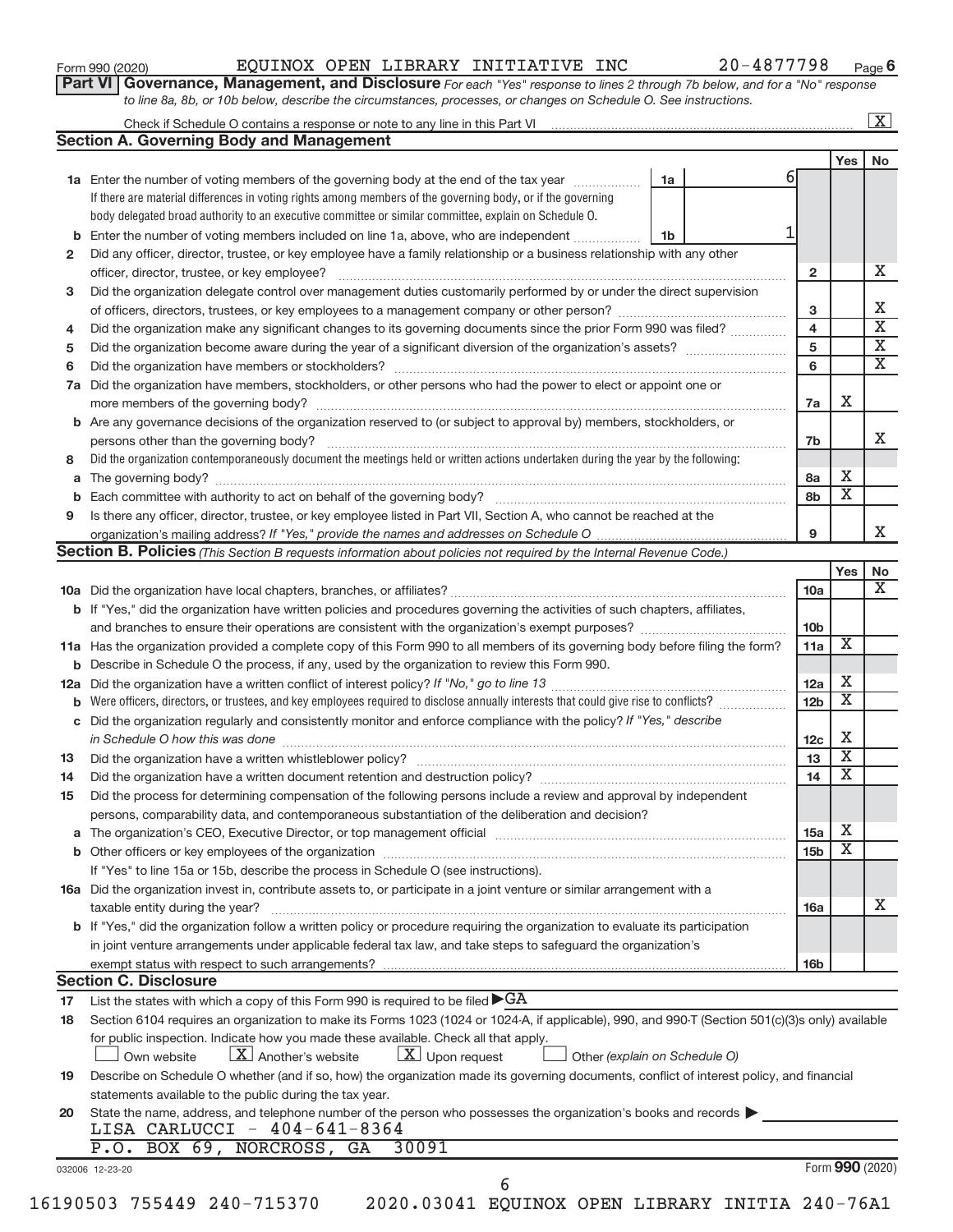$\begin{array}{c} \hline \end{array}$ 

| Part VII Compensation of Officers, Directors, Trustees, Key Employees, Highest Compensated |  |  |  |
|--------------------------------------------------------------------------------------------|--|--|--|
| <b>Employees, and Independent Contractors</b>                                              |  |  |  |

Check if Schedule O contains a response or note to any line in this Part VII

**Section A. Officers, Directors, Trustees, Key Employees, and Highest Compensated Employees**

**1a**  Complete this table for all persons required to be listed. Report compensation for the calendar year ending with or within the organization's tax year.  $\bullet$  List all of the organization's current officers, directors, trustees (whether individuals or organizations), regardless of amount of compensation.

Enter -0- in columns (D), (E), and (F) if no compensation was paid.

**•** List all of the organization's **current** key employees, if any. See instructions for definition of "key employee."

**Examber 1** List the organization's five *current* highest compensated employees (other than an officer, director, trustee, or key employee) who received reportable compensation (Box 5 of Form W-2 and/or Box 7 of Form 1099-MISC) of more than \$100,000 from the organization and any related organizations.

 $\bullet$  List all of the organization's former officers, key employees, and highest compensated employees who received more than \$100,000 of reportable compensation from the organization and any related organizations.

**•** List all of the organization's former directors or trustees that received, in the capacity as a former director or trustee of the organization, more than \$10,000 of reportable compensation from the organization and any related organizations.

See instructions for the order in which to list the persons above.

Check this box if neither the organization nor any related organization compensated any current officer, director, or trustee.  $\overline{\phantom{a}}$ 

| (A)                     | (B)           |                                         | (C)                                                              |             |              |                                   |        | (D)             | (E)             | (F)           |
|-------------------------|---------------|-----------------------------------------|------------------------------------------------------------------|-------------|--------------|-----------------------------------|--------|-----------------|-----------------|---------------|
| Name and title          | Average       | Position<br>(do not check more than one |                                                                  |             |              |                                   |        | Reportable      | Reportable      | Estimated     |
|                         | hours per     |                                         | box, unless person is both an<br>officer and a director/trustee) |             |              |                                   |        | compensation    | compensation    | amount of     |
|                         | week          |                                         |                                                                  |             |              |                                   |        | from            | from related    | other         |
|                         | (list any     |                                         |                                                                  |             |              |                                   |        | the             | organizations   | compensation  |
|                         | hours for     |                                         |                                                                  |             |              |                                   |        | organization    | (W-2/1099-MISC) | from the      |
|                         | related       |                                         |                                                                  |             |              |                                   |        | (W-2/1099-MISC) |                 | organization  |
|                         | organizations |                                         |                                                                  |             |              |                                   |        |                 |                 | and related   |
|                         | below         | Individual trustee or director          | Institutional trustee                                            | Officer     | Key employee | Highest compensated<br>  employee | Former |                 |                 | organizations |
|                         | line)         |                                         |                                                                  |             |              |                                   |        |                 |                 |               |
| (1) MICHAEL RYLANDER    | 42.00         |                                         |                                                                  |             |              |                                   |        |                 |                 |               |
| TRUSTEE                 |               | $\mathbf X$                             |                                                                  |             |              |                                   |        | 110,000.        | 0.              | 24, 142.      |
| (2) GALEN CHARLTON      | 42.00         |                                         |                                                                  |             |              |                                   |        |                 |                 |               |
| <b>TREASURER</b>        |               | $\mathbf X$                             |                                                                  | $\mathbf X$ |              |                                   |        | 95,000.         | 0.              | 13,032.       |
| (3) JASON ETHERIDGE     | 42.00         |                                         |                                                                  |             |              |                                   |        |                 |                 |               |
| <b>TRUSTEE</b>          |               | $\mathbf X$                             |                                                                  |             |              |                                   |        | 93,200.         | $0$ .           | 13,032.       |
| (4) LISA CARLUCCI       | 42.00         |                                         |                                                                  |             |              |                                   |        |                 |                 |               |
| EXECUTIVE DIRECTOR      |               |                                         |                                                                  |             |              | $\mathbf X$                       |        | 101,627.        | 0.              | 3,455.        |
| (5) ANGELA KILSDONK     | 42.00         |                                         |                                                                  |             |              |                                   |        |                 |                 |               |
| PRESIDENT               |               | $\mathbf X$                             |                                                                  | $\mathbf X$ |              |                                   |        | 77,000.         | 0.              | 19,248.       |
| (6) ANDREA BUNTZ NEIMAN | 42.00         |                                         |                                                                  |             |              |                                   |        |                 |                 |               |
| TRUSTEE                 |               | $\mathbf X$                             |                                                                  |             |              |                                   |        | 59,859.         | 0.              | 7,827.        |
| (7) SHAE TETTERTON      | 2.00          |                                         |                                                                  |             |              |                                   |        |                 |                 |               |
| <b>SECRETARY</b>        |               | $\mathbf X$                             |                                                                  | $\mathbf X$ |              |                                   |        | $0$ .           | 0.              | $0$ .         |
|                         |               |                                         |                                                                  |             |              |                                   |        |                 |                 |               |
|                         |               |                                         |                                                                  |             |              |                                   |        |                 |                 |               |
|                         |               |                                         |                                                                  |             |              |                                   |        |                 |                 |               |
|                         |               |                                         |                                                                  |             |              |                                   |        |                 |                 |               |
|                         |               |                                         |                                                                  |             |              |                                   |        |                 |                 |               |
|                         |               |                                         |                                                                  |             |              |                                   |        |                 |                 |               |
|                         |               |                                         |                                                                  |             |              |                                   |        |                 |                 |               |
|                         |               |                                         |                                                                  |             |              |                                   |        |                 |                 |               |
|                         |               |                                         |                                                                  |             |              |                                   |        |                 |                 |               |
|                         |               |                                         |                                                                  |             |              |                                   |        |                 |                 |               |
|                         |               |                                         |                                                                  |             |              |                                   |        |                 |                 |               |
|                         |               |                                         |                                                                  |             |              |                                   |        |                 |                 |               |
|                         |               |                                         |                                                                  |             |              |                                   |        |                 |                 |               |
|                         |               |                                         |                                                                  |             |              |                                   |        |                 |                 |               |
|                         |               |                                         |                                                                  |             |              |                                   |        |                 |                 |               |
|                         |               |                                         |                                                                  |             |              |                                   |        |                 |                 |               |
|                         |               |                                         |                                                                  |             |              |                                   |        |                 |                 |               |
|                         |               |                                         |                                                                  |             |              |                                   |        |                 |                 |               |
|                         |               |                                         |                                                                  |             |              |                                   |        |                 |                 |               |
|                         |               |                                         |                                                                  |             |              |                                   |        |                 |                 |               |
|                         |               |                                         |                                                                  |             |              |                                   |        |                 |                 |               |

032007 12-23-20

Form (2020) **990**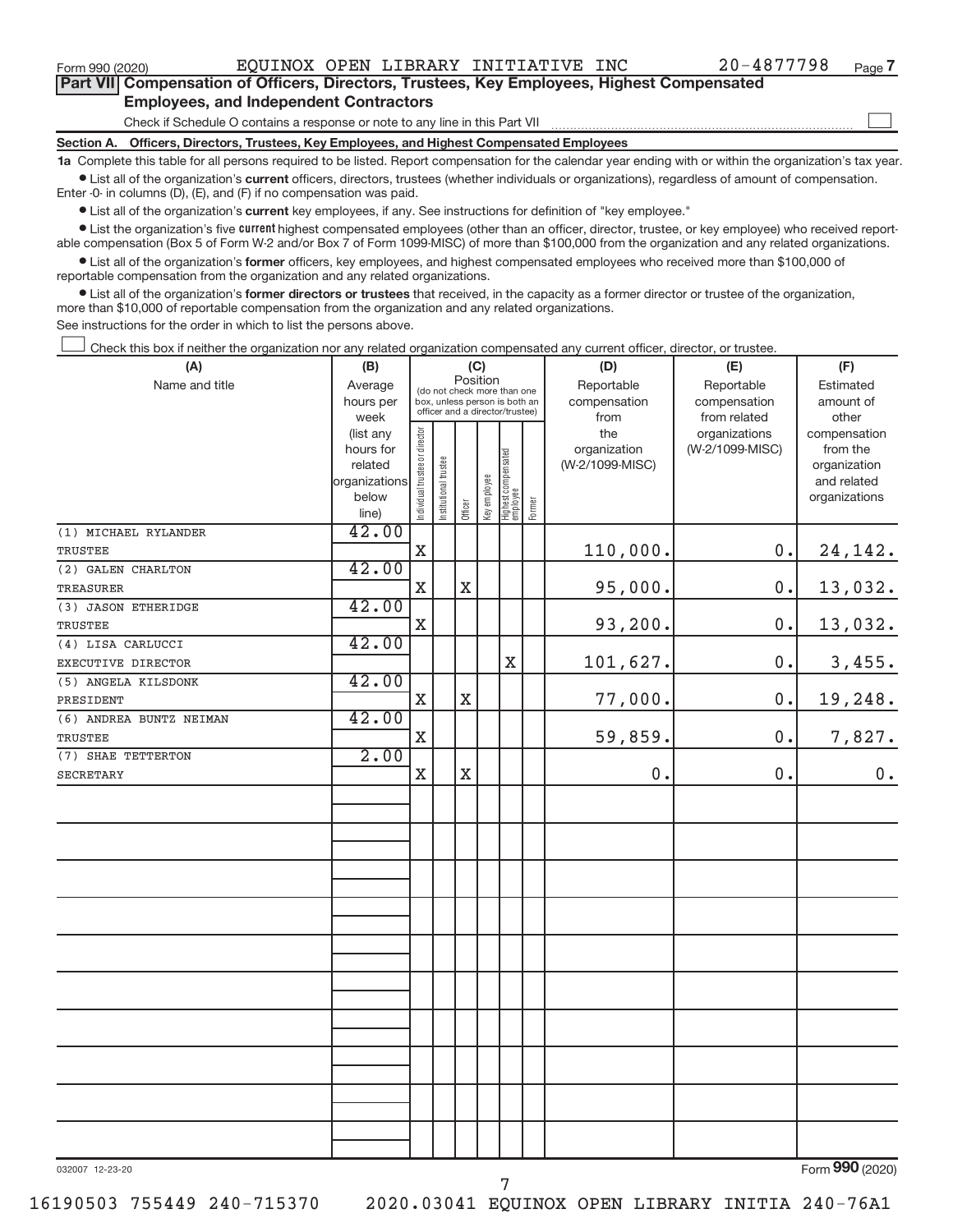|              | EQUINOX OPEN LIBRARY INITIATIVE INC<br>Form 990 (2020)                                                                                                                                                                                                 |                                                                                                                                                                                                                                                                                                                                                            |  |             |  |  |        |                                                                                     |                                                                                       | $20 - 4877798$ |                                      |                                                                                                                    |     | Page 8                      |
|--------------|--------------------------------------------------------------------------------------------------------------------------------------------------------------------------------------------------------------------------------------------------------|------------------------------------------------------------------------------------------------------------------------------------------------------------------------------------------------------------------------------------------------------------------------------------------------------------------------------------------------------------|--|-------------|--|--|--------|-------------------------------------------------------------------------------------|---------------------------------------------------------------------------------------|----------------|--------------------------------------|--------------------------------------------------------------------------------------------------------------------|-----|-----------------------------|
|              | <b>Part VII</b><br>Section A. Officers, Directors, Trustees, Key Employees, and Highest Compensated Employees (continued)                                                                                                                              |                                                                                                                                                                                                                                                                                                                                                            |  |             |  |  |        |                                                                                     |                                                                                       |                |                                      |                                                                                                                    |     |                             |
|              | (A)<br>Name and title                                                                                                                                                                                                                                  | (B)<br>(C)<br>Position<br>Average<br>(do not check more than one<br>hours per<br>box, unless person is both an<br>officer and a director/trustee)<br>week<br>(list any<br>Individual trustee or director<br>hours for<br>Highest compensated<br>employee<br>Institutional trustee<br>related<br>organizations<br>Key employee<br>below<br>Officer<br>line) |  |             |  |  | Former | (D)<br>Reportable<br>compensation<br>from<br>the<br>organization<br>(W-2/1099-MISC) | (E)<br>Reportable<br>compensation<br>from related<br>organizations<br>(W-2/1099-MISC) |                |                                      | (F)<br>Estimated<br>amount of<br>other<br>compensation<br>from the<br>organization<br>and related<br>organizations |     |                             |
|              |                                                                                                                                                                                                                                                        |                                                                                                                                                                                                                                                                                                                                                            |  |             |  |  |        |                                                                                     |                                                                                       |                |                                      |                                                                                                                    |     |                             |
|              |                                                                                                                                                                                                                                                        |                                                                                                                                                                                                                                                                                                                                                            |  |             |  |  |        |                                                                                     |                                                                                       |                |                                      |                                                                                                                    |     |                             |
|              |                                                                                                                                                                                                                                                        |                                                                                                                                                                                                                                                                                                                                                            |  |             |  |  |        |                                                                                     |                                                                                       |                |                                      |                                                                                                                    |     |                             |
|              |                                                                                                                                                                                                                                                        |                                                                                                                                                                                                                                                                                                                                                            |  |             |  |  |        |                                                                                     |                                                                                       |                |                                      |                                                                                                                    |     |                             |
|              |                                                                                                                                                                                                                                                        |                                                                                                                                                                                                                                                                                                                                                            |  |             |  |  |        |                                                                                     |                                                                                       |                |                                      |                                                                                                                    |     |                             |
|              |                                                                                                                                                                                                                                                        |                                                                                                                                                                                                                                                                                                                                                            |  |             |  |  |        |                                                                                     |                                                                                       |                |                                      |                                                                                                                    |     |                             |
|              |                                                                                                                                                                                                                                                        |                                                                                                                                                                                                                                                                                                                                                            |  |             |  |  |        |                                                                                     |                                                                                       |                |                                      |                                                                                                                    |     |                             |
|              |                                                                                                                                                                                                                                                        |                                                                                                                                                                                                                                                                                                                                                            |  |             |  |  |        |                                                                                     |                                                                                       |                |                                      |                                                                                                                    |     |                             |
|              |                                                                                                                                                                                                                                                        |                                                                                                                                                                                                                                                                                                                                                            |  |             |  |  |        |                                                                                     | 536,686.                                                                              |                | 0.                                   |                                                                                                                    |     | 80,736.                     |
|              | 1b Subtotal<br>c Total from continuation sheets to Part VII, Section A [11, 11, 11, 11]                                                                                                                                                                |                                                                                                                                                                                                                                                                                                                                                            |  |             |  |  |        |                                                                                     | $\overline{0}$ .<br>536,686.                                                          |                | $\overline{0}$ .<br>$\overline{0}$ . |                                                                                                                    |     | $\overline{0}$ .<br>80,736. |
| $\mathbf{2}$ | Total number of individuals (including but not limited to those listed above) who received more than \$100,000 of reportable                                                                                                                           |                                                                                                                                                                                                                                                                                                                                                            |  |             |  |  |        |                                                                                     |                                                                                       |                |                                      |                                                                                                                    |     | 2                           |
|              | compensation from the organization $\blacktriangleright$                                                                                                                                                                                               |                                                                                                                                                                                                                                                                                                                                                            |  |             |  |  |        |                                                                                     |                                                                                       |                |                                      |                                                                                                                    | Yes | No                          |
| 3            | Did the organization list any former officer, director, trustee, key employee, or highest compensated employee on                                                                                                                                      |                                                                                                                                                                                                                                                                                                                                                            |  |             |  |  |        |                                                                                     |                                                                                       |                |                                      | 3                                                                                                                  |     | х                           |
| 4            | For any individual listed on line 1a, is the sum of reportable compensation and other compensation from the organization<br>and related organizations greater than \$150,000? If "Yes," complete Schedule J for such individual                        |                                                                                                                                                                                                                                                                                                                                                            |  |             |  |  |        |                                                                                     |                                                                                       |                |                                      | 4                                                                                                                  |     | х                           |
| 5            | Did any person listed on line 1a receive or accrue compensation from any unrelated organization or individual for services                                                                                                                             |                                                                                                                                                                                                                                                                                                                                                            |  |             |  |  |        |                                                                                     |                                                                                       |                |                                      | 5                                                                                                                  |     | X                           |
|              | <b>Section B. Independent Contractors</b>                                                                                                                                                                                                              |                                                                                                                                                                                                                                                                                                                                                            |  |             |  |  |        |                                                                                     |                                                                                       |                |                                      |                                                                                                                    |     |                             |
| 1.           | Complete this table for your five highest compensated independent contractors that received more than \$100,000 of compensation from<br>the organization. Report compensation for the calendar year ending with or within the organization's tax year. |                                                                                                                                                                                                                                                                                                                                                            |  |             |  |  |        |                                                                                     |                                                                                       |                |                                      |                                                                                                                    |     |                             |
|              | (A)<br>Name and business address                                                                                                                                                                                                                       |                                                                                                                                                                                                                                                                                                                                                            |  | <b>NONE</b> |  |  |        |                                                                                     | (B)<br>Description of services                                                        |                |                                      | (C)<br>Compensation                                                                                                |     |                             |
|              |                                                                                                                                                                                                                                                        |                                                                                                                                                                                                                                                                                                                                                            |  |             |  |  |        |                                                                                     |                                                                                       |                |                                      |                                                                                                                    |     |                             |
|              |                                                                                                                                                                                                                                                        |                                                                                                                                                                                                                                                                                                                                                            |  |             |  |  |        |                                                                                     |                                                                                       |                |                                      |                                                                                                                    |     |                             |
|              |                                                                                                                                                                                                                                                        |                                                                                                                                                                                                                                                                                                                                                            |  |             |  |  |        |                                                                                     |                                                                                       |                |                                      |                                                                                                                    |     |                             |
|              |                                                                                                                                                                                                                                                        |                                                                                                                                                                                                                                                                                                                                                            |  |             |  |  |        |                                                                                     |                                                                                       |                |                                      |                                                                                                                    |     |                             |
| 2            | Total number of independent contractors (including but not limited to those listed above) who received more than                                                                                                                                       |                                                                                                                                                                                                                                                                                                                                                            |  |             |  |  |        |                                                                                     |                                                                                       |                |                                      |                                                                                                                    |     |                             |
|              | \$100,000 of compensation from the organization                                                                                                                                                                                                        |                                                                                                                                                                                                                                                                                                                                                            |  |             |  |  | 0      |                                                                                     |                                                                                       |                |                                      | Form 990 (2020)                                                                                                    |     |                             |

032008 12-23-20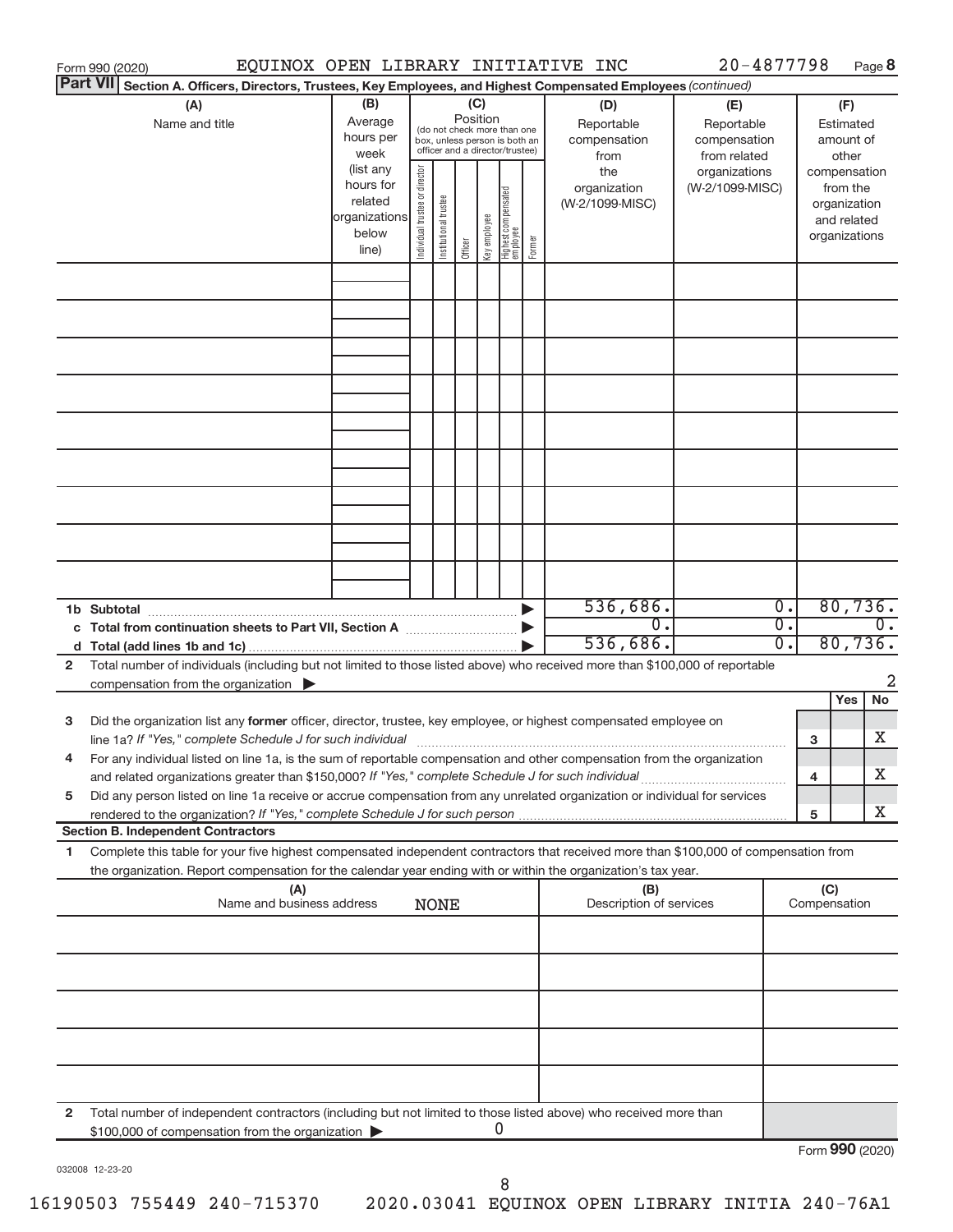| <b>Part VIII</b>                                          |                                                         |             | EQUINOX OPEN LIBRARY INITIATIVE INC<br>Form 990 (2020)<br><b>Statement of Revenue</b>      |                       |                       |                                                        | 20-4877798       | Page 9                             |
|-----------------------------------------------------------|---------------------------------------------------------|-------------|--------------------------------------------------------------------------------------------|-----------------------|-----------------------|--------------------------------------------------------|------------------|------------------------------------|
|                                                           |                                                         |             |                                                                                            |                       |                       |                                                        |                  |                                    |
|                                                           |                                                         |             |                                                                                            |                       | (A)                   | (B)                                                    | (C)              | (D)                                |
|                                                           |                                                         |             |                                                                                            |                       | Total revenue         | Related or exempt<br>function revenue business revenue | Unrelated        | Revenue excluded<br>from tax under |
|                                                           |                                                         |             |                                                                                            |                       |                       |                                                        |                  | sections 512 - 514                 |
| Contributions, Gifts, Grants<br>and Other Similar Amounts |                                                         |             | 1 a Federated campaigns<br>1a                                                              |                       |                       |                                                        |                  |                                    |
|                                                           |                                                         |             | 1 <sub>b</sub><br><b>b</b> Membership dues                                                 |                       |                       |                                                        |                  |                                    |
|                                                           |                                                         |             | 1 <sub>c</sub><br>c Fundraising events                                                     |                       |                       |                                                        |                  |                                    |
|                                                           |                                                         |             | 1 <sub>d</sub><br>d Related organizations                                                  |                       |                       |                                                        |                  |                                    |
|                                                           |                                                         |             | e Government grants (contributions)<br>1e<br>f All other contributions, gifts, grants, and |                       |                       |                                                        |                  |                                    |
|                                                           |                                                         |             | similar amounts not included above<br>1f                                                   |                       |                       |                                                        |                  |                                    |
|                                                           |                                                         | a           | 1g  \$<br>Noncash contributions included in lines 1a-1f                                    |                       |                       |                                                        |                  |                                    |
|                                                           |                                                         |             |                                                                                            |                       |                       |                                                        |                  |                                    |
|                                                           |                                                         |             |                                                                                            | <b>Business Code</b>  |                       |                                                        |                  |                                    |
|                                                           |                                                         |             | 2 a DEFERRED CONTRACTS                                                                     | 518210                | 1,322,994. 1,322,994. |                                                        |                  |                                    |
|                                                           |                                                         | $\mathbf b$ | <b>SALES</b>                                                                               | 518210                | 527, 178.             | 527, 178.                                              |                  |                                    |
|                                                           |                                                         | c           | the control of the control of the control of the control of the control of                 |                       |                       |                                                        |                  |                                    |
|                                                           |                                                         | d           | <u> 1989 - Johann Barbara, martxa alemaniar a</u>                                          |                       |                       |                                                        |                  |                                    |
| Program Service                                           |                                                         | е<br>f.     | All other program service revenue                                                          |                       |                       |                                                        |                  |                                    |
|                                                           |                                                         |             |                                                                                            |                       | 1,850,172.            |                                                        |                  |                                    |
|                                                           | з                                                       |             | Investment income (including dividends, interest, and                                      |                       |                       |                                                        |                  |                                    |
|                                                           |                                                         |             |                                                                                            | ▶                     | 22.                   |                                                        |                  | 22.                                |
|                                                           | Income from investment of tax-exempt bond proceeds<br>4 |             |                                                                                            | Þ                     |                       |                                                        |                  |                                    |
|                                                           | 5                                                       |             |                                                                                            |                       |                       |                                                        |                  |                                    |
|                                                           |                                                         |             | (i) Real                                                                                   | (ii) Personal         |                       |                                                        |                  |                                    |
|                                                           |                                                         |             | 6 a Gross rents<br>6a                                                                      |                       |                       |                                                        |                  |                                    |
|                                                           |                                                         | С           | <b>b</b> Less: rental expenses<br>6b<br>Rental income or (loss)<br>6с                      |                       |                       |                                                        |                  |                                    |
|                                                           |                                                         |             | d Net rental income or (loss)                                                              |                       |                       |                                                        |                  |                                    |
|                                                           |                                                         |             | (i) Securities<br>7 a Gross amount from sales of                                           | (ii) Other            |                       |                                                        |                  |                                    |
|                                                           |                                                         |             | assets other than inventory<br>7a                                                          |                       |                       |                                                        |                  |                                    |
|                                                           |                                                         |             | <b>b</b> Less: cost or other basis                                                         |                       |                       |                                                        |                  |                                    |
| venue                                                     |                                                         |             | and sales expenses<br>7b                                                                   |                       |                       |                                                        |                  |                                    |
|                                                           |                                                         |             | 7c<br>c Gain or (loss)                                                                     |                       |                       |                                                        |                  |                                    |
| Other Re                                                  |                                                         |             |                                                                                            |                       |                       |                                                        |                  |                                    |
|                                                           |                                                         |             | 8 a Gross income from fundraising events (not                                              |                       |                       |                                                        |                  |                                    |
|                                                           |                                                         |             | contributions reported on line 1c). See                                                    |                       |                       |                                                        |                  |                                    |
|                                                           |                                                         |             | l 8a                                                                                       |                       |                       |                                                        |                  |                                    |
|                                                           |                                                         |             | 8b                                                                                         |                       |                       |                                                        |                  |                                    |
|                                                           |                                                         |             | c Net income or (loss) from fundraising events                                             |                       |                       |                                                        |                  |                                    |
|                                                           |                                                         |             | 9 a Gross income from gaming activities. See                                               |                       |                       |                                                        |                  |                                    |
|                                                           |                                                         |             | 9a                                                                                         |                       |                       |                                                        |                  |                                    |
|                                                           |                                                         |             | l 9b                                                                                       |                       |                       |                                                        |                  |                                    |
|                                                           |                                                         |             | c Net income or (loss) from gaming activities                                              |                       |                       |                                                        |                  |                                    |
|                                                           |                                                         |             | 10 a Gross sales of inventory, less returns<br> 10a                                        |                       |                       |                                                        |                  |                                    |
|                                                           |                                                         |             | <b>HObl</b><br><b>b</b> Less: cost of goods sold                                           |                       |                       |                                                        |                  |                                    |
|                                                           |                                                         |             | c Net income or (loss) from sales of inventory                                             |                       |                       |                                                        |                  |                                    |
|                                                           |                                                         |             |                                                                                            | <b>Business Code</b>  |                       |                                                        |                  |                                    |
|                                                           | 11 a                                                    |             | LEGAL SETTLEMENTS                                                                          | 900099                | 12,000.               |                                                        |                  | 12,000.                            |
| Miscellaneous<br>Revenue                                  |                                                         | b           |                                                                                            |                       |                       |                                                        |                  |                                    |
|                                                           |                                                         | с           |                                                                                            |                       |                       |                                                        |                  |                                    |
|                                                           |                                                         | d           |                                                                                            | $\blacktriangleright$ | 12,000.               |                                                        |                  |                                    |
|                                                           | 12                                                      |             |                                                                                            |                       | 1,862,194.1,850,172.  |                                                        | $\overline{0}$ . | 12,022.                            |
| 032009 12-23-20                                           |                                                         |             |                                                                                            |                       |                       |                                                        |                  | Form 990 (2020)                    |

032009 12-23-20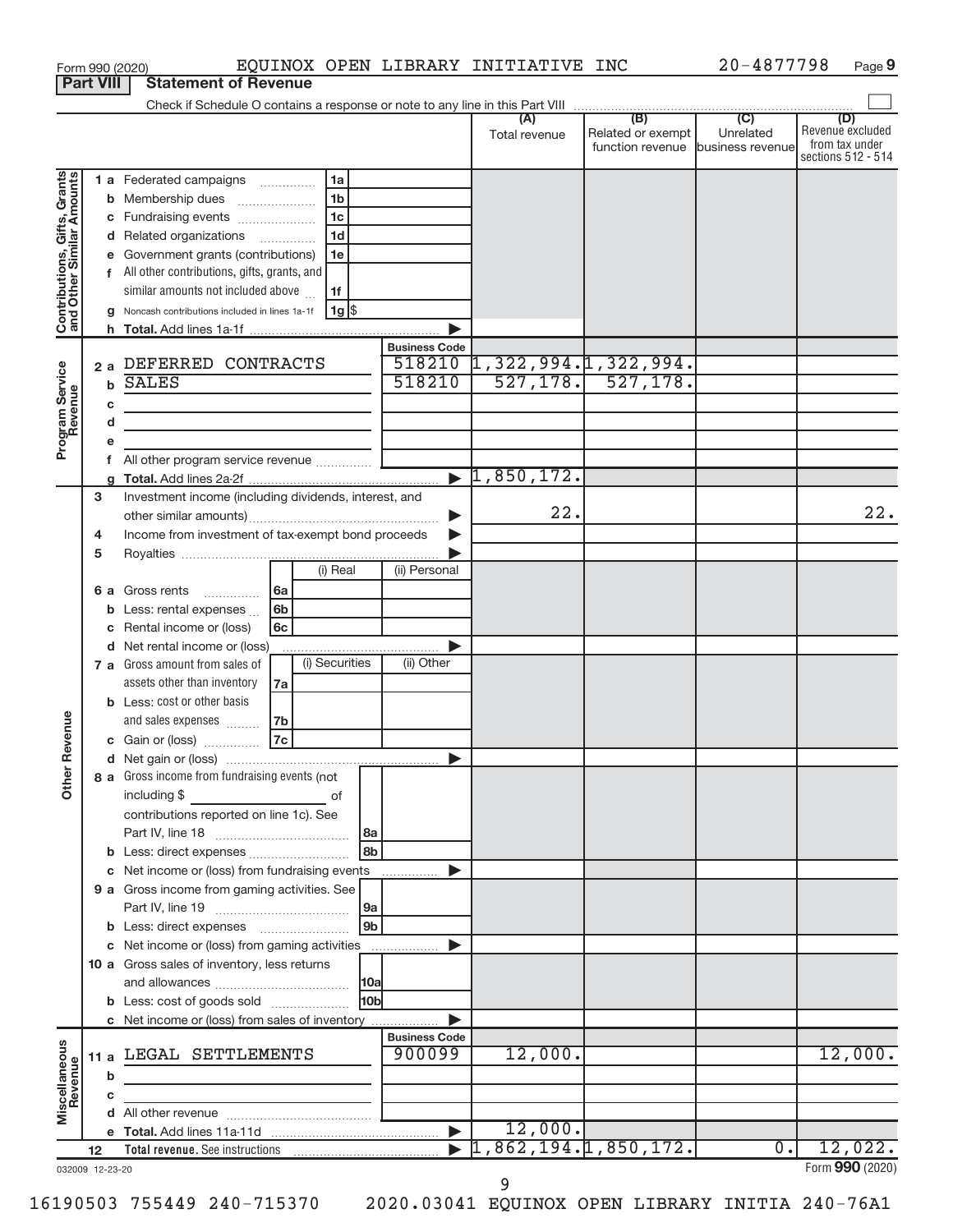**Part IX | Statement of Functional Expenses** 

Form 990 (2020) EQUINOX OPEN LIBRARY INITIATIVE INC 20-4877798 Page

|    | Section 501(c)(3) and 501(c)(4) organizations must complete all columns. All other organizations must complete column (A).                                                                                 |                       |                                    |                                           |                                |
|----|------------------------------------------------------------------------------------------------------------------------------------------------------------------------------------------------------------|-----------------------|------------------------------------|-------------------------------------------|--------------------------------|
|    | Check if Schedule O contains a response or note to any line in this Part IX                                                                                                                                |                       |                                    |                                           |                                |
|    | Do not include amounts reported on lines 6b,<br>7b, 8b, 9b, and 10b of Part VIII.                                                                                                                          | (A)<br>Total expenses | (B)<br>Program service<br>expenses | (C)<br>Management and<br>general expenses | (D)<br>Fundraising<br>expenses |
| 1. | Grants and other assistance to domestic organizations                                                                                                                                                      |                       |                                    |                                           |                                |
|    | and domestic governments. See Part IV, line 21                                                                                                                                                             |                       |                                    |                                           |                                |
| 2  | Grants and other assistance to domestic                                                                                                                                                                    |                       |                                    |                                           |                                |
|    | individuals. See Part IV, line 22                                                                                                                                                                          |                       |                                    |                                           |                                |
| 3  | Grants and other assistance to foreign                                                                                                                                                                     |                       |                                    |                                           |                                |
|    | organizations, foreign governments, and foreign                                                                                                                                                            |                       |                                    |                                           |                                |
|    | individuals. See Part IV, lines 15 and 16                                                                                                                                                                  |                       |                                    |                                           |                                |
| 4  | Benefits paid to or for members                                                                                                                                                                            |                       |                                    |                                           |                                |
| 5  | Compensation of current officers, directors,                                                                                                                                                               |                       |                                    |                                           |                                |
|    | trustees, and key employees                                                                                                                                                                                | 512, 340.             | 435,489.                           | 76,851.                                   |                                |
| 6  | Compensation not included above to disqualified                                                                                                                                                            |                       |                                    |                                           |                                |
|    | persons (as defined under section 4958(f)(1)) and                                                                                                                                                          |                       |                                    |                                           |                                |
|    | persons described in section 4958(c)(3)(B)                                                                                                                                                                 |                       |                                    |                                           |                                |
| 7  |                                                                                                                                                                                                            | 731,801.              | 622,031.                           | 109,770.                                  |                                |
| 8  | Pension plan accruals and contributions (include                                                                                                                                                           |                       |                                    |                                           |                                |
|    | section 401(k) and 403(b) employer contributions)                                                                                                                                                          | 22,842.               | 19,416.                            | 3,426.                                    |                                |
| 9  | Other employee benefits                                                                                                                                                                                    | 175, 307.             | 149,011.                           | 26, 296.                                  |                                |
| 10 |                                                                                                                                                                                                            | 87,436.               | 74,321.                            | 13, 115.                                  |                                |
| 11 | Fees for services (nonemployees):                                                                                                                                                                          |                       |                                    |                                           |                                |
|    |                                                                                                                                                                                                            |                       |                                    |                                           |                                |
| b  |                                                                                                                                                                                                            | 5,150.                |                                    | 5,150.                                    |                                |
|    |                                                                                                                                                                                                            | 16,950.               |                                    | 16,950.                                   |                                |
|    |                                                                                                                                                                                                            |                       |                                    |                                           |                                |
|    | Professional fundraising services. See Part IV, line 17                                                                                                                                                    |                       |                                    |                                           |                                |
| f  | Investment management fees                                                                                                                                                                                 |                       |                                    |                                           |                                |
| g  | Other. (If line 11g amount exceeds 10% of line 25,                                                                                                                                                         |                       |                                    |                                           |                                |
|    | column (A) amount, list line 11g expenses on Sch 0.)                                                                                                                                                       | 171,840.              | 146,064.                           | 25,776.                                   |                                |
| 12 |                                                                                                                                                                                                            | 1,554.                | 1,321.                             | 233.                                      |                                |
| 13 |                                                                                                                                                                                                            | 28,640.               | 24, 344.                           | 4,296.                                    |                                |
| 14 |                                                                                                                                                                                                            | 27,418.               | 23, 305.                           | 4,113.                                    |                                |
| 15 |                                                                                                                                                                                                            |                       |                                    |                                           |                                |
| 16 |                                                                                                                                                                                                            | 13,994.               | 11,895                             | 2,099.                                    |                                |
| 17 |                                                                                                                                                                                                            | 18,439.               | 15,673.                            | 2,766.                                    |                                |
|    | Payments of travel or entertainment expenses                                                                                                                                                               |                       |                                    |                                           |                                |
|    | for any federal, state, or local public officials                                                                                                                                                          |                       |                                    |                                           |                                |
| 19 | Conferences, conventions, and meetings                                                                                                                                                                     | 11,351.               | 9,648.                             | 1,703.                                    |                                |
| 20 | Interest                                                                                                                                                                                                   | 6,338.                | 5,387.                             | 951.                                      |                                |
| 21 |                                                                                                                                                                                                            |                       |                                    |                                           |                                |
| 22 | Depreciation, depletion, and amortization                                                                                                                                                                  | 4,092.                | 3,478.                             | 614.                                      |                                |
| 23 | Insurance                                                                                                                                                                                                  |                       |                                    |                                           |                                |
| 24 | Other expenses. Itemize expenses not covered<br>above (List miscellaneous expenses on line 24e. If<br>line 24e amount exceeds 10% of line 25, column (A)<br>amount, list line 24e expenses on Schedule O.) |                       |                                    |                                           |                                |
| a  | EMPLOYEE RECRUITING                                                                                                                                                                                        | 13,947.               | 11,855.                            | 2,092.                                    |                                |
| b  | TRADE SHOW EXPENSES                                                                                                                                                                                        | 11,274.               | 9,583.                             | 1,691.                                    |                                |
| c  |                                                                                                                                                                                                            |                       |                                    |                                           |                                |
| d  |                                                                                                                                                                                                            |                       |                                    |                                           |                                |
|    | e All other expenses                                                                                                                                                                                       |                       |                                    |                                           |                                |
| 25 | Total functional expenses. Add lines 1 through 24e                                                                                                                                                         | 1,860,713.            | 1,562,821.                         | 297,892.                                  | $\overline{0}$ .               |
| 26 | <b>Joint costs.</b> Complete this line only if the organization                                                                                                                                            |                       |                                    |                                           |                                |
|    | reported in column (B) joint costs from a combined                                                                                                                                                         |                       |                                    |                                           |                                |
|    | educational campaign and fundraising solicitation.                                                                                                                                                         |                       |                                    |                                           |                                |
|    | Check here $\blacktriangleright$<br>if following SOP 98-2 (ASC 958-720)                                                                                                                                    |                       |                                    |                                           |                                |

032010 12-23-20

Form (2020) **990**

10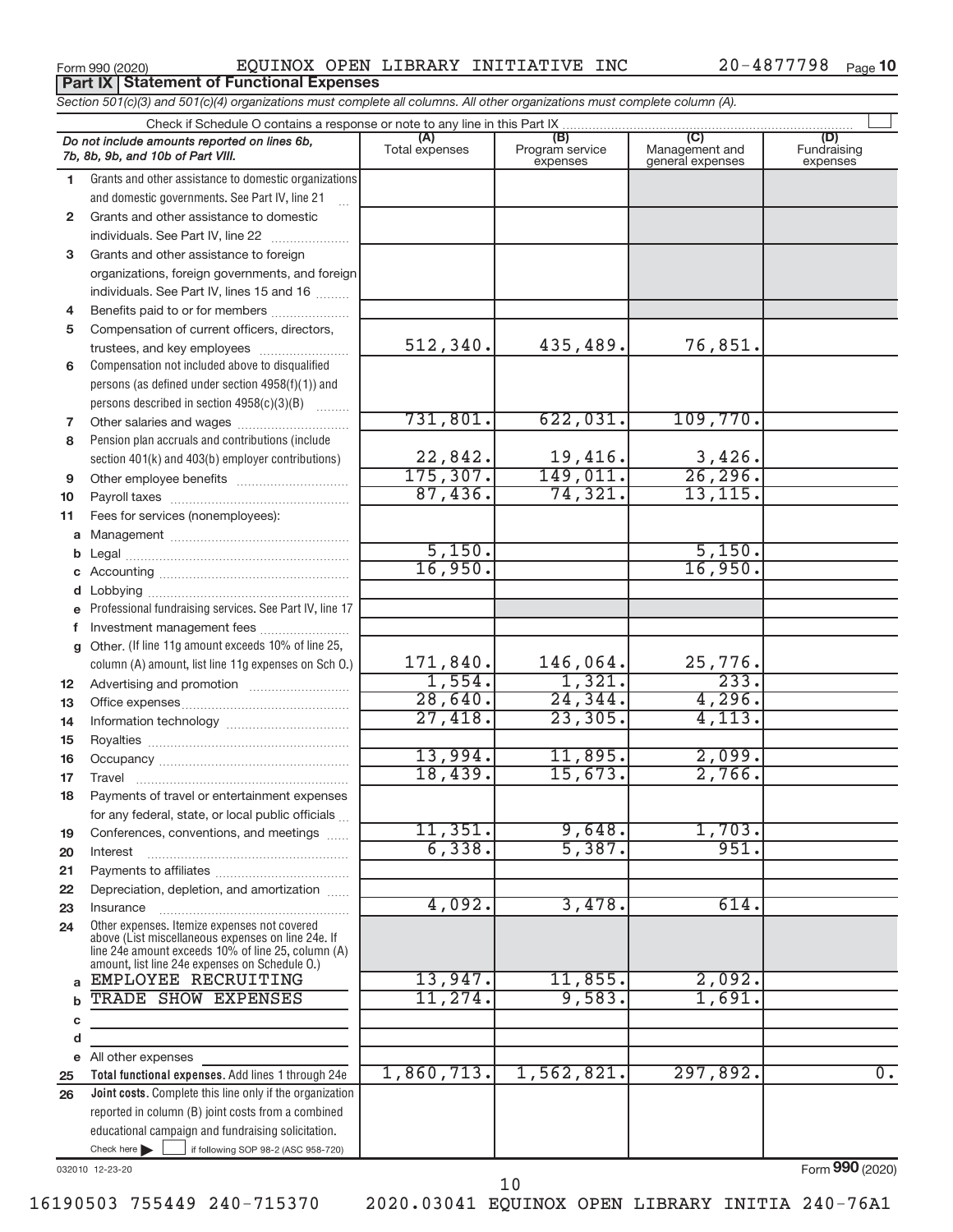16190503 755449 240-715370 2020.03041 EQUINOX OPEN LIBRARY INITIA 240-76A1

20-4877798 Page 11

|                             | <b>Part X</b> | <b>Balance Sheet</b>                                                                         |                                                   |
|-----------------------------|---------------|----------------------------------------------------------------------------------------------|---------------------------------------------------|
|                             |               |                                                                                              |                                                   |
|                             |               |                                                                                              | (A)<br>(B)<br>Beginning of year<br>End of year    |
|                             | 1             |                                                                                              | 96,428.<br>111,744.<br>1                          |
|                             | 2             |                                                                                              | 99,983.<br>$\mathbf{2}$                           |
|                             | з             |                                                                                              | 3                                                 |
|                             | 4             |                                                                                              | 700, 528.<br>593, 753.<br>4                       |
|                             | 5             | Loans and other receivables from any current or former officer, director,                    |                                                   |
|                             |               | trustee, key employee, creator or founder, substantial contributor, or 35%                   |                                                   |
|                             |               |                                                                                              | 5                                                 |
|                             | 6             | Loans and other receivables from other disqualified persons (as defined                      |                                                   |
|                             |               | under section $4958(f)(1)$ , and persons described in section $4958(c)(3)(B)$                | 6                                                 |
|                             | 7             |                                                                                              | 7                                                 |
| Assets                      | 8             |                                                                                              | 8                                                 |
|                             | 9             |                                                                                              | 9                                                 |
|                             |               | 10a Land, buildings, and equipment: cost or other                                            |                                                   |
|                             |               | basis. Complete Part VI of Schedule D<br>  10a                                               | 452,476.                                          |
|                             |               | 10 <sub>b</sub>                                                                              | 392,863.<br>49,951.<br>59,613.<br>10 <sub>c</sub> |
|                             | 11            |                                                                                              | 11                                                |
|                             | 12            |                                                                                              | 12                                                |
|                             | 13            |                                                                                              | 13                                                |
|                             | 14            |                                                                                              | 14                                                |
|                             | 15            |                                                                                              | 30,520.<br>30, 722.<br>15                         |
|                             | 16            |                                                                                              | 770,652.<br>1,002,590.<br>16                      |
|                             | 17            |                                                                                              | 1,239.<br>$-30, 325.$<br>17                       |
|                             | 18            |                                                                                              | 18                                                |
|                             | 19            |                                                                                              | 19                                                |
|                             | 20            |                                                                                              | 20                                                |
|                             | 21            | Escrow or custodial account liability. Complete Part IV of Schedule D                        | 21                                                |
|                             | 22            | Loans and other payables to any current or former officer, director,                         |                                                   |
|                             |               | trustee, key employee, creator or founder, substantial contributor, or 35%                   |                                                   |
| Liabilities                 |               | controlled entity or family member of any of these persons                                   | 511, 138.<br>316,865.<br>22                       |
|                             | 23            | Secured mortgages and notes payable to unrelated third parties                               | 106, 515.<br>106,958.<br>23                       |
|                             | 24            | Unsecured notes and loans payable to unrelated third parties                                 | 242,489.<br>24                                    |
|                             | 25            | Other liabilities (including federal income tax, payables to related third                   |                                                   |
|                             |               | parties, and other liabilities not included on lines 17-24). Complete Part X                 |                                                   |
|                             |               | of Schedule D                                                                                | 771,006.<br>$1,009,017$ .<br>25                   |
|                             | 26            | Total liabilities. Add lines 17 through 25                                                   | 1,389,898.<br>1,645,004.<br>26                    |
|                             |               | Organizations that follow FASB ASC 958, check here                                           |                                                   |
|                             |               | and complete lines 27, 28, 32, and 33.                                                       |                                                   |
|                             | 27            |                                                                                              | 27                                                |
|                             | 28            |                                                                                              | 28                                                |
|                             |               | Organizations that do not follow FASB ASC 958, check here $\triangleright \lfloor X \rfloor$ |                                                   |
|                             |               | and complete lines 29 through 33.                                                            |                                                   |
|                             | 29            |                                                                                              | 82.<br>82.<br>29<br>18,751<br>18,751.             |
| Net Assets or Fund Balances | 30            | Paid-in or capital surplus, or land, building, or equipment fund                             | 30<br>$-638,079.$<br>$-661, 247.$                 |
|                             | 31            | Retained earnings, endowment, accumulated income, or other funds                             | 31<br>$-642, 414.$<br>$-619, 246.$                |
|                             | 32            |                                                                                              | 32<br>770,652.<br>1,002,590.                      |
|                             | 33            |                                                                                              | 33                                                |

11

Form (2020) **990**

### Form 990 (2020) EQUINOX OPEN LIBRARY INITIATIVE INC 20-4877798 Page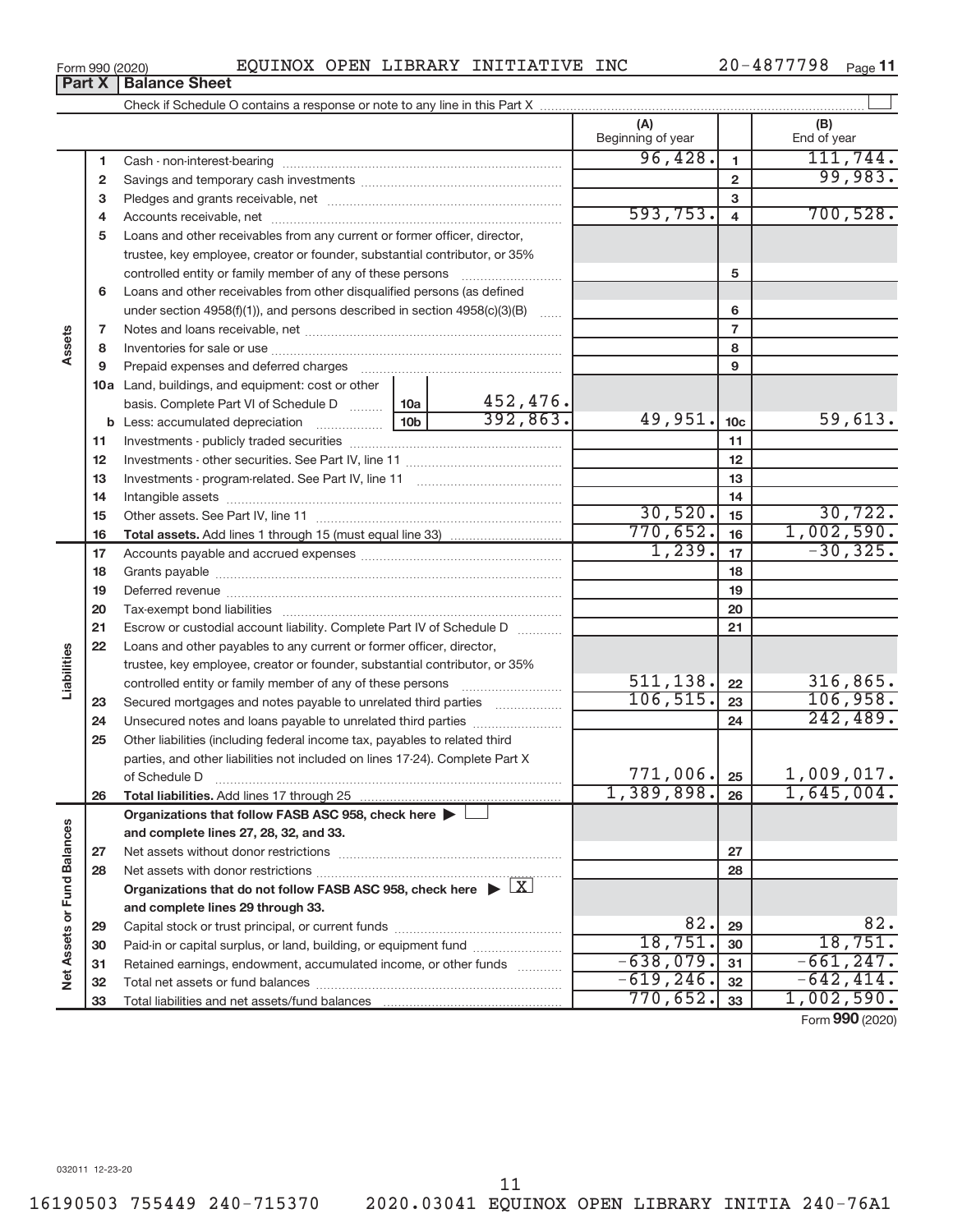|                                                                                                                                 | EQUINOX OPEN LIBRARY INITIATIVE INC<br>Form 990 (2020)                                                                               |                         | $20 - 4877798$ |     | Page 12                   |  |  |
|---------------------------------------------------------------------------------------------------------------------------------|--------------------------------------------------------------------------------------------------------------------------------------|-------------------------|----------------|-----|---------------------------|--|--|
|                                                                                                                                 | Part XI   Reconciliation of Net Assets                                                                                               |                         |                |     |                           |  |  |
|                                                                                                                                 |                                                                                                                                      |                         |                |     |                           |  |  |
|                                                                                                                                 |                                                                                                                                      |                         |                |     |                           |  |  |
| 1                                                                                                                               |                                                                                                                                      | $\mathbf{1}$            | 1,862,194.     |     |                           |  |  |
| 2                                                                                                                               |                                                                                                                                      | $\overline{2}$          | 1,860,713.     |     |                           |  |  |
| 3                                                                                                                               |                                                                                                                                      | 3                       |                |     | 1,481.                    |  |  |
| 4                                                                                                                               |                                                                                                                                      | $\overline{\mathbf{4}}$ | $-619, 246.$   |     |                           |  |  |
| 5                                                                                                                               | Net unrealized gains (losses) on investments [111] www.martime.com/marting.com/marting.com/marting.com/marting.                      | 5                       |                |     |                           |  |  |
| 6                                                                                                                               |                                                                                                                                      | 6                       |                |     |                           |  |  |
| 7                                                                                                                               | Investment expenses www.communication.com/www.communication.com/www.communication.com/www.com                                        | $\overline{7}$          |                |     |                           |  |  |
| 8                                                                                                                               |                                                                                                                                      | 8                       |                |     | $-24,649.$                |  |  |
| 9                                                                                                                               |                                                                                                                                      | 9                       |                |     | $\overline{0}$ .          |  |  |
| 10                                                                                                                              | Net assets or fund balances at end of year. Combine lines 3 through 9 (must equal Part X, line 32,                                   |                         |                |     |                           |  |  |
|                                                                                                                                 |                                                                                                                                      | 10                      | $-642, 414.$   |     |                           |  |  |
|                                                                                                                                 | Part XII Financial Statements and Reporting                                                                                          |                         |                |     |                           |  |  |
|                                                                                                                                 |                                                                                                                                      |                         |                |     |                           |  |  |
|                                                                                                                                 |                                                                                                                                      |                         |                | Yes | <b>No</b>                 |  |  |
| 1                                                                                                                               | Accounting method used to prepare the Form 990: $\Box$ Cash $\Box X$ Accrual<br>  Other                                              |                         |                |     |                           |  |  |
|                                                                                                                                 | If the organization changed its method of accounting from a prior year or checked "Other," explain in Schedule O.                    |                         |                |     |                           |  |  |
|                                                                                                                                 |                                                                                                                                      |                         | 2a             |     | X                         |  |  |
|                                                                                                                                 | If "Yes," check a box below to indicate whether the financial statements for the year were compiled or reviewed on a                 |                         |                |     |                           |  |  |
|                                                                                                                                 | separate basis, consolidated basis, or both:                                                                                         |                         |                |     |                           |  |  |
|                                                                                                                                 | Both consolidated and separate basis<br><b>Consolidated basis</b><br>Separate basis                                                  |                         |                |     |                           |  |  |
|                                                                                                                                 |                                                                                                                                      |                         | 2 <sub>b</sub> |     | x                         |  |  |
|                                                                                                                                 | If "Yes," check a box below to indicate whether the financial statements for the year were audited on a separate basis,              |                         |                |     |                           |  |  |
|                                                                                                                                 | consolidated basis, or both:                                                                                                         |                         |                |     |                           |  |  |
|                                                                                                                                 | Both consolidated and separate basis<br>Consolidated basis<br>Separate basis                                                         |                         |                |     |                           |  |  |
|                                                                                                                                 | c If "Yes" to line 2a or 2b, does the organization have a committee that assumes responsibility for oversight of the audit,          |                         |                |     |                           |  |  |
|                                                                                                                                 | review, or compilation of its financial statements and selection of an independent accountant?                                       |                         | 2 <sub>c</sub> |     |                           |  |  |
|                                                                                                                                 | If the organization changed either its oversight process or selection process during the tax year, explain on Schedule O.            |                         |                |     |                           |  |  |
| 3a As a result of a federal award, was the organization required to undergo an audit or audits as set forth in the Single Audit |                                                                                                                                      |                         |                |     |                           |  |  |
|                                                                                                                                 |                                                                                                                                      |                         | 3a             |     | X                         |  |  |
|                                                                                                                                 | <b>b</b> If "Yes," did the organization undergo the required audit or audits? If the organization did not undergo the required audit |                         |                |     |                           |  |  |
|                                                                                                                                 |                                                                                                                                      |                         | 3 <sub>b</sub> |     |                           |  |  |
|                                                                                                                                 |                                                                                                                                      |                         |                |     | $F_{\alpha r}$ QQO (2020) |  |  |

Form (2020) **990**

032012 12-23-20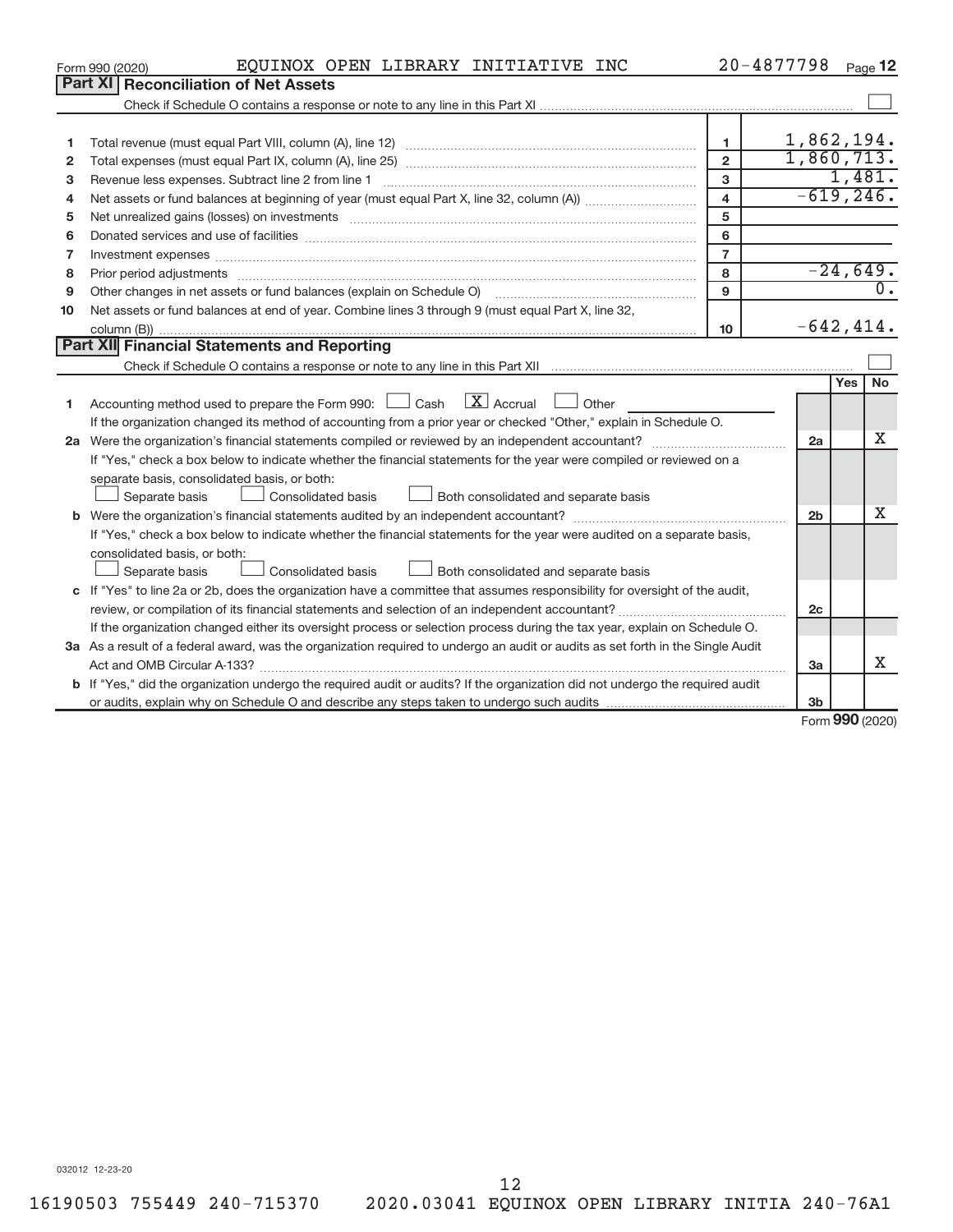| <b>SCHEDULE A</b> |  |
|-------------------|--|
|-------------------|--|

| (Form 990 or 990-EZ) |  |  |
|----------------------|--|--|
|                      |  |  |

**(Form 990 or 990-EZ) Complete if the organization is a section 501(c)(3) organization or a section Public Charity Status and Public Support**<br> **Addition** is a section 501(c)(3) organization or a section<br>  $\frac{4947(a)(1)$  nonexempt charitable trust.

| OMB No. 1545-0047     |
|-----------------------|
| 2020                  |
| <b>Open to Public</b> |

| Department of the Treasury<br>Internal Revenue Service |                     |                          |                                               | <del>ove</del> r (a) Truncaempt chantable trust.<br>Attach to Form 990 or Form 990-EZ.<br>$\blacktriangleright$ Go to www.irs.gov/Form990 for instructions and the latest information. | <b>Open to Public</b><br><b>Inspection</b>                                                                                                                                                                                       |                                 |                             |                            |  |                                       |
|--------------------------------------------------------|---------------------|--------------------------|-----------------------------------------------|----------------------------------------------------------------------------------------------------------------------------------------------------------------------------------------|----------------------------------------------------------------------------------------------------------------------------------------------------------------------------------------------------------------------------------|---------------------------------|-----------------------------|----------------------------|--|---------------------------------------|
|                                                        |                     | Name of the organization |                                               |                                                                                                                                                                                        |                                                                                                                                                                                                                                  |                                 |                             |                            |  | <b>Employer identification number</b> |
|                                                        |                     |                          |                                               |                                                                                                                                                                                        | EQUINOX OPEN LIBRARY INITIATIVE INC                                                                                                                                                                                              |                                 |                             |                            |  | 20-4877798                            |
| <b>Part I</b>                                          |                     |                          |                                               |                                                                                                                                                                                        | Reason for Public Charity Status. (All organizations must complete this part.) See instructions.                                                                                                                                 |                                 |                             |                            |  |                                       |
|                                                        |                     |                          |                                               |                                                                                                                                                                                        | The organization is not a private foundation because it is: (For lines 1 through 12, check only one box.)                                                                                                                        |                                 |                             |                            |  |                                       |
| 1                                                      |                     |                          |                                               |                                                                                                                                                                                        | A church, convention of churches, or association of churches described in section 170(b)(1)(A)(i).                                                                                                                               |                                 |                             |                            |  |                                       |
| 2                                                      |                     |                          |                                               |                                                                                                                                                                                        | A school described in section 170(b)(1)(A)(ii). (Attach Schedule E (Form 990 or 990-EZ).)                                                                                                                                        |                                 |                             |                            |  |                                       |
| 3                                                      |                     |                          |                                               |                                                                                                                                                                                        | A hospital or a cooperative hospital service organization described in section 170(b)(1)(A)(iii).                                                                                                                                |                                 |                             |                            |  |                                       |
|                                                        |                     |                          |                                               |                                                                                                                                                                                        | A medical research organization operated in conjunction with a hospital described in section 170(b)(1)(A)(iii). Enter the hospital's name,                                                                                       |                                 |                             |                            |  |                                       |
|                                                        |                     | city, and state:         |                                               |                                                                                                                                                                                        |                                                                                                                                                                                                                                  |                                 |                             |                            |  |                                       |
| 5                                                      |                     |                          |                                               |                                                                                                                                                                                        | An organization operated for the benefit of a college or university owned or operated by a governmental unit described in                                                                                                        |                                 |                             |                            |  |                                       |
|                                                        |                     |                          |                                               | section 170(b)(1)(A)(iv). (Complete Part II.)                                                                                                                                          |                                                                                                                                                                                                                                  |                                 |                             |                            |  |                                       |
| 6                                                      |                     |                          |                                               |                                                                                                                                                                                        | A federal, state, or local government or governmental unit described in section 170(b)(1)(A)(v).                                                                                                                                 |                                 |                             |                            |  |                                       |
| 7                                                      |                     |                          |                                               |                                                                                                                                                                                        | An organization that normally receives a substantial part of its support from a governmental unit or from the general public described in                                                                                        |                                 |                             |                            |  |                                       |
|                                                        |                     |                          |                                               | section 170(b)(1)(A)(vi). (Complete Part II.)                                                                                                                                          |                                                                                                                                                                                                                                  |                                 |                             |                            |  |                                       |
| 8                                                      |                     |                          |                                               |                                                                                                                                                                                        | A community trust described in section 170(b)(1)(A)(vi). (Complete Part II.)                                                                                                                                                     |                                 |                             |                            |  |                                       |
| 9                                                      |                     |                          |                                               |                                                                                                                                                                                        | An agricultural research organization described in section 170(b)(1)(A)(ix) operated in conjunction with a land-grant college                                                                                                    |                                 |                             |                            |  |                                       |
|                                                        |                     |                          |                                               |                                                                                                                                                                                        | or university or a non-land-grant college of agriculture (see instructions). Enter the name, city, and state of the college or                                                                                                   |                                 |                             |                            |  |                                       |
|                                                        |                     | university:              |                                               |                                                                                                                                                                                        |                                                                                                                                                                                                                                  |                                 |                             |                            |  |                                       |
| 10                                                     | $\lfloor x \rfloor$ |                          |                                               |                                                                                                                                                                                        | An organization that normally receives (1) more than 33 1/3% of its support from contributions, membership fees, and gross receipts from                                                                                         |                                 |                             |                            |  |                                       |
|                                                        |                     |                          |                                               |                                                                                                                                                                                        | activities related to its exempt functions, subject to certain exceptions; and (2) no more than 33 1/3% of its support from gross investment                                                                                     |                                 |                             |                            |  |                                       |
|                                                        |                     |                          |                                               |                                                                                                                                                                                        | income and unrelated business taxable income (less section 511 tax) from businesses acquired by the organization after June 30, 1975.                                                                                            |                                 |                             |                            |  |                                       |
|                                                        |                     |                          |                                               | See section 509(a)(2). (Complete Part III.)                                                                                                                                            |                                                                                                                                                                                                                                  |                                 |                             |                            |  |                                       |
| 11                                                     |                     |                          |                                               |                                                                                                                                                                                        | An organization organized and operated exclusively to test for public safety. See section 509(a)(4).                                                                                                                             |                                 |                             |                            |  |                                       |
| 12                                                     |                     |                          |                                               |                                                                                                                                                                                        | An organization organized and operated exclusively for the benefit of, to perform the functions of, or to carry out the purposes of one or                                                                                       |                                 |                             |                            |  |                                       |
|                                                        |                     |                          |                                               |                                                                                                                                                                                        | more publicly supported organizations described in section 509(a)(1) or section 509(a)(2). See section 509(a)(3). Check the box in                                                                                               |                                 |                             |                            |  |                                       |
|                                                        |                     |                          |                                               |                                                                                                                                                                                        | lines 12a through 12d that describes the type of supporting organization and complete lines 12e, 12f, and 12g.                                                                                                                   |                                 |                             |                            |  |                                       |
| a                                                      |                     |                          |                                               |                                                                                                                                                                                        | Type I. A supporting organization operated, supervised, or controlled by its supported organization(s), typically by giving                                                                                                      |                                 |                             |                            |  |                                       |
|                                                        |                     |                          |                                               |                                                                                                                                                                                        | the supported organization(s) the power to regularly appoint or elect a majority of the directors or trustees of the supporting                                                                                                  |                                 |                             |                            |  |                                       |
|                                                        |                     |                          |                                               | organization. You must complete Part IV, Sections A and B.                                                                                                                             |                                                                                                                                                                                                                                  |                                 |                             |                            |  |                                       |
| b                                                      |                     |                          |                                               |                                                                                                                                                                                        | Type II. A supporting organization supervised or controlled in connection with its supported organization(s), by having                                                                                                          |                                 |                             |                            |  |                                       |
|                                                        |                     |                          |                                               |                                                                                                                                                                                        | control or management of the supporting organization vested in the same persons that control or manage the supported                                                                                                             |                                 |                             |                            |  |                                       |
|                                                        |                     |                          |                                               | organization(s). You must complete Part IV, Sections A and C.                                                                                                                          |                                                                                                                                                                                                                                  |                                 |                             |                            |  |                                       |
| c                                                      |                     |                          |                                               |                                                                                                                                                                                        | Type III functionally integrated. A supporting organization operated in connection with, and functionally integrated with,<br>its supported organization(s) (see instructions). You must complete Part IV, Sections A, D, and E. |                                 |                             |                            |  |                                       |
| d                                                      |                     |                          |                                               |                                                                                                                                                                                        | Type III non-functionally integrated. A supporting organization operated in connection with its supported organization(s)                                                                                                        |                                 |                             |                            |  |                                       |
|                                                        |                     |                          |                                               |                                                                                                                                                                                        | that is not functionally integrated. The organization generally must satisfy a distribution requirement and an attentiveness                                                                                                     |                                 |                             |                            |  |                                       |
|                                                        |                     |                          |                                               |                                                                                                                                                                                        | requirement (see instructions). You must complete Part IV, Sections A and D, and Part V.                                                                                                                                         |                                 |                             |                            |  |                                       |
| e                                                      |                     |                          |                                               |                                                                                                                                                                                        | Check this box if the organization received a written determination from the IRS that it is a Type I, Type II, Type III                                                                                                          |                                 |                             |                            |  |                                       |
|                                                        |                     |                          |                                               |                                                                                                                                                                                        | functionally integrated, or Type III non-functionally integrated supporting organization.                                                                                                                                        |                                 |                             |                            |  |                                       |
|                                                        |                     |                          | f Enter the number of supported organizations |                                                                                                                                                                                        |                                                                                                                                                                                                                                  |                                 |                             |                            |  |                                       |
|                                                        |                     |                          |                                               | g Provide the following information about the supported organization(s).                                                                                                               |                                                                                                                                                                                                                                  |                                 |                             |                            |  |                                       |
|                                                        |                     | (i) Name of supported    |                                               | (ii) EIN                                                                                                                                                                               | (iii) Type of organization                                                                                                                                                                                                       | (iv) Is the organization listed | in your governing document? | (v) Amount of monetary     |  | (vi) Amount of other                  |
|                                                        |                     | organization             |                                               |                                                                                                                                                                                        | (described on lines 1-10<br>above (see instructions))                                                                                                                                                                            | Yes                             | No.                         | support (see instructions) |  | support (see instructions)            |
|                                                        |                     |                          |                                               |                                                                                                                                                                                        |                                                                                                                                                                                                                                  |                                 |                             |                            |  |                                       |
|                                                        |                     |                          |                                               |                                                                                                                                                                                        |                                                                                                                                                                                                                                  |                                 |                             |                            |  |                                       |
|                                                        |                     |                          |                                               |                                                                                                                                                                                        |                                                                                                                                                                                                                                  |                                 |                             |                            |  |                                       |
|                                                        |                     |                          |                                               |                                                                                                                                                                                        |                                                                                                                                                                                                                                  |                                 |                             |                            |  |                                       |
|                                                        |                     |                          |                                               |                                                                                                                                                                                        |                                                                                                                                                                                                                                  |                                 |                             |                            |  |                                       |
|                                                        |                     |                          |                                               |                                                                                                                                                                                        |                                                                                                                                                                                                                                  |                                 |                             |                            |  |                                       |
|                                                        |                     |                          |                                               |                                                                                                                                                                                        |                                                                                                                                                                                                                                  |                                 |                             |                            |  |                                       |
|                                                        |                     |                          |                                               |                                                                                                                                                                                        |                                                                                                                                                                                                                                  |                                 |                             |                            |  |                                       |
|                                                        |                     |                          |                                               |                                                                                                                                                                                        |                                                                                                                                                                                                                                  |                                 |                             |                            |  |                                       |
| Total                                                  |                     |                          |                                               |                                                                                                                                                                                        |                                                                                                                                                                                                                                  |                                 |                             |                            |  |                                       |

LHA For Paperwork Reduction Act Notice, see the Instructions for Form 990 or 990-EZ. 032021 01-25-21 Schedule A (Form 990 or 990-EZ) 2020 13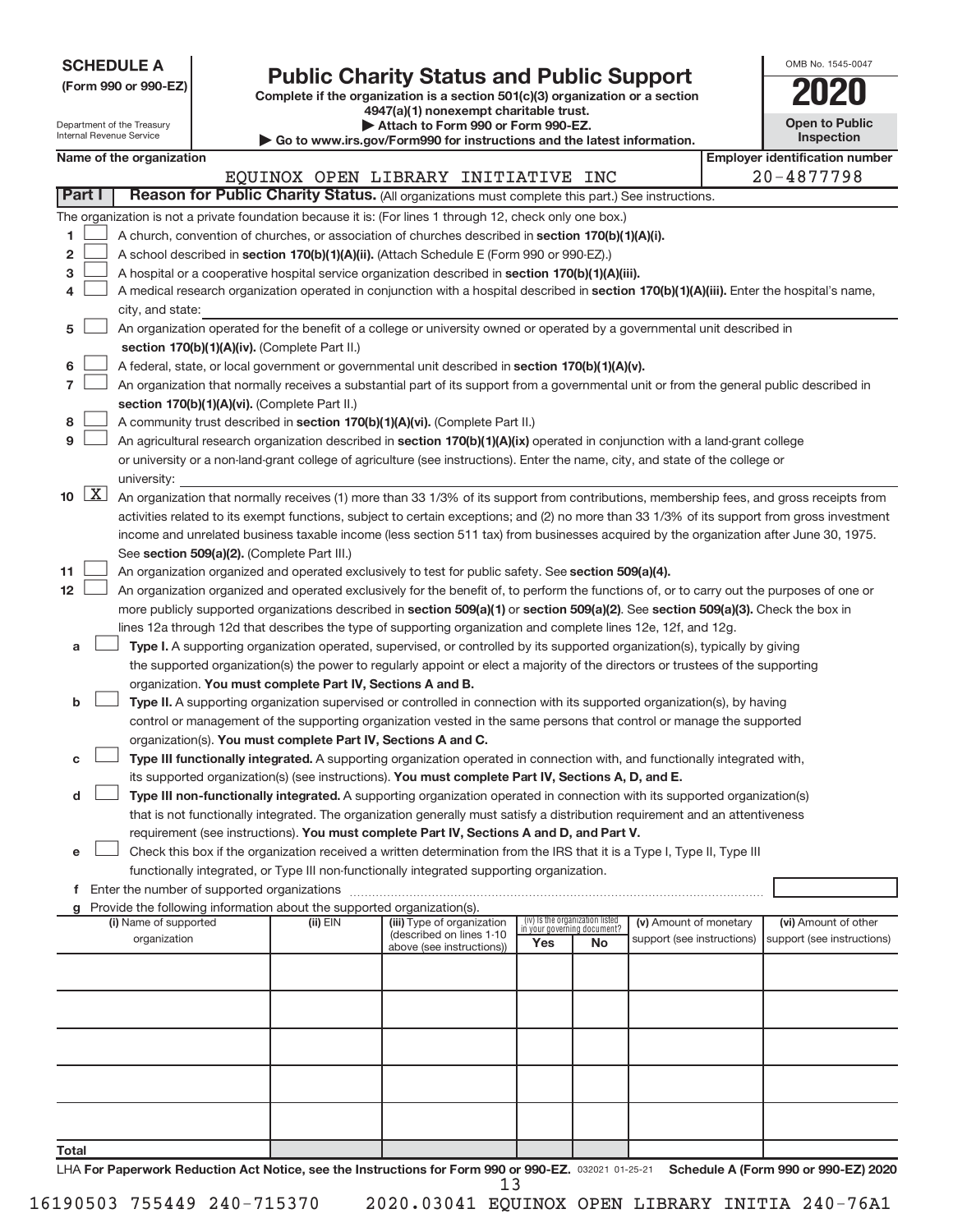#### 20-4877798 Page 2 Schedule A (Form 990 or 990-EZ) 2020  $\,$  EQUINOX  $\,$  OPEN <code>LIBRARY INITIATIVE</code> <code>INC</code>  $\,$  <code>20–4877798</code> <code> Page</code>

(Complete only if you checked the box on line 5, 7, or 8 of Part I or if the organization failed to qualify under Part III. If the organization fails to qualify under the tests listed below, please complete Part III.) **Part II** Support Schedule for Organizations Described in Sections 170(b)(1)(A)(iv) and 170(b)(1)(A)(vi)

|   | <b>Section A. Public Support</b>                                                                                                                                                                                               |          |          |            |            |          |                                      |
|---|--------------------------------------------------------------------------------------------------------------------------------------------------------------------------------------------------------------------------------|----------|----------|------------|------------|----------|--------------------------------------|
|   | Calendar year (or fiscal year beginning in)                                                                                                                                                                                    | (a) 2016 | (b) 2017 | $(c)$ 2018 | $(d)$ 2019 | (e) 2020 | (f) Total                            |
|   | 1 Gifts, grants, contributions, and                                                                                                                                                                                            |          |          |            |            |          |                                      |
|   | membership fees received. (Do not                                                                                                                                                                                              |          |          |            |            |          |                                      |
|   | include any "unusual grants.")                                                                                                                                                                                                 |          |          |            |            |          |                                      |
|   | 2 Tax revenues levied for the organ-                                                                                                                                                                                           |          |          |            |            |          |                                      |
|   | ization's benefit and either paid to                                                                                                                                                                                           |          |          |            |            |          |                                      |
|   | or expended on its behalf                                                                                                                                                                                                      |          |          |            |            |          |                                      |
|   | 3 The value of services or facilities                                                                                                                                                                                          |          |          |            |            |          |                                      |
|   | furnished by a governmental unit to                                                                                                                                                                                            |          |          |            |            |          |                                      |
|   | the organization without charge                                                                                                                                                                                                |          |          |            |            |          |                                      |
|   | 4 Total. Add lines 1 through 3                                                                                                                                                                                                 |          |          |            |            |          |                                      |
| 5 | The portion of total contributions                                                                                                                                                                                             |          |          |            |            |          |                                      |
|   | by each person (other than a                                                                                                                                                                                                   |          |          |            |            |          |                                      |
|   | governmental unit or publicly                                                                                                                                                                                                  |          |          |            |            |          |                                      |
|   | supported organization) included                                                                                                                                                                                               |          |          |            |            |          |                                      |
|   | on line 1 that exceeds 2% of the                                                                                                                                                                                               |          |          |            |            |          |                                      |
|   | amount shown on line 11,                                                                                                                                                                                                       |          |          |            |            |          |                                      |
|   | column (f)                                                                                                                                                                                                                     |          |          |            |            |          |                                      |
|   | 6 Public support. Subtract line 5 from line 4.                                                                                                                                                                                 |          |          |            |            |          |                                      |
|   | <b>Section B. Total Support</b>                                                                                                                                                                                                |          |          |            |            |          |                                      |
|   | Calendar year (or fiscal year beginning in)                                                                                                                                                                                    | (a) 2016 | (b) 2017 | $(c)$ 2018 | $(d)$ 2019 | (e) 2020 | (f) Total                            |
|   | 7 Amounts from line 4                                                                                                                                                                                                          |          |          |            |            |          |                                      |
| 8 | Gross income from interest.                                                                                                                                                                                                    |          |          |            |            |          |                                      |
|   | dividends, payments received on                                                                                                                                                                                                |          |          |            |            |          |                                      |
|   | securities loans, rents, royalties,                                                                                                                                                                                            |          |          |            |            |          |                                      |
|   | and income from similar sources                                                                                                                                                                                                |          |          |            |            |          |                                      |
| 9 | Net income from unrelated business                                                                                                                                                                                             |          |          |            |            |          |                                      |
|   | activities, whether or not the                                                                                                                                                                                                 |          |          |            |            |          |                                      |
|   | business is regularly carried on                                                                                                                                                                                               |          |          |            |            |          |                                      |
|   | 10 Other income. Do not include gain                                                                                                                                                                                           |          |          |            |            |          |                                      |
|   | or loss from the sale of capital                                                                                                                                                                                               |          |          |            |            |          |                                      |
|   | assets (Explain in Part VI.)                                                                                                                                                                                                   |          |          |            |            |          |                                      |
|   | 11 Total support. Add lines 7 through 10                                                                                                                                                                                       |          |          |            |            |          |                                      |
|   |                                                                                                                                                                                                                                |          |          |            |            | 12       |                                      |
|   | 13 First 5 years. If the Form 990 is for the organization's first, second, third, fourth, or fifth tax year as a section 501(c)(3)                                                                                             |          |          |            |            |          |                                      |
|   |                                                                                                                                                                                                                                |          |          |            |            |          |                                      |
|   | <b>Section C. Computation of Public Support Percentage</b>                                                                                                                                                                     |          |          |            |            |          |                                      |
|   |                                                                                                                                                                                                                                |          |          |            |            | 14       | %                                    |
|   |                                                                                                                                                                                                                                |          |          |            |            | 15       | %                                    |
|   | 16a 33 1/3% support test - 2020. If the organization did not check the box on line 13, and line 14 is 33 1/3% or more, check this box and                                                                                      |          |          |            |            |          |                                      |
|   | stop here. The organization qualifies as a publicly supported organization manufactured content and the support of the state of the state of the state of the state of the state of the state of the state of the state of the |          |          |            |            |          |                                      |
|   | b 33 1/3% support test - 2019. If the organization did not check a box on line 13 or 16a, and line 15 is 33 1/3% or more, check this box                                                                                       |          |          |            |            |          |                                      |
|   |                                                                                                                                                                                                                                |          |          |            |            |          |                                      |
|   | 17a 10% -facts-and-circumstances test - 2020. If the organization did not check a box on line 13, 16a, or 16b, and line 14 is 10% or more,                                                                                     |          |          |            |            |          |                                      |
|   | and if the organization meets the facts-and-circumstances test, check this box and stop here. Explain in Part VI how the organization                                                                                          |          |          |            |            |          |                                      |
|   | meets the facts-and-circumstances test. The organization qualifies as a publicly supported organization                                                                                                                        |          |          |            |            |          |                                      |
|   | b 10% -facts-and-circumstances test - 2019. If the organization did not check a box on line 13, 16a, 16b, or 17a, and line 15 is 10% or                                                                                        |          |          |            |            |          |                                      |
|   | more, and if the organization meets the facts-and-circumstances test, check this box and stop here. Explain in Part VI how the                                                                                                 |          |          |            |            |          |                                      |
|   | organization meets the facts-and-circumstances test. The organization qualifies as a publicly supported organization                                                                                                           |          |          |            |            |          |                                      |
|   | 18 Private foundation. If the organization did not check a box on line 13, 16a, 16b, 17a, or 17b, check this box and see instructions                                                                                          |          |          |            |            |          |                                      |
|   |                                                                                                                                                                                                                                |          |          |            |            |          | Schodule A (Form 000 or 000 F7) 2020 |

**Schedule A (Form 990 or 990-EZ) 2020**

032022 01-25-21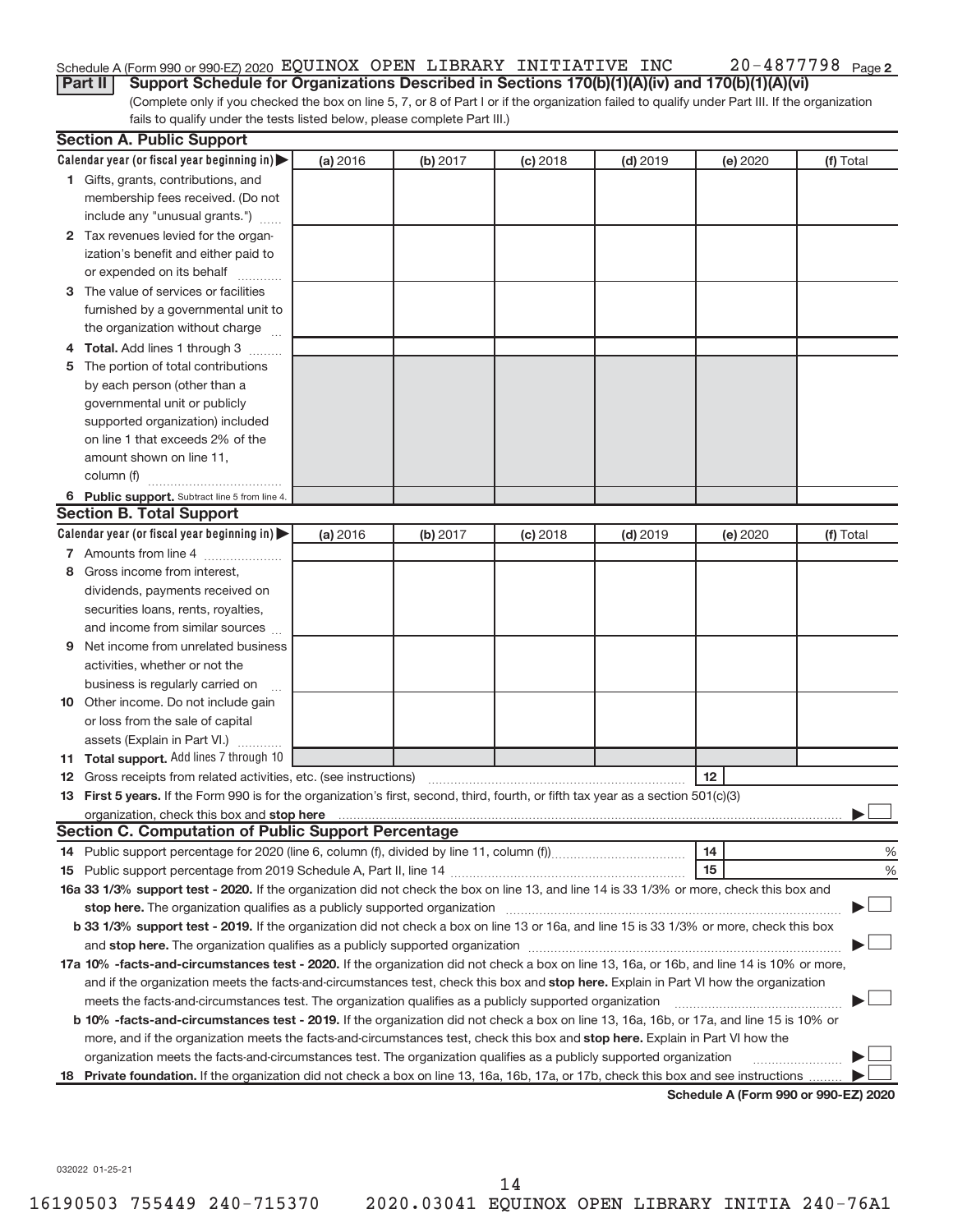#### Schedule A (Form 990 or 990-EZ) 2020  $\,$  EQUINOX  $\,$  OPEN <code>LIBRARY INITIATIVE</code> <code>INC</code>  $\,$  <code>20–4877798</code> <code> Page</code> **Part III | Support Schedule for Organizations Described in Section 509(a)(2)**

(Complete only if you checked the box on line 10 of Part I or if the organization failed to qualify under Part II. If the organization fails to qualify under the tests listed below, please complete Part II.)

| <b>Section A. Public Support</b>                                                                                                                                                                                                                                                     |          |            |            |            |                                      |                                   |
|--------------------------------------------------------------------------------------------------------------------------------------------------------------------------------------------------------------------------------------------------------------------------------------|----------|------------|------------|------------|--------------------------------------|-----------------------------------|
| Calendar year (or fiscal year beginning in)                                                                                                                                                                                                                                          | (a) 2016 | (b) 2017   | $(c)$ 2018 | $(d)$ 2019 | (e) 2020                             | (f) Total                         |
| 1 Gifts, grants, contributions, and                                                                                                                                                                                                                                                  |          |            |            |            |                                      |                                   |
| membership fees received. (Do not                                                                                                                                                                                                                                                    |          |            |            |            |                                      |                                   |
| include any "unusual grants.")                                                                                                                                                                                                                                                       |          |            |            |            |                                      |                                   |
| 2 Gross receipts from admissions,<br>merchandise sold or services per-<br>formed, or facilities furnished in<br>any activity that is related to the<br>organization's tax-exempt purpose                                                                                             |          | 1,985,201. | 1,843,940. | 1,930,086. | 1,850,172.                           | 7,609,399.                        |
| 3 Gross receipts from activities that                                                                                                                                                                                                                                                |          |            |            |            |                                      |                                   |
| are not an unrelated trade or bus-                                                                                                                                                                                                                                                   |          |            |            |            |                                      |                                   |
| iness under section 513                                                                                                                                                                                                                                                              |          | 12,008.    | 13,400.    | 12,000.    | 12,000.                              | 49,408.                           |
| 4 Tax revenues levied for the organ-                                                                                                                                                                                                                                                 |          |            |            |            |                                      |                                   |
| ization's benefit and either paid to<br>or expended on its behalf<br>.                                                                                                                                                                                                               |          |            |            |            |                                      |                                   |
| 5 The value of services or facilities                                                                                                                                                                                                                                                |          |            |            |            |                                      |                                   |
| furnished by a governmental unit to<br>the organization without charge                                                                                                                                                                                                               |          |            |            |            |                                      |                                   |
| 6 Total. Add lines 1 through 5                                                                                                                                                                                                                                                       |          | 1,997,209. | 1,857,340  | 1,942,086  | 1,862,172.                           | 7,658,807.                        |
| 7a Amounts included on lines 1, 2, and                                                                                                                                                                                                                                               |          |            |            |            |                                      |                                   |
| 3 received from disqualified persons                                                                                                                                                                                                                                                 |          |            |            |            |                                      | 0.                                |
| <b>b</b> Amounts included on lines 2 and 3 received<br>from other than disqualified persons that<br>exceed the greater of \$5,000 or 1% of the                                                                                                                                       |          |            |            |            |                                      | 0.                                |
| amount on line 13 for the year<br>c Add lines 7a and 7b                                                                                                                                                                                                                              |          |            |            |            |                                      | σ.                                |
|                                                                                                                                                                                                                                                                                      |          |            |            |            |                                      | 7,658,807.                        |
| 8 Public support. (Subtract line 7c from line 6.)<br><b>Section B. Total Support</b>                                                                                                                                                                                                 |          |            |            |            |                                      |                                   |
| Calendar year (or fiscal year beginning in)                                                                                                                                                                                                                                          | (a) 2016 | (b) 2017   | $(c)$ 2018 | $(d)$ 2019 | (e) 2020                             | (f) Total                         |
| 9 Amounts from line 6                                                                                                                                                                                                                                                                |          | 1,997,209. | 1,857,340  | 1,942,086  | 1,862,172.                           | 7,658,807.                        |
| <b>10a</b> Gross income from interest,<br>dividends, payments received on<br>securities loans, rents, royalties,                                                                                                                                                                     |          | 88.        |            | 36.        | 22.                                  | 146.                              |
| and income from similar sources<br><b>b</b> Unrelated business taxable income                                                                                                                                                                                                        |          |            |            |            |                                      |                                   |
| (less section 511 taxes) from businesses<br>acquired after June 30, 1975                                                                                                                                                                                                             |          |            |            |            |                                      |                                   |
| c Add lines 10a and 10b                                                                                                                                                                                                                                                              |          | 88.        |            | 36.        | $\overline{22}$ .                    | 146.                              |
| <b>11</b> Net income from unrelated business<br>activities not included in line 10b,<br>whether or not the business is<br>regularly carried on                                                                                                                                       |          |            |            |            |                                      |                                   |
| 12 Other income. Do not include gain<br>or loss from the sale of capital<br>assets (Explain in Part VI.)                                                                                                                                                                             |          |            |            |            |                                      |                                   |
| <b>13</b> Total support. (Add lines 9, 10c, 11, and 12.)                                                                                                                                                                                                                             |          | 1,997,297. | 1,857,340. | 1,942,122. | 1,862,194.                           | 7,658,953.                        |
| 14 First 5 years. If the Form 990 is for the organization's first, second, third, fourth, or fifth tax year as a section 501(c)(3) organization,                                                                                                                                     |          |            |            |            |                                      |                                   |
| check this box and stop here contain and contain and contain and stop here contained the box and stop here contained and stop here contained and stop here contained and stop here contained and stop here contained and stop<br>Section C. Computation of Public Support Percentage |          |            |            |            |                                      | $\blacktriangleright$ $\lfloor$ X |
|                                                                                                                                                                                                                                                                                      |          |            |            |            | 15                                   | %                                 |
|                                                                                                                                                                                                                                                                                      |          |            |            |            | 16                                   | %                                 |
| Section D. Computation of Investment Income Percentage                                                                                                                                                                                                                               |          |            |            |            |                                      |                                   |
| 17 Investment income percentage for 2020 (line 10c, column (f), divided by line 13, column (f))                                                                                                                                                                                      |          |            |            |            | 17                                   | %                                 |
| 18 Investment income percentage from 2019 Schedule A, Part III, line 17                                                                                                                                                                                                              |          |            |            |            | 18                                   | %                                 |
| 19a 33 1/3% support tests - 2020. If the organization did not check the box on line 14, and line 15 is more than 33 1/3%, and line 17 is not                                                                                                                                         |          |            |            |            |                                      |                                   |
| more than 33 1/3%, check this box and stop here. The organization qualifies as a publicly supported organization                                                                                                                                                                     |          |            |            |            |                                      |                                   |
| b 33 1/3% support tests - 2019. If the organization did not check a box on line 14 or line 19a, and line 16 is more than 33 1/3%, and                                                                                                                                                |          |            |            |            |                                      |                                   |
| line 18 is not more than 33 1/3%, check this box and stop here. The organization qualifies as a publicly supported organization                                                                                                                                                      |          |            |            |            |                                      |                                   |
|                                                                                                                                                                                                                                                                                      |          |            |            |            |                                      |                                   |
| 032023 01-25-21                                                                                                                                                                                                                                                                      |          |            |            |            | Schedule A (Form 990 or 990-EZ) 2020 |                                   |
|                                                                                                                                                                                                                                                                                      |          |            | 15         |            |                                      |                                   |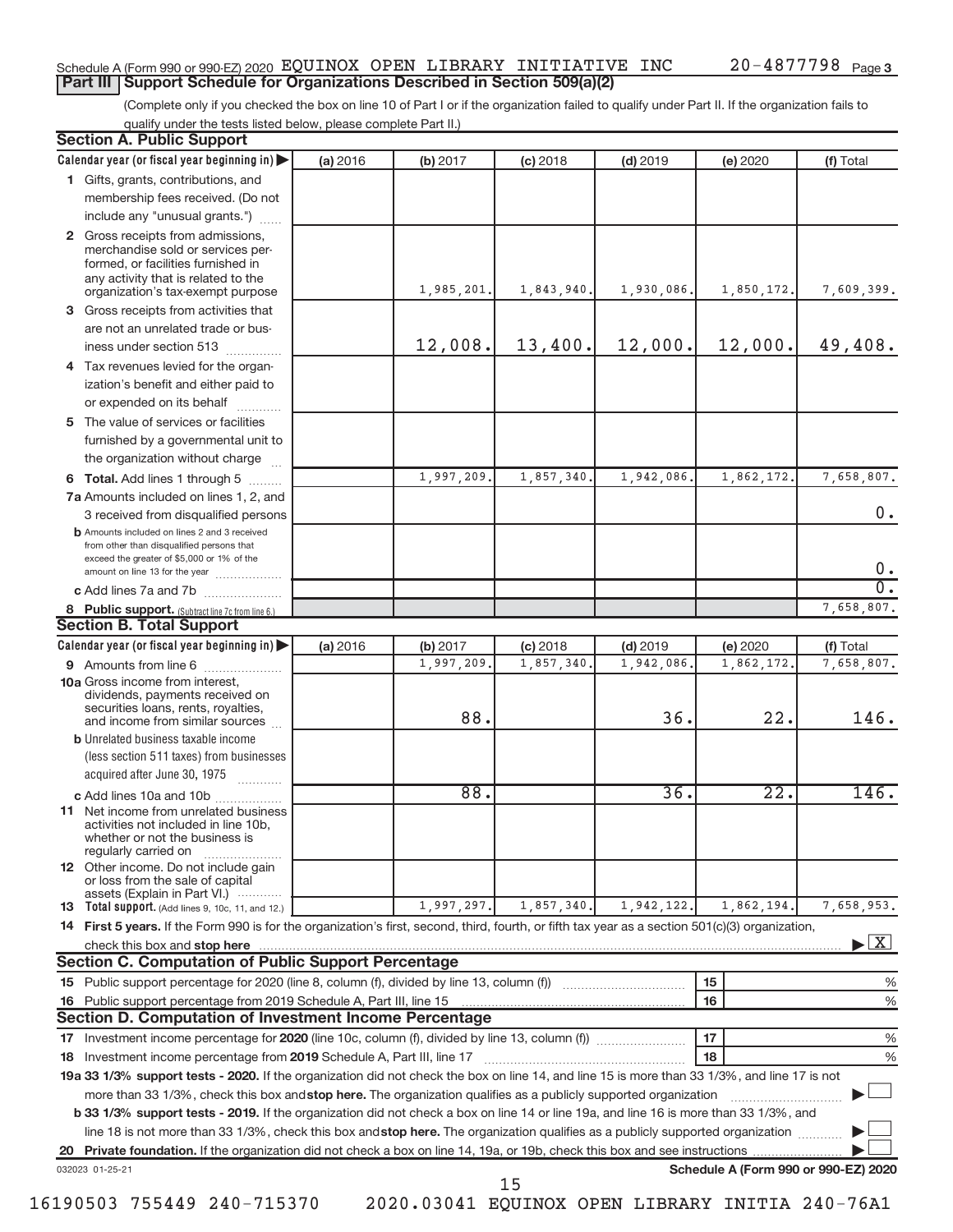**1**

**2**

**3a**

**3b**

**3c**

**4a**

**4b**

**4c**

**5a**

**5b 5c**

**6**

**7**

**8**

**9a**

**9b**

**9c**

**10a**

**10b**

**Yes No**

## **Part IV Supporting Organizations**

(Complete only if you checked a box in line 12 on Part I. If you checked box 12a, Part I, complete Sections A and B. If you checked box 12b, Part I, complete Sections A and C. If you checked box 12c, Part I, complete Sections A, D, and E. If you checked box 12d, Part I, complete Sections A and D, and complete Part V.)

### **Section A. All Supporting Organizations**

- **1** Are all of the organization's supported organizations listed by name in the organization's governing documents? If "No," describe in Part VI how the supported organizations are designated. If designated by *class or purpose, describe the designation. If historic and continuing relationship, explain.*
- **2** Did the organization have any supported organization that does not have an IRS determination of status under section 509(a)(1) or (2)? If "Yes," explain in Part **VI** how the organization determined that the supported *organization was described in section 509(a)(1) or (2).*
- **3a** Did the organization have a supported organization described in section 501(c)(4), (5), or (6)? If "Yes," answer *lines 3b and 3c below.*
- **b** Did the organization confirm that each supported organization qualified under section 501(c)(4), (5), or (6) and satisfied the public support tests under section 509(a)(2)? If "Yes," describe in Part VI when and how the *organization made the determination.*
- **c** Did the organization ensure that all support to such organizations was used exclusively for section 170(c)(2)(B) purposes? If "Yes," explain in Part VI what controls the organization put in place to ensure such use.
- **4 a** *If* Was any supported organization not organized in the United States ("foreign supported organization")? *"Yes," and if you checked box 12a or 12b in Part I, answer lines 4b and 4c below.*
- **b** Did the organization have ultimate control and discretion in deciding whether to make grants to the foreign supported organization? If "Yes," describe in Part VI how the organization had such control and discretion *despite being controlled or supervised by or in connection with its supported organizations.*
- **c** Did the organization support any foreign supported organization that does not have an IRS determination under sections 501(c)(3) and 509(a)(1) or (2)? If "Yes," explain in Part VI what controls the organization used *to ensure that all support to the foreign supported organization was used exclusively for section 170(c)(2)(B) purposes.*
- **5a** Did the organization add, substitute, or remove any supported organizations during the tax year? If "Yes," answer lines 5b and 5c below (if applicable). Also, provide detail in **Part VI,** including (i) the names and EIN *numbers of the supported organizations added, substituted, or removed; (ii) the reasons for each such action; (iii) the authority under the organization's organizing document authorizing such action; and (iv) how the action was accomplished (such as by amendment to the organizing document).*
- **b** Type I or Type II only. Was any added or substituted supported organization part of a class already designated in the organization's organizing document?
- **c Substitutions only.**  Was the substitution the result of an event beyond the organization's control?
- **6** Did the organization provide support (whether in the form of grants or the provision of services or facilities) to **Part VI.** support or benefit one or more of the filing organization's supported organizations? If "Yes," provide detail in anyone other than (i) its supported organizations, (ii) individuals that are part of the charitable class benefited by one or more of its supported organizations, or (iii) other supporting organizations that also
- **7** Did the organization provide a grant, loan, compensation, or other similar payment to a substantial contributor regard to a substantial contributor? If "Yes," complete Part I of Schedule L (Form 990 or 990-EZ). (as defined in section 4958(c)(3)(C)), a family member of a substantial contributor, or a 35% controlled entity with
- **8** Did the organization make a loan to a disqualified person (as defined in section 4958) not described in line 7? *If "Yes," complete Part I of Schedule L (Form 990 or 990-EZ).*
- **9 a** Was the organization controlled directly or indirectly at any time during the tax year by one or more in section 509(a)(1) or (2))? If "Yes," provide detail in **Part VI.** disqualified persons, as defined in section 4946 (other than foundation managers and organizations described
- **b** Did one or more disqualified persons (as defined in line 9a) hold a controlling interest in any entity in which the supporting organization had an interest? If "Yes," provide detail in Part VI.
- **c** Did a disqualified person (as defined in line 9a) have an ownership interest in, or derive any personal benefit from, assets in which the supporting organization also had an interest? If "Yes," provide detail in Part VI.
- **10 a** Was the organization subject to the excess business holdings rules of section 4943 because of section supporting organizations)? If "Yes," answer line 10b below. 4943(f) (regarding certain Type II supporting organizations, and all Type III non-functionally integrated
	- **b** Did the organization have any excess business holdings in the tax year? (Use Schedule C, Form 4720, to *determine whether the organization had excess business holdings.)*

032024 01-25-21

**Schedule A (Form 990 or 990-EZ) 2020**

16190503 755449 240-715370 2020.03041 EQUINOX OPEN LIBRARY INITIA 240-76A1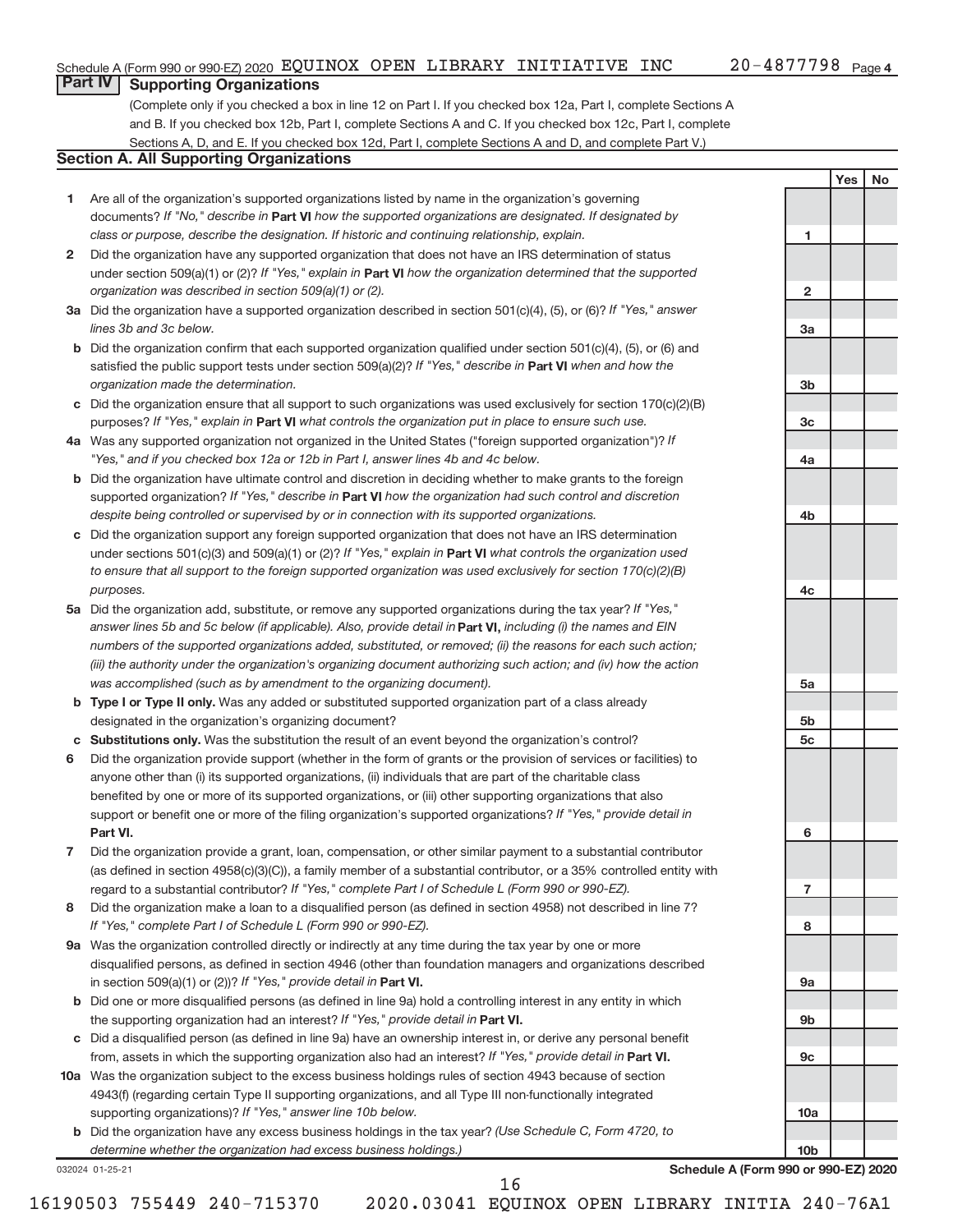#### Schedule A (Form 990 or 990-EZ) 2020 EQUINOX OPEN LIBRARY INITIATIVE INC  $_{\rm 20-4877798~p_{age5}}$ **Part IV | Supporting Organizations** *(continued)* **All and Supporting Organizations** *<i>(continued)* **All and Supporting Organizations** *<i>(continued)* **All and Supporting Organizations** *Physis Physis**<b>Physis*

|              |                                                                                                                                                                                                                                                          |                         | Yes | No |
|--------------|----------------------------------------------------------------------------------------------------------------------------------------------------------------------------------------------------------------------------------------------------------|-------------------------|-----|----|
| 11           | Has the organization accepted a gift or contribution from any of the following persons?                                                                                                                                                                  |                         |     |    |
|              | a A person who directly or indirectly controls, either alone or together with persons described in lines 11b and                                                                                                                                         |                         |     |    |
|              | 11c below, the governing body of a supported organization?                                                                                                                                                                                               | 11a                     |     |    |
|              | <b>b</b> A family member of a person described in line 11a above?                                                                                                                                                                                        | 11b                     |     |    |
|              | c A 35% controlled entity of a person described in line 11a or 11b above? If "Yes" to line 11a, 11b, or 11c, provide                                                                                                                                     |                         |     |    |
|              |                                                                                                                                                                                                                                                          |                         |     |    |
|              | detail in Part VI.<br><b>Section B. Type I Supporting Organizations</b>                                                                                                                                                                                  | 11c                     |     |    |
|              |                                                                                                                                                                                                                                                          |                         |     |    |
|              |                                                                                                                                                                                                                                                          |                         | Yes | No |
| 1            | Did the governing body, members of the governing body, officers acting in their official capacity, or membership of one or                                                                                                                               |                         |     |    |
|              | more supported organizations have the power to regularly appoint or elect at least a majority of the organization's officers,<br>directors, or trustees at all times during the tax year? If "No," describe in Part VI how the supported organization(s) |                         |     |    |
|              | effectively operated, supervised, or controlled the organization's activities. If the organization had more than one supported                                                                                                                           |                         |     |    |
|              | organization, describe how the powers to appoint and/or remove officers, directors, or trustees were allocated among the                                                                                                                                 |                         |     |    |
|              | supported organizations and what conditions or restrictions, if any, applied to such powers during the tax year.                                                                                                                                         | 1                       |     |    |
| $\mathbf{2}$ | Did the organization operate for the benefit of any supported organization other than the supported                                                                                                                                                      |                         |     |    |
|              | organization(s) that operated, supervised, or controlled the supporting organization? If "Yes," explain in                                                                                                                                               |                         |     |    |
|              | Part VI how providing such benefit carried out the purposes of the supported organization(s) that operated,                                                                                                                                              |                         |     |    |
|              | supervised, or controlled the supporting organization.                                                                                                                                                                                                   | $\overline{\mathbf{c}}$ |     |    |
|              | <b>Section C. Type II Supporting Organizations</b>                                                                                                                                                                                                       |                         |     |    |
|              |                                                                                                                                                                                                                                                          |                         | Yes | No |
|              |                                                                                                                                                                                                                                                          |                         |     |    |
| 1            | Were a majority of the organization's directors or trustees during the tax year also a majority of the directors                                                                                                                                         |                         |     |    |
|              | or trustees of each of the organization's supported organization(s)? If "No," describe in Part VI how control                                                                                                                                            |                         |     |    |
|              | or management of the supporting organization was vested in the same persons that controlled or managed                                                                                                                                                   |                         |     |    |
|              | the supported organization(s).                                                                                                                                                                                                                           | 1                       |     |    |
|              | <b>Section D. All Type III Supporting Organizations</b>                                                                                                                                                                                                  |                         |     |    |
|              |                                                                                                                                                                                                                                                          |                         | Yes | No |
| 1            | Did the organization provide to each of its supported organizations, by the last day of the fifth month of the                                                                                                                                           |                         |     |    |
|              | organization's tax year, (i) a written notice describing the type and amount of support provided during the prior tax                                                                                                                                    |                         |     |    |
|              | year, (ii) a copy of the Form 990 that was most recently filed as of the date of notification, and (iii) copies of the                                                                                                                                   |                         |     |    |
|              | organization's governing documents in effect on the date of notification, to the extent not previously provided?                                                                                                                                         | 1                       |     |    |
| 2            | Were any of the organization's officers, directors, or trustees either (i) appointed or elected by the supported                                                                                                                                         |                         |     |    |
|              | organization(s) or (ii) serving on the governing body of a supported organization? If "No," explain in Part VI how                                                                                                                                       |                         |     |    |
|              | the organization maintained a close and continuous working relationship with the supported organization(s).                                                                                                                                              | $\mathbf{2}$            |     |    |
| 3            | By reason of the relationship described in line 2, above, did the organization's supported organizations have a                                                                                                                                          |                         |     |    |
|              |                                                                                                                                                                                                                                                          |                         |     |    |
|              | significant voice in the organization's investment policies and in directing the use of the organization's                                                                                                                                               |                         |     |    |
|              | income or assets at all times during the tax year? If "Yes," describe in Part VI the role the organization's                                                                                                                                             |                         |     |    |
|              | supported organizations played in this regard.                                                                                                                                                                                                           | 3                       |     |    |
|              | Section E. Type III Functionally Integrated Supporting Organizations                                                                                                                                                                                     |                         |     |    |
| 1            | Check the box next to the method that the organization used to satisfy the Integral Part Test during the yealsee instructions).                                                                                                                          |                         |     |    |
| a            | The organization satisfied the Activities Test. Complete line 2 below.                                                                                                                                                                                   |                         |     |    |
| b            | The organization is the parent of each of its supported organizations. Complete line 3 below.                                                                                                                                                            |                         |     |    |
| C            | The organization supported a governmental entity. Describe in Part VI how you supported a governmental entity (see instructions).                                                                                                                        |                         |     |    |
| 2            | Activities Test. Answer lines 2a and 2b below.                                                                                                                                                                                                           |                         | Yes | No |
| a            | Did substantially all of the organization's activities during the tax year directly further the exempt purposes of                                                                                                                                       |                         |     |    |
|              | the supported organization(s) to which the organization was responsive? If "Yes," then in Part VI identify                                                                                                                                               |                         |     |    |
|              | those supported organizations and explain how these activities directly furthered their exempt purposes,                                                                                                                                                 |                         |     |    |
|              | how the organization was responsive to those supported organizations, and how the organization determined                                                                                                                                                |                         |     |    |
|              | that these activities constituted substantially all of its activities.                                                                                                                                                                                   | 2a                      |     |    |
| b            | Did the activities described in line 2a, above, constitute activities that, but for the organization's involvement,                                                                                                                                      |                         |     |    |
|              | one or more of the organization's supported organization(s) would have been engaged in? If "Yes," explain in                                                                                                                                             |                         |     |    |
|              | <b>Part VI</b> the reasons for the organization's position that its supported organization(s) would have engaged in                                                                                                                                      |                         |     |    |
|              |                                                                                                                                                                                                                                                          |                         |     |    |
|              | these activities but for the organization's involvement.                                                                                                                                                                                                 | 2b                      |     |    |
| з            | Parent of Supported Organizations. Answer lines 3a and 3b below.                                                                                                                                                                                         |                         |     |    |
| а            | Did the organization have the power to regularly appoint or elect a majority of the officers, directors, or                                                                                                                                              |                         |     |    |
|              | trustees of each of the supported organizations? If "Yes" or "No" provide details in Part VI.                                                                                                                                                            | За                      |     |    |
|              | b Did the organization exercise a substantial degree of direction over the policies, programs, and activities of each                                                                                                                                    |                         |     |    |
|              | of its supported organizations? If "Yes," describe in Part VI the role played by the organization in this regard.                                                                                                                                        | 3b                      |     |    |
|              | Schedule A (Form 990 or 990-EZ) 2020<br>032025 01-25-21                                                                                                                                                                                                  |                         |     |    |
|              | 17                                                                                                                                                                                                                                                       |                         |     |    |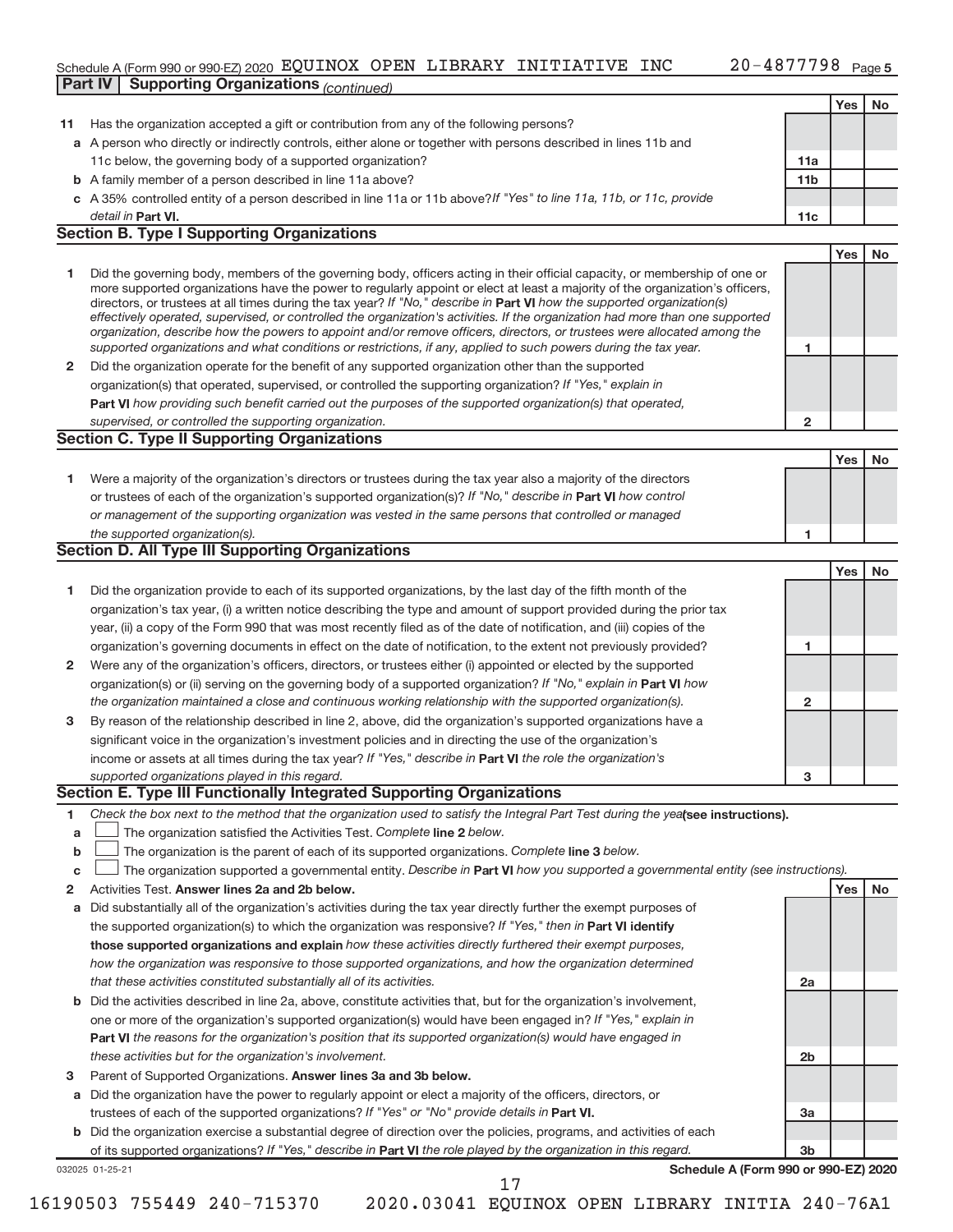#### Schedule A (Form 990 or 990-EZ) 2020  $\,$  EQUINOX  $\,$  OPEN <code>LIBRARY INITIATIVE</code> <code>INC</code>  $\,$  <code>20–4877798</code> <code> Page</code> **Part V** | Type III Non-Functionally Integrated 509(a)(3) Supporting Organizations

1 **Luck Liet also here if the organization satisfied the Integral Part Test as a qualifying trust on Nov. 20, 1970 (***explain in* **Part <b>VI**). See instructions. All other Type III non-functionally integrated supporting organizations must complete Sections A through E.

|                | Section A - Adjusted Net Income                                                                                                   |                         | (A) Prior Year | (B) Current Year<br>(optional) |
|----------------|-----------------------------------------------------------------------------------------------------------------------------------|-------------------------|----------------|--------------------------------|
| 1              | Net short-term capital gain                                                                                                       | 1                       |                |                                |
| $\overline{2}$ | Recoveries of prior-year distributions                                                                                            | $\overline{2}$          |                |                                |
| 3              | Other gross income (see instructions)                                                                                             | 3                       |                |                                |
| 4              | Add lines 1 through 3.                                                                                                            | $\overline{\mathbf{4}}$ |                |                                |
| 5              | Depreciation and depletion                                                                                                        | 5                       |                |                                |
| 6              | Portion of operating expenses paid or incurred for production or                                                                  |                         |                |                                |
|                | collection of gross income or for management, conservation, or                                                                    |                         |                |                                |
|                | maintenance of property held for production of income (see instructions)                                                          | 6                       |                |                                |
| $\overline{7}$ | Other expenses (see instructions)                                                                                                 | $\overline{7}$          |                |                                |
| 8              | Adjusted Net Income (subtract lines 5, 6, and 7 from line 4)                                                                      | 8                       |                |                                |
|                | <b>Section B - Minimum Asset Amount</b>                                                                                           |                         | (A) Prior Year | (B) Current Year<br>(optional) |
| 1.             | Aggregate fair market value of all non-exempt-use assets (see                                                                     |                         |                |                                |
|                | instructions for short tax year or assets held for part of year):                                                                 |                         |                |                                |
|                | <b>a</b> Average monthly value of securities                                                                                      | 1a                      |                |                                |
|                | <b>b</b> Average monthly cash balances                                                                                            | 1 <sub>b</sub>          |                |                                |
|                | c Fair market value of other non-exempt-use assets                                                                                | 1 <sub>c</sub>          |                |                                |
|                | d Total (add lines 1a, 1b, and 1c)                                                                                                | 1d                      |                |                                |
|                | e Discount claimed for blockage or other factors                                                                                  |                         |                |                                |
|                | (explain in detail in <b>Part VI</b> ):                                                                                           |                         |                |                                |
| 2              | Acquisition indebtedness applicable to non-exempt-use assets                                                                      | $\mathbf{2}$            |                |                                |
| 3              | Subtract line 2 from line 1d.                                                                                                     | 3                       |                |                                |
| 4              | Cash deemed held for exempt use. Enter 0.015 of line 3 (for greater amount,                                                       |                         |                |                                |
|                | see instructions).                                                                                                                | 4                       |                |                                |
| 5              | Net value of non-exempt-use assets (subtract line 4 from line 3)                                                                  | 5                       |                |                                |
| 6              | Multiply line 5 by 0.035.                                                                                                         | 6                       |                |                                |
| 7              | Recoveries of prior-year distributions                                                                                            | 7                       |                |                                |
| 8              | Minimum Asset Amount (add line 7 to line 6)                                                                                       | 8                       |                |                                |
|                | <b>Section C - Distributable Amount</b>                                                                                           |                         |                | <b>Current Year</b>            |
| 1.             | Adjusted net income for prior year (from Section A, line 8, column A)                                                             | 1                       |                |                                |
| $\overline{2}$ | Enter 0.85 of line 1.                                                                                                             | $\overline{2}$          |                |                                |
| 3              | Minimum asset amount for prior year (from Section B, line 8, column A)                                                            | 3                       |                |                                |
| 4              | Enter greater of line 2 or line 3.                                                                                                | 4                       |                |                                |
| 5              | Income tax imposed in prior year                                                                                                  | 5                       |                |                                |
| 6              | <b>Distributable Amount.</b> Subtract line 5 from line 4, unless subject to                                                       |                         |                |                                |
|                | emergency temporary reduction (see instructions).                                                                                 | 6                       |                |                                |
| $\overline{7}$ | Check here if the current year is the organization's first as a non-functionally integrated Type III supporting organization (see |                         |                |                                |

**7** instructions).

**Schedule A (Form 990 or 990-EZ) 2020**

032026 01-25-21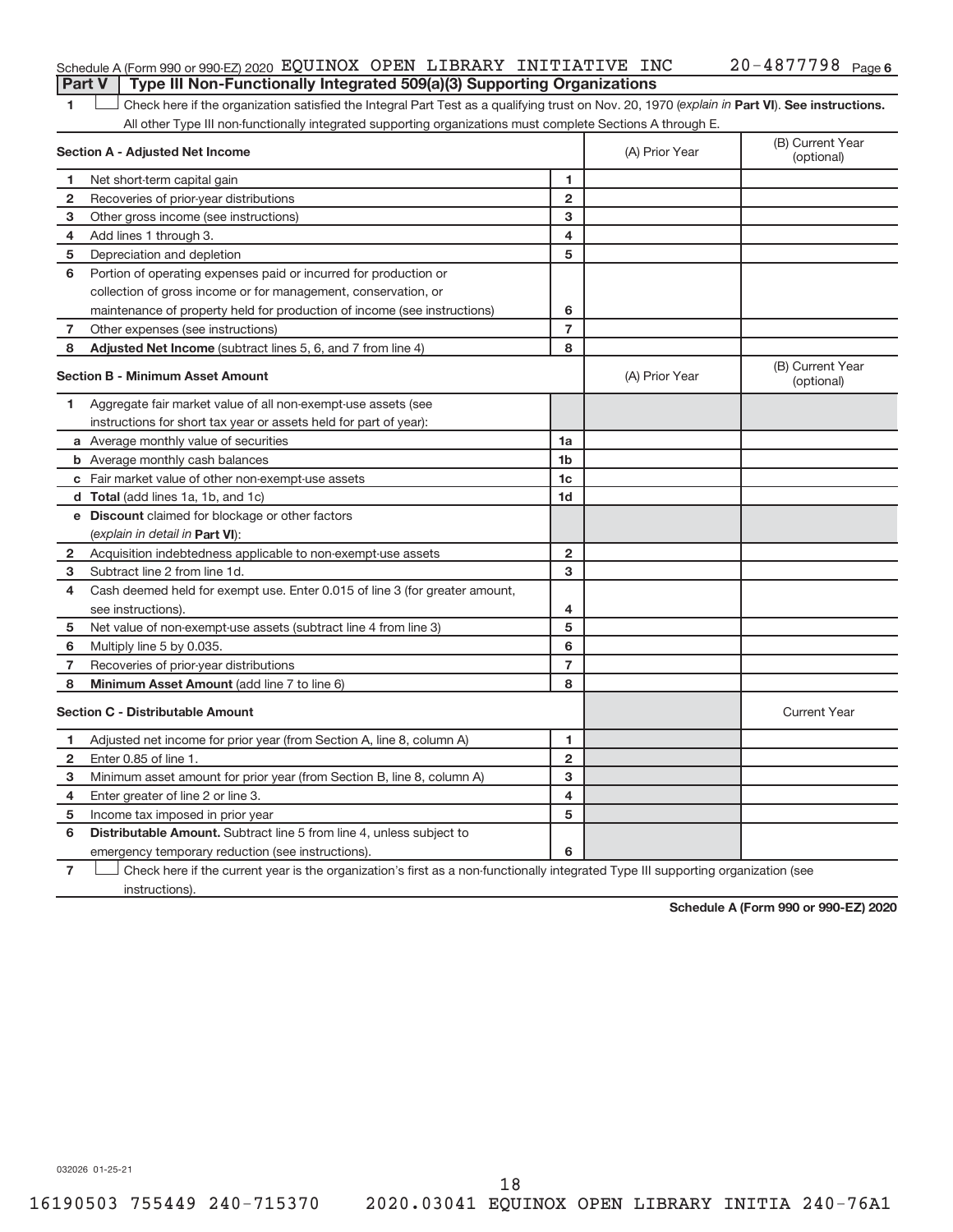#### Schedule A (Form 990 or 990-EZ) 2020 Pagu LIOX OPEN LIBRARY INITIATIVE INC ZU-4877798 Page EQUINOX OPEN LIBRARY INITIATIVE INC 20-4877798

| <b>Part V</b>  | Type III Non-Functionally Integrated 509(a)(3) Supporting Organizations (continued)        |                                    |                                               |                |                                                         |
|----------------|--------------------------------------------------------------------------------------------|------------------------------------|-----------------------------------------------|----------------|---------------------------------------------------------|
|                | <b>Section D - Distributions</b>                                                           |                                    |                                               |                | <b>Current Year</b>                                     |
| 1              | Amounts paid to supported organizations to accomplish exempt purposes                      |                                    |                                               | 1              |                                                         |
| 2              | Amounts paid to perform activity that directly furthers exempt purposes of supported       |                                    |                                               |                |                                                         |
|                | organizations, in excess of income from activity                                           |                                    |                                               | 2              |                                                         |
| 3              | Administrative expenses paid to accomplish exempt purposes of supported organizations      |                                    |                                               | 3              |                                                         |
| 4              | Amounts paid to acquire exempt-use assets                                                  |                                    | 4                                             |                |                                                         |
| 5              | Qualified set-aside amounts (prior IRS approval required - provide details in Part VI)     |                                    | 5                                             |                |                                                         |
| 6              | Other distributions ( <i>describe in Part VI</i> ). See instructions.                      |                                    |                                               | 6              |                                                         |
| 7              | Total annual distributions. Add lines 1 through 6.                                         |                                    |                                               | $\overline{7}$ |                                                         |
| 8              | Distributions to attentive supported organizations to which the organization is responsive |                                    |                                               |                |                                                         |
|                | (provide details in Part VI). See instructions.                                            |                                    |                                               | 8              |                                                         |
| 9              | Distributable amount for 2020 from Section C, line 6                                       |                                    |                                               | 9              |                                                         |
| 10             | Line 8 amount divided by line 9 amount                                                     |                                    |                                               | 10             |                                                         |
|                | <b>Section E - Distribution Allocations (see instructions)</b>                             | (i)<br><b>Excess Distributions</b> | (ii)<br><b>Underdistributions</b><br>Pre-2020 |                | (iii)<br><b>Distributable</b><br><b>Amount for 2020</b> |
| 1              | Distributable amount for 2020 from Section C, line 6                                       |                                    |                                               |                |                                                         |
| 2              | Underdistributions, if any, for years prior to 2020 (reason-                               |                                    |                                               |                |                                                         |
|                | able cause required - explain in Part VI). See instructions.                               |                                    |                                               |                |                                                         |
| 3              | Excess distributions carryover, if any, to 2020                                            |                                    |                                               |                |                                                         |
|                | a From 2015                                                                                |                                    |                                               |                |                                                         |
|                | <b>b</b> From 2016                                                                         |                                    |                                               |                |                                                         |
|                | c From 2017                                                                                |                                    |                                               |                |                                                         |
|                | d From 2018                                                                                |                                    |                                               |                |                                                         |
|                | e From 2019                                                                                |                                    |                                               |                |                                                         |
|                | f Total of lines 3a through 3e                                                             |                                    |                                               |                |                                                         |
|                | g Applied to underdistributions of prior years                                             |                                    |                                               |                |                                                         |
|                | h Applied to 2020 distributable amount                                                     |                                    |                                               |                |                                                         |
| L.             | Carryover from 2015 not applied (see instructions)                                         |                                    |                                               |                |                                                         |
|                | Remainder. Subtract lines 3g, 3h, and 3i from line 3f.                                     |                                    |                                               |                |                                                         |
| 4              | Distributions for 2020 from Section D,                                                     |                                    |                                               |                |                                                         |
|                | line 7:                                                                                    |                                    |                                               |                |                                                         |
|                | a Applied to underdistributions of prior years                                             |                                    |                                               |                |                                                         |
|                | <b>b</b> Applied to 2020 distributable amount                                              |                                    |                                               |                |                                                         |
|                | c Remainder. Subtract lines 4a and 4b from line 4.                                         |                                    |                                               |                |                                                         |
| 5              | Remaining underdistributions for years prior to 2020, if                                   |                                    |                                               |                |                                                         |
|                | any. Subtract lines 3g and 4a from line 2. For result greater                              |                                    |                                               |                |                                                         |
|                | than zero, explain in Part VI. See instructions.                                           |                                    |                                               |                |                                                         |
| 6              | Remaining underdistributions for 2020. Subtract lines 3h                                   |                                    |                                               |                |                                                         |
|                | and 4b from line 1. For result greater than zero, explain in                               |                                    |                                               |                |                                                         |
|                | <b>Part VI.</b> See instructions.                                                          |                                    |                                               |                |                                                         |
| $\overline{7}$ | Excess distributions carryover to 2021. Add lines 3j                                       |                                    |                                               |                |                                                         |
|                | and 4c.                                                                                    |                                    |                                               |                |                                                         |
| 8              | Breakdown of line 7:                                                                       |                                    |                                               |                |                                                         |
|                | a Excess from 2016                                                                         |                                    |                                               |                |                                                         |
|                | <b>b</b> Excess from 2017                                                                  |                                    |                                               |                |                                                         |
|                | c Excess from 2018                                                                         |                                    |                                               |                |                                                         |
|                | d Excess from 2019                                                                         |                                    |                                               |                |                                                         |
|                | e Excess from 2020                                                                         |                                    |                                               |                |                                                         |

**Schedule A (Form 990 or 990-EZ) 2020**

032027 01-25-21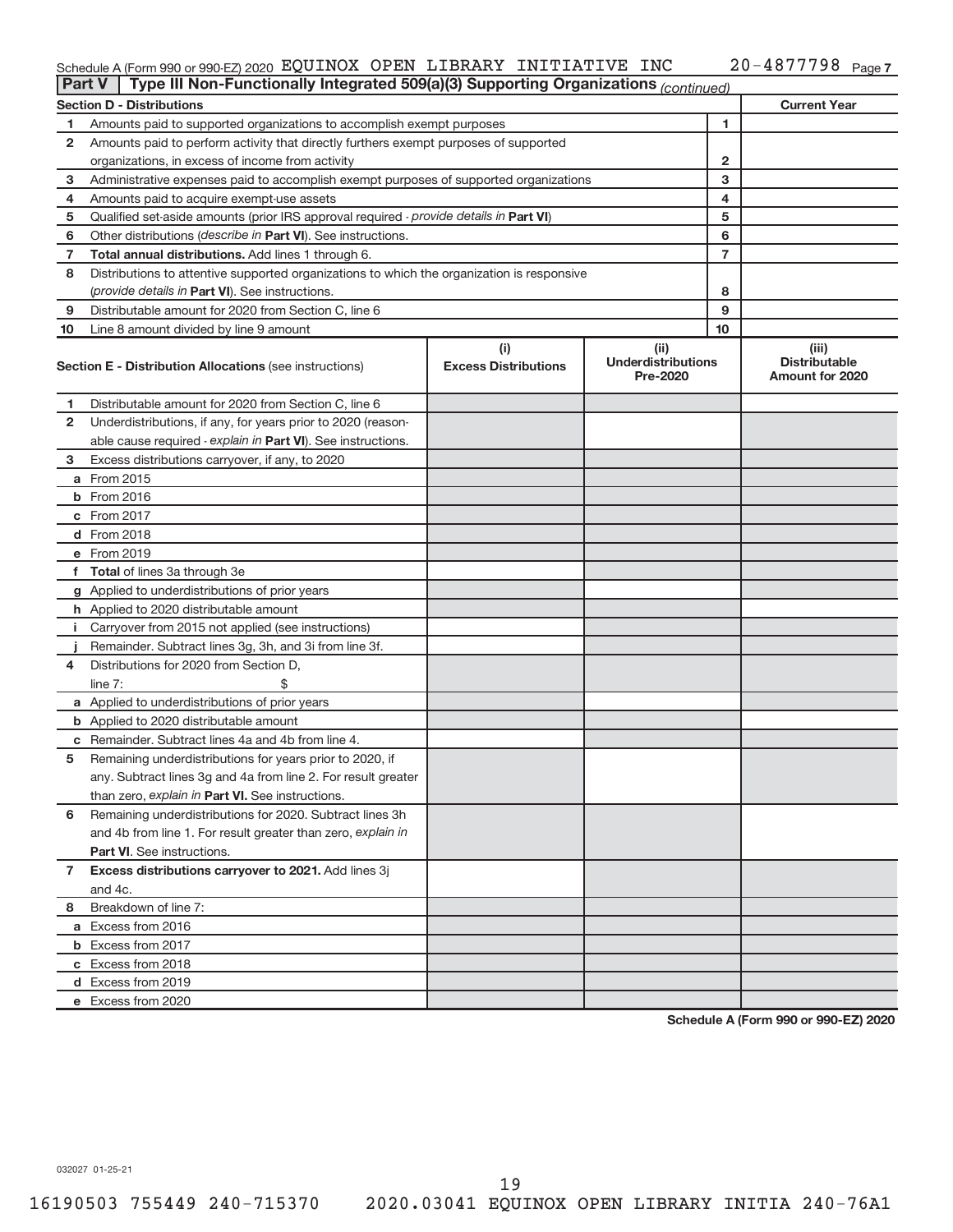|                 |                            | Schedule A (Form 990 or 990-EZ) 2020 EQUINOX OPEN LIBRARY INITIATIVE INC |  |    |  | 20-4877798 Page 8                                                                                                                                                                                                                                                                                                                                                                                                                 |  |
|-----------------|----------------------------|--------------------------------------------------------------------------|--|----|--|-----------------------------------------------------------------------------------------------------------------------------------------------------------------------------------------------------------------------------------------------------------------------------------------------------------------------------------------------------------------------------------------------------------------------------------|--|
| <b>Part VI</b>  |                            |                                                                          |  |    |  | Supplemental Information. Provide the explanations required by Part II, line 10; Part II, line 17a or 17b; Part III, line 12;<br>Part IV, Section A, lines 1, 2, 3b, 3c, 4b, 4c, 5a, 6, 9a, 9b, 9c, 11a, 11b, and 11c; Part IV, Section B, lines 1 and 2; Part IV, Section C,<br>line 1; Part IV, Section D, lines 2 and 3; Part IV, Section E, lines 1c, 2a, 2b, 3a, and 3b; Part V, line 1; Part V, Section B, line 1e; Part V, |  |
|                 | (See instructions.)        |                                                                          |  |    |  | Section D, lines 5, 6, and 8; and Part V, Section E, lines 2, 5, and 6. Also complete this part for any additional information.                                                                                                                                                                                                                                                                                                   |  |
|                 |                            |                                                                          |  |    |  |                                                                                                                                                                                                                                                                                                                                                                                                                                   |  |
|                 |                            |                                                                          |  |    |  |                                                                                                                                                                                                                                                                                                                                                                                                                                   |  |
|                 |                            |                                                                          |  |    |  |                                                                                                                                                                                                                                                                                                                                                                                                                                   |  |
|                 |                            |                                                                          |  |    |  |                                                                                                                                                                                                                                                                                                                                                                                                                                   |  |
|                 |                            |                                                                          |  |    |  |                                                                                                                                                                                                                                                                                                                                                                                                                                   |  |
|                 |                            |                                                                          |  |    |  |                                                                                                                                                                                                                                                                                                                                                                                                                                   |  |
|                 |                            |                                                                          |  |    |  |                                                                                                                                                                                                                                                                                                                                                                                                                                   |  |
|                 |                            |                                                                          |  |    |  |                                                                                                                                                                                                                                                                                                                                                                                                                                   |  |
|                 |                            |                                                                          |  |    |  |                                                                                                                                                                                                                                                                                                                                                                                                                                   |  |
|                 |                            |                                                                          |  |    |  |                                                                                                                                                                                                                                                                                                                                                                                                                                   |  |
|                 |                            |                                                                          |  |    |  |                                                                                                                                                                                                                                                                                                                                                                                                                                   |  |
|                 |                            |                                                                          |  |    |  |                                                                                                                                                                                                                                                                                                                                                                                                                                   |  |
|                 |                            |                                                                          |  |    |  |                                                                                                                                                                                                                                                                                                                                                                                                                                   |  |
|                 |                            |                                                                          |  |    |  |                                                                                                                                                                                                                                                                                                                                                                                                                                   |  |
|                 |                            |                                                                          |  |    |  |                                                                                                                                                                                                                                                                                                                                                                                                                                   |  |
|                 |                            |                                                                          |  |    |  |                                                                                                                                                                                                                                                                                                                                                                                                                                   |  |
|                 |                            |                                                                          |  |    |  |                                                                                                                                                                                                                                                                                                                                                                                                                                   |  |
|                 |                            |                                                                          |  |    |  |                                                                                                                                                                                                                                                                                                                                                                                                                                   |  |
|                 |                            |                                                                          |  |    |  |                                                                                                                                                                                                                                                                                                                                                                                                                                   |  |
|                 |                            |                                                                          |  |    |  |                                                                                                                                                                                                                                                                                                                                                                                                                                   |  |
|                 |                            |                                                                          |  |    |  |                                                                                                                                                                                                                                                                                                                                                                                                                                   |  |
|                 |                            |                                                                          |  |    |  |                                                                                                                                                                                                                                                                                                                                                                                                                                   |  |
|                 |                            |                                                                          |  |    |  |                                                                                                                                                                                                                                                                                                                                                                                                                                   |  |
|                 |                            |                                                                          |  |    |  |                                                                                                                                                                                                                                                                                                                                                                                                                                   |  |
|                 |                            |                                                                          |  |    |  |                                                                                                                                                                                                                                                                                                                                                                                                                                   |  |
|                 |                            |                                                                          |  |    |  |                                                                                                                                                                                                                                                                                                                                                                                                                                   |  |
|                 |                            |                                                                          |  |    |  |                                                                                                                                                                                                                                                                                                                                                                                                                                   |  |
|                 |                            |                                                                          |  |    |  |                                                                                                                                                                                                                                                                                                                                                                                                                                   |  |
|                 |                            |                                                                          |  |    |  |                                                                                                                                                                                                                                                                                                                                                                                                                                   |  |
|                 |                            |                                                                          |  |    |  |                                                                                                                                                                                                                                                                                                                                                                                                                                   |  |
|                 |                            |                                                                          |  |    |  |                                                                                                                                                                                                                                                                                                                                                                                                                                   |  |
|                 |                            |                                                                          |  |    |  |                                                                                                                                                                                                                                                                                                                                                                                                                                   |  |
|                 |                            |                                                                          |  |    |  |                                                                                                                                                                                                                                                                                                                                                                                                                                   |  |
| 032028 01-25-21 |                            |                                                                          |  | 20 |  | Schedule A (Form 990 or 990-EZ) 2020                                                                                                                                                                                                                                                                                                                                                                                              |  |
|                 | 16190503 755449 240-715370 |                                                                          |  |    |  | 2020.03041 EQUINOX OPEN LIBRARY INITIA 240-76A1                                                                                                                                                                                                                                                                                                                                                                                   |  |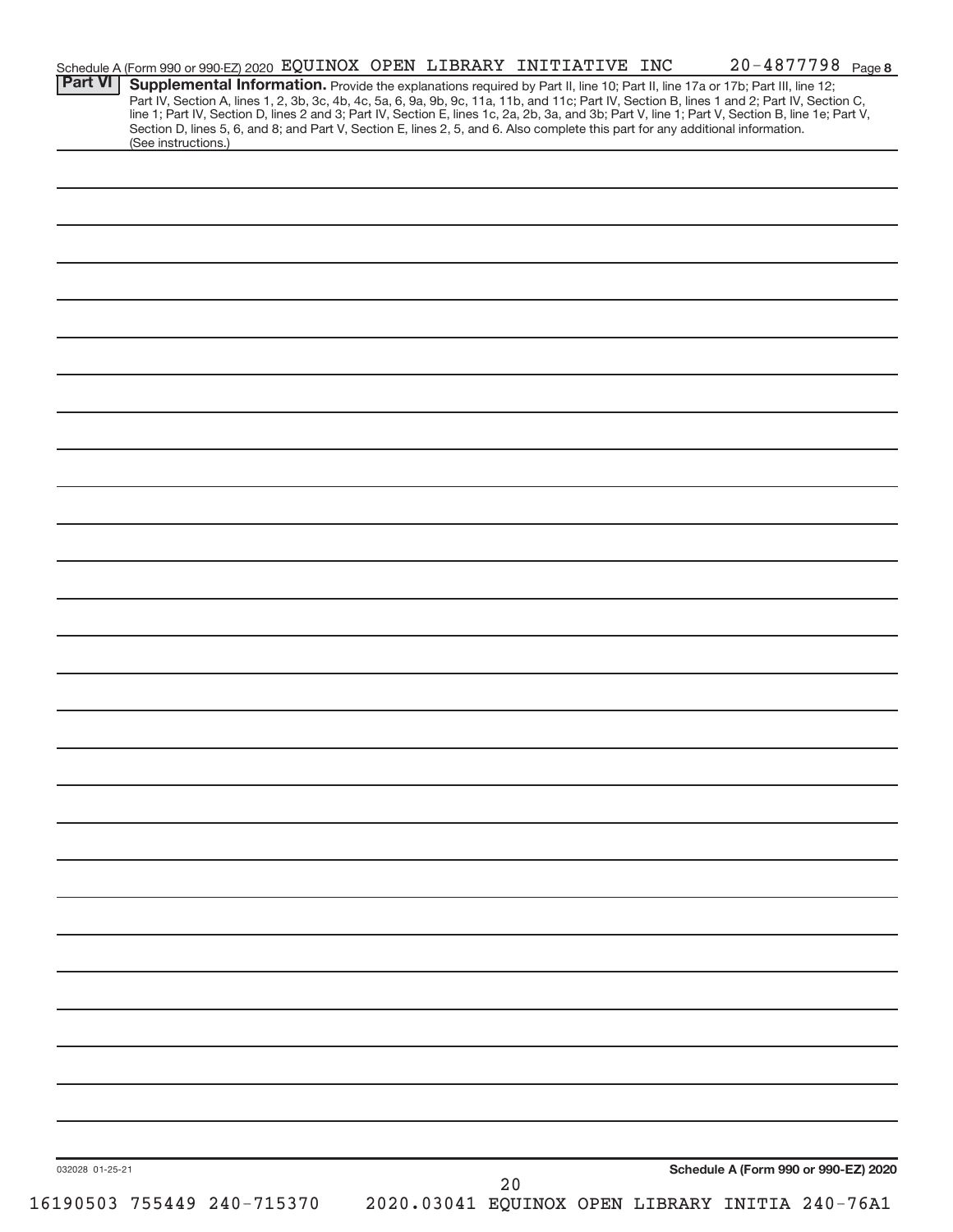Department of the Treasury Internal Revenue Service

| (Form 990) |  |
|------------|--|
|------------|--|

# **SCHEDULE D Supplemental Financial Statements**<br> **Form 990 2020**<br>
Part IV line 6.7.8.9.10, 11a, 11b, 11d, 11d, 11d, 11d, 11d, 20, 07, 12b

**(Form 990) | Complete if the organization answered "Yes" on Form 990, Part IV, line 6, 7, 8, 9, 10, 11a, 11b, 11c, 11d, 11e, 11f, 12a, or 12b.**

**| Attach to Form 990. |Go to www.irs.gov/Form990 for instructions and the latest information.**



Name of the organization<br> **EQUINOX** OPEN LIBRARY INITIATIVE INC 20-4877798 EQUINOX OPEN LIBRARY INITIATIVE INC 20-4877798

| 1      |                                                                                                                                                                                                                               | (a) Donor advised funds | (b) Funds and other accounts                       |
|--------|-------------------------------------------------------------------------------------------------------------------------------------------------------------------------------------------------------------------------------|-------------------------|----------------------------------------------------|
|        |                                                                                                                                                                                                                               |                         |                                                    |
| 2      | Aggregate value of contributions to (during year)                                                                                                                                                                             |                         |                                                    |
| 3      |                                                                                                                                                                                                                               |                         |                                                    |
| 4      |                                                                                                                                                                                                                               |                         |                                                    |
| 5      | Did the organization inform all donors and donor advisors in writing that the assets held in donor advised funds                                                                                                              |                         |                                                    |
|        |                                                                                                                                                                                                                               |                         | Yes                                                |
| 6      | Did the organization inform all grantees, donors, and donor advisors in writing that grant funds can be used only                                                                                                             |                         |                                                    |
|        | for charitable purposes and not for the benefit of the donor or donor advisor, or for any other purpose conferring                                                                                                            |                         |                                                    |
|        |                                                                                                                                                                                                                               |                         | Yes                                                |
|        | Part II<br>Conservation Easements. Complete if the organization answered "Yes" on Form 990, Part IV, line 7.                                                                                                                  |                         |                                                    |
| 1.     | Purpose(s) of conservation easements held by the organization (check all that apply).                                                                                                                                         |                         |                                                    |
|        | Preservation of land for public use (for example, recreation or education)                                                                                                                                                    |                         | Preservation of a historically important land area |
|        | Protection of natural habitat                                                                                                                                                                                                 |                         | Preservation of a certified historic structure     |
|        | Preservation of open space                                                                                                                                                                                                    |                         |                                                    |
| 2      | Complete lines 2a through 2d if the organization held a qualified conservation contribution in the form of a conservation easement on the last                                                                                |                         |                                                    |
|        | day of the tax year.                                                                                                                                                                                                          |                         | Held at the End of the Tax Year                    |
| а      |                                                                                                                                                                                                                               |                         | 2a                                                 |
|        | Total acreage restricted by conservation easements [11] matter continuum matter of the stricted by conservation easements [11] matter continuum matter of the stricted by conservation easements [11] matter continuum matter |                         | 2 <sub>b</sub>                                     |
|        | Number of conservation easements on a certified historic structure included in (a) manufacture included in (a)                                                                                                                |                         | 2 <sub>c</sub>                                     |
| d      | Number of conservation easements included in (c) acquired after 7/25/06, and not on a historic structure                                                                                                                      |                         |                                                    |
|        | listed in the National Register [111] [12] The Mational Register [11] Matter Mathematical Register [11] Matter                                                                                                                |                         | 2d                                                 |
| 3      | Number of conservation easements modified, transferred, released, extinguished, or terminated by the organization during the tax                                                                                              |                         |                                                    |
|        | year                                                                                                                                                                                                                          |                         |                                                    |
| 4      | Number of states where property subject to conservation easement is located >                                                                                                                                                 |                         |                                                    |
| 5      | Does the organization have a written policy regarding the periodic monitoring, inspection, handling of                                                                                                                        |                         |                                                    |
|        |                                                                                                                                                                                                                               |                         | Yes                                                |
| 6      | Staff and volunteer hours devoted to monitoring, inspecting, handling of violations, and enforcing conservation easements during the year                                                                                     |                         |                                                    |
|        |                                                                                                                                                                                                                               |                         |                                                    |
|        |                                                                                                                                                                                                                               |                         |                                                    |
|        | Amount of expenses incurred in monitoring, inspecting, handling of violations, and enforcing conservation easements during the year                                                                                           |                         |                                                    |
|        | $\blacktriangleright$ \$                                                                                                                                                                                                      |                         |                                                    |
| 7<br>8 | Does each conservation easement reported on line 2(d) above satisfy the requirements of section 170(h)(4)(B)(i)                                                                                                               |                         |                                                    |
|        |                                                                                                                                                                                                                               |                         | Yes                                                |
|        | In Part XIII, describe how the organization reports conservation easements in its revenue and expense statement and                                                                                                           |                         |                                                    |
|        | balance sheet, and include, if applicable, the text of the footnote to the organization's financial statements that describes the                                                                                             |                         |                                                    |
|        | organization's accounting for conservation easements.                                                                                                                                                                         |                         |                                                    |
|        | Organizations Maintaining Collections of Art, Historical Treasures, or Other Similar Assets.<br>Part III                                                                                                                      |                         |                                                    |
|        | Complete if the organization answered "Yes" on Form 990, Part IV, line 8.                                                                                                                                                     |                         |                                                    |
|        | 1a If the organization elected, as permitted under FASB ASC 958, not to report in its revenue statement and balance sheet works                                                                                               |                         |                                                    |
|        | of art, historical treasures, or other similar assets held for public exhibition, education, or research in furtherance of public                                                                                             |                         |                                                    |
|        | service, provide in Part XIII the text of the footnote to its financial statements that describes these items.                                                                                                                |                         |                                                    |
|        | b If the organization elected, as permitted under FASB ASC 958, to report in its revenue statement and balance sheet works of                                                                                                 |                         |                                                    |
|        | art, historical treasures, or other similar assets held for public exhibition, education, or research in furtherance of public service,                                                                                       |                         |                                                    |
|        | provide the following amounts relating to these items:                                                                                                                                                                        |                         |                                                    |
|        |                                                                                                                                                                                                                               |                         |                                                    |
|        |                                                                                                                                                                                                                               |                         |                                                    |
|        | If the organization received or held works of art, historical treasures, or other similar assets for financial gain, provide                                                                                                  |                         |                                                    |
| 9<br>2 | the following amounts required to be reported under FASB ASC 958 relating to these items:                                                                                                                                     |                         | $\blacktriangleright$ \$                           |
| а      |                                                                                                                                                                                                                               |                         | $\triangleright$ \$                                |
|        | LHA For Paperwork Reduction Act Notice, see the Instructions for Form 990.                                                                                                                                                    |                         | Schedule D (Form 990) 2020                         |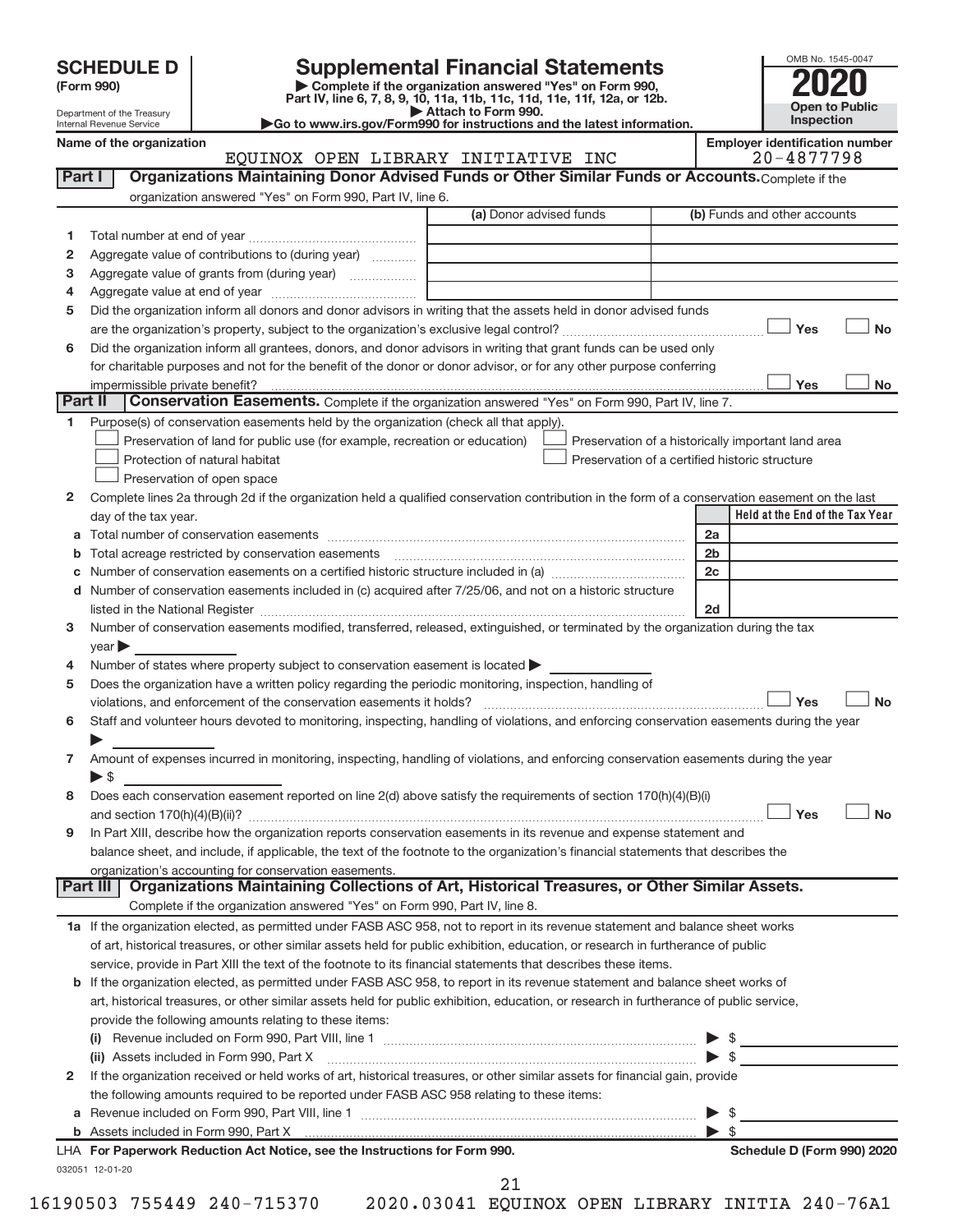|               | Schedule D (Form 990) 2020<br>Part III<br>Organizations Maintaining Collections of Art, Historical Treasures, or Other Similar Assets(continued)                                                                               | EQUINOX OPEN LIBRARY INITIATIVE INC     |   |                                                                                                                                                                                                                               |                                                                             |  |                                 | 20-4877798 Page 2 |                              |         |           |
|---------------|--------------------------------------------------------------------------------------------------------------------------------------------------------------------------------------------------------------------------------|-----------------------------------------|---|-------------------------------------------------------------------------------------------------------------------------------------------------------------------------------------------------------------------------------|-----------------------------------------------------------------------------|--|---------------------------------|-------------------|------------------------------|---------|-----------|
| 3             | Using the organization's acquisition, accession, and other records, check any of the following that make significant use of its                                                                                                |                                         |   |                                                                                                                                                                                                                               |                                                                             |  |                                 |                   |                              |         |           |
|               | collection items (check all that apply):                                                                                                                                                                                       |                                         |   |                                                                                                                                                                                                                               |                                                                             |  |                                 |                   |                              |         |           |
| a             | Public exhibition                                                                                                                                                                                                              |                                         |   | Loan or exchange program                                                                                                                                                                                                      |                                                                             |  |                                 |                   |                              |         |           |
| b             | Scholarly research                                                                                                                                                                                                             | e                                       |   | Other and the contract of the contract of the contract of the contract of the contract of the contract of the contract of the contract of the contract of the contract of the contract of the contract of the contract of the |                                                                             |  |                                 |                   |                              |         |           |
| С             | Preservation for future generations                                                                                                                                                                                            |                                         |   |                                                                                                                                                                                                                               |                                                                             |  |                                 |                   |                              |         |           |
| 4             | Provide a description of the organization's collections and explain how they further the organization's exempt purpose in Part XIII.                                                                                           |                                         |   |                                                                                                                                                                                                                               |                                                                             |  |                                 |                   |                              |         |           |
| 5             | During the year, did the organization solicit or receive donations of art, historical treasures, or other similar assets                                                                                                       |                                         |   |                                                                                                                                                                                                                               |                                                                             |  |                                 |                   |                              |         |           |
|               | Yes<br>No                                                                                                                                                                                                                      |                                         |   |                                                                                                                                                                                                                               |                                                                             |  |                                 |                   |                              |         |           |
|               | Part IV<br><b>Escrow and Custodial Arrangements.</b> Complete if the organization answered "Yes" on Form 990, Part IV, line 9, or                                                                                              |                                         |   |                                                                                                                                                                                                                               |                                                                             |  |                                 |                   |                              |         |           |
|               | reported an amount on Form 990, Part X, line 21.                                                                                                                                                                               |                                         |   |                                                                                                                                                                                                                               |                                                                             |  |                                 |                   |                              |         |           |
|               | 1a Is the organization an agent, trustee, custodian or other intermediary for contributions or other assets not included                                                                                                       |                                         |   |                                                                                                                                                                                                                               |                                                                             |  |                                 |                   |                              |         |           |
|               |                                                                                                                                                                                                                                |                                         |   |                                                                                                                                                                                                                               |                                                                             |  |                                 |                   | Yes                          |         | <b>No</b> |
|               | b If "Yes," explain the arrangement in Part XIII and complete the following table:                                                                                                                                             |                                         |   |                                                                                                                                                                                                                               |                                                                             |  |                                 |                   |                              |         |           |
|               |                                                                                                                                                                                                                                |                                         |   |                                                                                                                                                                                                                               |                                                                             |  |                                 |                   | Amount                       |         |           |
| С             | Beginning balance measurements and contact the contract of the contract of the contract of the contract of the                                                                                                                 |                                         |   |                                                                                                                                                                                                                               |                                                                             |  | 1c                              |                   |                              |         |           |
| d             | Additions during the year manufactured and an account of the year and year and year and year and year and year                                                                                                                 |                                         |   |                                                                                                                                                                                                                               |                                                                             |  | 1d                              |                   |                              |         |           |
| е             | Distributions during the year manufactured and continuum control of the year manufactured and the year manufactured and the year manufactured and the year manufactured and the year manufactured and the year manufactured an |                                         |   |                                                                                                                                                                                                                               |                                                                             |  | 1e                              |                   |                              |         |           |
| f.            |                                                                                                                                                                                                                                |                                         |   |                                                                                                                                                                                                                               |                                                                             |  | 1f                              |                   |                              |         |           |
|               | 2a Did the organization include an amount on Form 990, Part X, line 21, for escrow or custodial account liability?                                                                                                             |                                         |   |                                                                                                                                                                                                                               |                                                                             |  |                                 |                   | Yes                          |         | <b>No</b> |
| <b>Part V</b> | Endowment Funds. Complete if the organization answered "Yes" on Form 990, Part IV, line 10.                                                                                                                                    |                                         |   |                                                                                                                                                                                                                               |                                                                             |  |                                 |                   |                              |         |           |
|               |                                                                                                                                                                                                                                | (a) Current year                        |   | (b) Prior year                                                                                                                                                                                                                | (c) Two years back $\vert$ (d) Three years back $\vert$ (e) Four years back |  |                                 |                   |                              |         |           |
|               | Beginning of year balance                                                                                                                                                                                                      |                                         |   |                                                                                                                                                                                                                               |                                                                             |  |                                 |                   |                              |         |           |
| 1а<br>b       |                                                                                                                                                                                                                                |                                         |   |                                                                                                                                                                                                                               |                                                                             |  |                                 |                   |                              |         |           |
| С             | Net investment earnings, gains, and losses                                                                                                                                                                                     |                                         |   |                                                                                                                                                                                                                               |                                                                             |  |                                 |                   |                              |         |           |
| d             | Grants or scholarships <i></i>                                                                                                                                                                                                 |                                         |   |                                                                                                                                                                                                                               |                                                                             |  |                                 |                   |                              |         |           |
|               | e Other expenditures for facilities                                                                                                                                                                                            |                                         |   |                                                                                                                                                                                                                               |                                                                             |  |                                 |                   |                              |         |           |
|               | and programs                                                                                                                                                                                                                   |                                         |   |                                                                                                                                                                                                                               |                                                                             |  |                                 |                   |                              |         |           |
| f.            |                                                                                                                                                                                                                                |                                         |   |                                                                                                                                                                                                                               |                                                                             |  |                                 |                   |                              |         |           |
| g             |                                                                                                                                                                                                                                |                                         |   |                                                                                                                                                                                                                               |                                                                             |  |                                 |                   |                              |         |           |
| 2             | Provide the estimated percentage of the current year end balance (line 1g, column (a)) held as:                                                                                                                                |                                         |   |                                                                                                                                                                                                                               |                                                                             |  |                                 |                   |                              |         |           |
| а             | Board designated or quasi-endowment                                                                                                                                                                                            |                                         | % |                                                                                                                                                                                                                               |                                                                             |  |                                 |                   |                              |         |           |
| b             | Permanent endowment                                                                                                                                                                                                            | $\%$                                    |   |                                                                                                                                                                                                                               |                                                                             |  |                                 |                   |                              |         |           |
| С             | Term endowment                                                                                                                                                                                                                 | $\frac{0}{0}$                           |   |                                                                                                                                                                                                                               |                                                                             |  |                                 |                   |                              |         |           |
|               | The percentages on lines 2a, 2b, and 2c should equal 100%.                                                                                                                                                                     |                                         |   |                                                                                                                                                                                                                               |                                                                             |  |                                 |                   |                              |         |           |
|               | 3a Are there endowment funds not in the possession of the organization that are held and administered for the organization                                                                                                     |                                         |   |                                                                                                                                                                                                                               |                                                                             |  |                                 |                   |                              |         |           |
|               | by:                                                                                                                                                                                                                            |                                         |   |                                                                                                                                                                                                                               |                                                                             |  |                                 |                   |                              | Yes     | No        |
|               | (i)                                                                                                                                                                                                                            |                                         |   |                                                                                                                                                                                                                               |                                                                             |  |                                 |                   | 3a(i)                        |         |           |
|               |                                                                                                                                                                                                                                |                                         |   |                                                                                                                                                                                                                               |                                                                             |  |                                 |                   | 3a(ii)                       |         |           |
|               |                                                                                                                                                                                                                                |                                         |   |                                                                                                                                                                                                                               |                                                                             |  |                                 |                   | 3 <sub>b</sub>               |         |           |
| 4             | Describe in Part XIII the intended uses of the organization's endowment funds.                                                                                                                                                 |                                         |   |                                                                                                                                                                                                                               |                                                                             |  |                                 |                   |                              |         |           |
|               | <b>Land, Buildings, and Equipment.</b><br><b>Part VI</b>                                                                                                                                                                       |                                         |   |                                                                                                                                                                                                                               |                                                                             |  |                                 |                   |                              |         |           |
|               | Complete if the organization answered "Yes" on Form 990, Part IV, line 11a. See Form 990, Part X, line 10.                                                                                                                     |                                         |   |                                                                                                                                                                                                                               |                                                                             |  |                                 |                   |                              |         |           |
|               | Description of property                                                                                                                                                                                                        | (a) Cost or other<br>basis (investment) |   | (b) Cost or other<br>basis (other)                                                                                                                                                                                            |                                                                             |  | (c) Accumulated<br>depreciation |                   | (d) Book value               |         |           |
|               |                                                                                                                                                                                                                                |                                         |   |                                                                                                                                                                                                                               |                                                                             |  |                                 |                   |                              |         |           |
| b             |                                                                                                                                                                                                                                |                                         |   |                                                                                                                                                                                                                               |                                                                             |  |                                 |                   |                              |         |           |
| c             |                                                                                                                                                                                                                                |                                         |   |                                                                                                                                                                                                                               |                                                                             |  |                                 |                   |                              |         |           |
| d             |                                                                                                                                                                                                                                |                                         |   |                                                                                                                                                                                                                               | 452, 476.                                                                   |  | 392,863.                        |                   |                              | 59,613. |           |
| е             |                                                                                                                                                                                                                                |                                         |   |                                                                                                                                                                                                                               |                                                                             |  |                                 |                   |                              |         |           |
|               | Total. Add lines 1a through 1e. (Column (d) must equal Form 990, Part X, column (B), line 10c.)                                                                                                                                |                                         |   |                                                                                                                                                                                                                               |                                                                             |  |                                 |                   | <b>D. (Fauther 000) 0000</b> | 59,613. |           |

**Schedule D (Form 990) 2020**

032052 12-01-20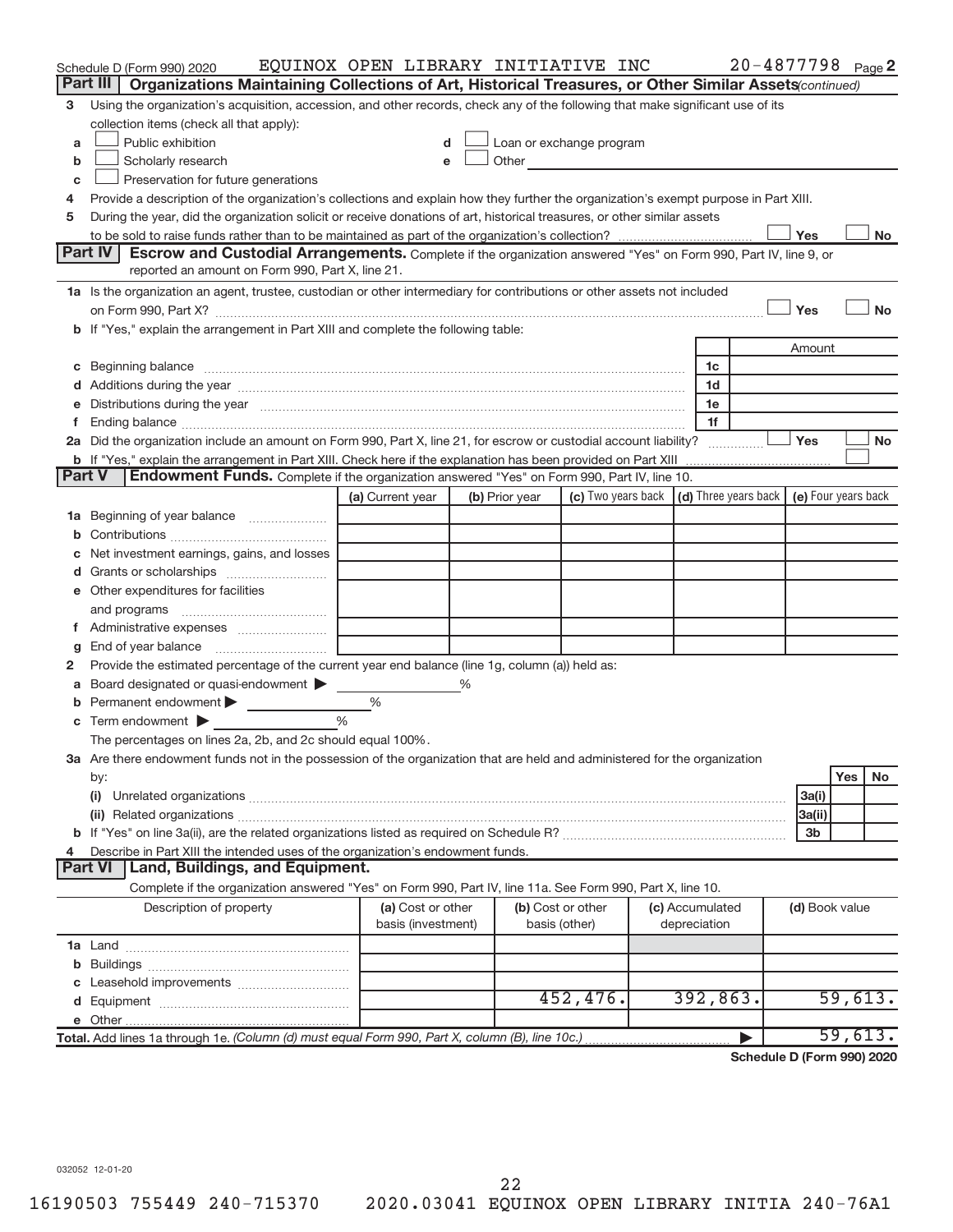| Part VII Investments - Other Securities.                                                                                                                                           |                 |                                                           |                |
|------------------------------------------------------------------------------------------------------------------------------------------------------------------------------------|-----------------|-----------------------------------------------------------|----------------|
| Complete if the organization answered "Yes" on Form 990, Part IV, line 11b. See Form 990, Part X, line 12.<br>(a) Description of security or category (including name of security) | (b) Book value  | (c) Method of valuation: Cost or end-of-year market value |                |
| (1) Financial derivatives                                                                                                                                                          |                 |                                                           |                |
|                                                                                                                                                                                    |                 |                                                           |                |
| $(3)$ Other                                                                                                                                                                        |                 |                                                           |                |
| (A)                                                                                                                                                                                |                 |                                                           |                |
| (B)                                                                                                                                                                                |                 |                                                           |                |
| (C)                                                                                                                                                                                |                 |                                                           |                |
| (D)                                                                                                                                                                                |                 |                                                           |                |
| (E)                                                                                                                                                                                |                 |                                                           |                |
| (F)                                                                                                                                                                                |                 |                                                           |                |
| (G)                                                                                                                                                                                |                 |                                                           |                |
| (H)                                                                                                                                                                                |                 |                                                           |                |
| Total. (Col. (b) must equal Form 990, Part X, col. (B) line 12.)                                                                                                                   |                 |                                                           |                |
| Part VIII Investments - Program Related.                                                                                                                                           |                 |                                                           |                |
| Complete if the organization answered "Yes" on Form 990, Part IV, line 11c. See Form 990, Part X, line 13.                                                                         |                 |                                                           |                |
| (a) Description of investment                                                                                                                                                      | (b) Book value  | (c) Method of valuation: Cost or end-of-year market value |                |
| (1)                                                                                                                                                                                |                 |                                                           |                |
| (2)                                                                                                                                                                                |                 |                                                           |                |
| (3)                                                                                                                                                                                |                 |                                                           |                |
| (4)                                                                                                                                                                                |                 |                                                           |                |
| (5)                                                                                                                                                                                |                 |                                                           |                |
| (6)                                                                                                                                                                                |                 |                                                           |                |
| (7)                                                                                                                                                                                |                 |                                                           |                |
| (8)                                                                                                                                                                                |                 |                                                           |                |
| (9)                                                                                                                                                                                |                 |                                                           |                |
| Total. (Col. (b) must equal Form 990, Part X, col. (B) line $13.$ )<br>Part IX                                                                                                     |                 |                                                           |                |
| <b>Other Assets.</b>                                                                                                                                                               |                 |                                                           |                |
| Complete if the organization answered "Yes" on Form 990, Part IV, line 11d. See Form 990, Part X, line 15.                                                                         | (a) Description |                                                           | (b) Book value |
|                                                                                                                                                                                    |                 |                                                           |                |
| (1)                                                                                                                                                                                |                 |                                                           |                |
| (2)                                                                                                                                                                                |                 |                                                           |                |
| (3)                                                                                                                                                                                |                 |                                                           |                |
| (4)<br>(5)                                                                                                                                                                         |                 |                                                           |                |
| (6)                                                                                                                                                                                |                 |                                                           |                |
| (7)                                                                                                                                                                                |                 |                                                           |                |
| (8)                                                                                                                                                                                |                 |                                                           |                |
| (9)                                                                                                                                                                                |                 |                                                           |                |
| Total. (Column (b) must equal Form 990, Part X, col. (B) line 15.)                                                                                                                 |                 |                                                           |                |
| <b>Other Liabilities.</b><br>Part X                                                                                                                                                |                 |                                                           |                |
| Complete if the organization answered "Yes" on Form 990, Part IV, line 11e or 11f. See Form 990, Part X, line 25.                                                                  |                 |                                                           |                |
| (a) Description of liability<br>1.                                                                                                                                                 |                 |                                                           | (b) Book value |
| (1) Federal income taxes                                                                                                                                                           |                 |                                                           |                |
| DEFERRED CONTRACT LIABILITIES<br>(2)                                                                                                                                               |                 |                                                           | 823,510.       |
| PAYROLL LIABILITIES<br>(3)                                                                                                                                                         |                 |                                                           | 770.           |
| INVESTMENT IN CANADA<br>(4)                                                                                                                                                        |                 |                                                           | 5,183.         |
| <b>LOANS PAYABLE</b><br>(5)                                                                                                                                                        |                 |                                                           | 179,554.       |
| (6)                                                                                                                                                                                |                 |                                                           |                |
| (7)                                                                                                                                                                                |                 |                                                           |                |
| (8)                                                                                                                                                                                |                 |                                                           |                |
| (9)                                                                                                                                                                                |                 |                                                           |                |
|                                                                                                                                                                                    |                 |                                                           | 1,009,017.     |
| 2. Liability for uncertain tax positions. In Part XIII, provide the text of the footnote to the organization's financial statements that reports the                               |                 |                                                           |                |

Schedule D (Form 990) 2020 EQUINOX OPEN LIBRARY INITIATIVE INC 20-4877798 Page

organization's liability for uncertain tax positions under FASB ASC 740. Check here if the text of the footnote has been provided in Part XIII...

**Schedule D (Form 990) 2020**

20-4877798 Page 3

032053 12-01-20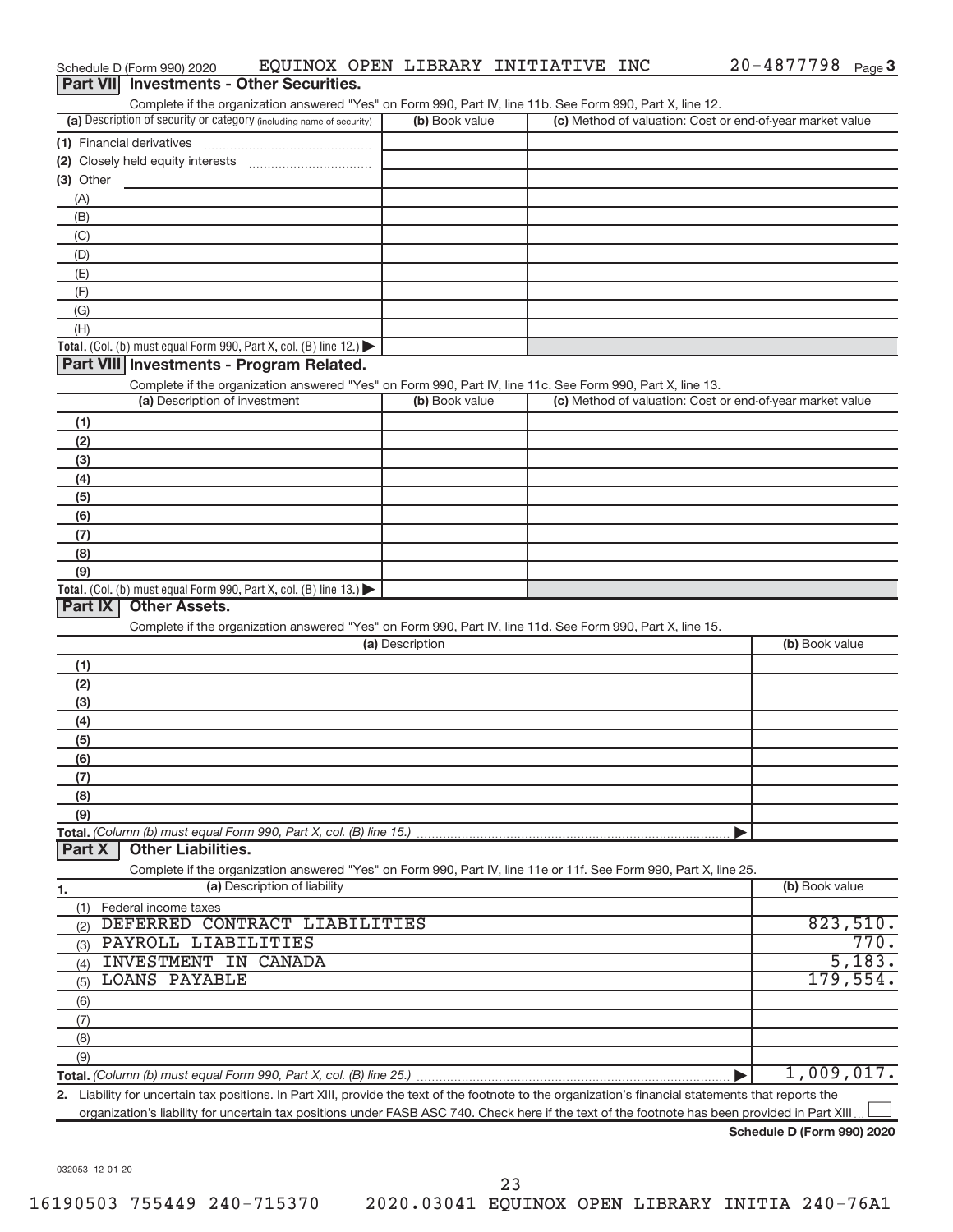|    | EQUINOX OPEN LIBRARY INITIATIVE INC<br>Schedule D (Form 990) 2020                                                                                            |                |                | $20 - 4877798$ Page 4 |
|----|--------------------------------------------------------------------------------------------------------------------------------------------------------------|----------------|----------------|-----------------------|
|    | Reconciliation of Revenue per Audited Financial Statements With Revenue per Return.<br><b>Part XI</b>                                                        |                |                |                       |
|    | Complete if the organization answered "Yes" on Form 990, Part IV, line 12a.                                                                                  |                |                |                       |
| 1  | Total revenue, gains, and other support per audited financial statements [111] [11] Total revenue, gains, and other support per audited financial statements |                | $\mathbf{1}$   |                       |
| 2  | Amounts included on line 1 but not on Form 990, Part VIII, line 12:                                                                                          |                |                |                       |
| a  | Net unrealized gains (losses) on investments [111] [12] matter contracts and a set of the set of the set of the                                              | 2a             |                |                       |
|    |                                                                                                                                                              | 2 <sub>b</sub> |                |                       |
| с  |                                                                                                                                                              | 2c             |                |                       |
| d  |                                                                                                                                                              | 2d             |                |                       |
| е  |                                                                                                                                                              |                | 2е             |                       |
| 3  |                                                                                                                                                              |                | 3              |                       |
| 4  | Amounts included on Form 990, Part VIII, line 12, but not on line 1:                                                                                         |                |                |                       |
|    |                                                                                                                                                              | 4a             |                |                       |
| b  |                                                                                                                                                              | 4 <sub>h</sub> |                |                       |
| C. | Add lines 4a and 4b                                                                                                                                          |                | 4с             |                       |
| 5  |                                                                                                                                                              |                | 5              |                       |
|    | Part XII Reconciliation of Expenses per Audited Financial Statements With Expenses per Return.                                                               |                |                |                       |
|    | Complete if the organization answered "Yes" on Form 990, Part IV, line 12a.                                                                                  |                |                |                       |
| 1  |                                                                                                                                                              |                | $\blacksquare$ |                       |
| 2  | Amounts included on line 1 but not on Form 990, Part IX, line 25:                                                                                            |                |                |                       |
| a  |                                                                                                                                                              | 2a             |                |                       |
| b  |                                                                                                                                                              | 2 <sub>b</sub> |                |                       |
|    |                                                                                                                                                              | 2 <sub>c</sub> |                |                       |
|    |                                                                                                                                                              | 2d             |                |                       |
| е  |                                                                                                                                                              |                | <b>2e</b>      |                       |
| 3. |                                                                                                                                                              |                | 3              |                       |
| 4  | Amounts included on Form 990, Part IX, line 25, but not on line 1:                                                                                           |                |                |                       |
| а  | Investment expenses not included on Form 990, Part VIII, line 7b [11, 111]                                                                                   | 4a             |                |                       |
|    |                                                                                                                                                              | 4 <sub>b</sub> |                |                       |
|    | Add lines 4a and 4b                                                                                                                                          |                | 4c             |                       |
| 5  |                                                                                                                                                              |                | 5              |                       |
|    | Part XIII Supplemental Information.                                                                                                                          |                |                |                       |

Provide the descriptions required for Part II, lines 3, 5, and 9; Part III, lines 1a and 4; Part IV, lines 1b and 2b; Part V, line 4; Part X, line 2; Part XI, lines 2d and 4b; and Part XII, lines 2d and 4b. Also complete this part to provide any additional information.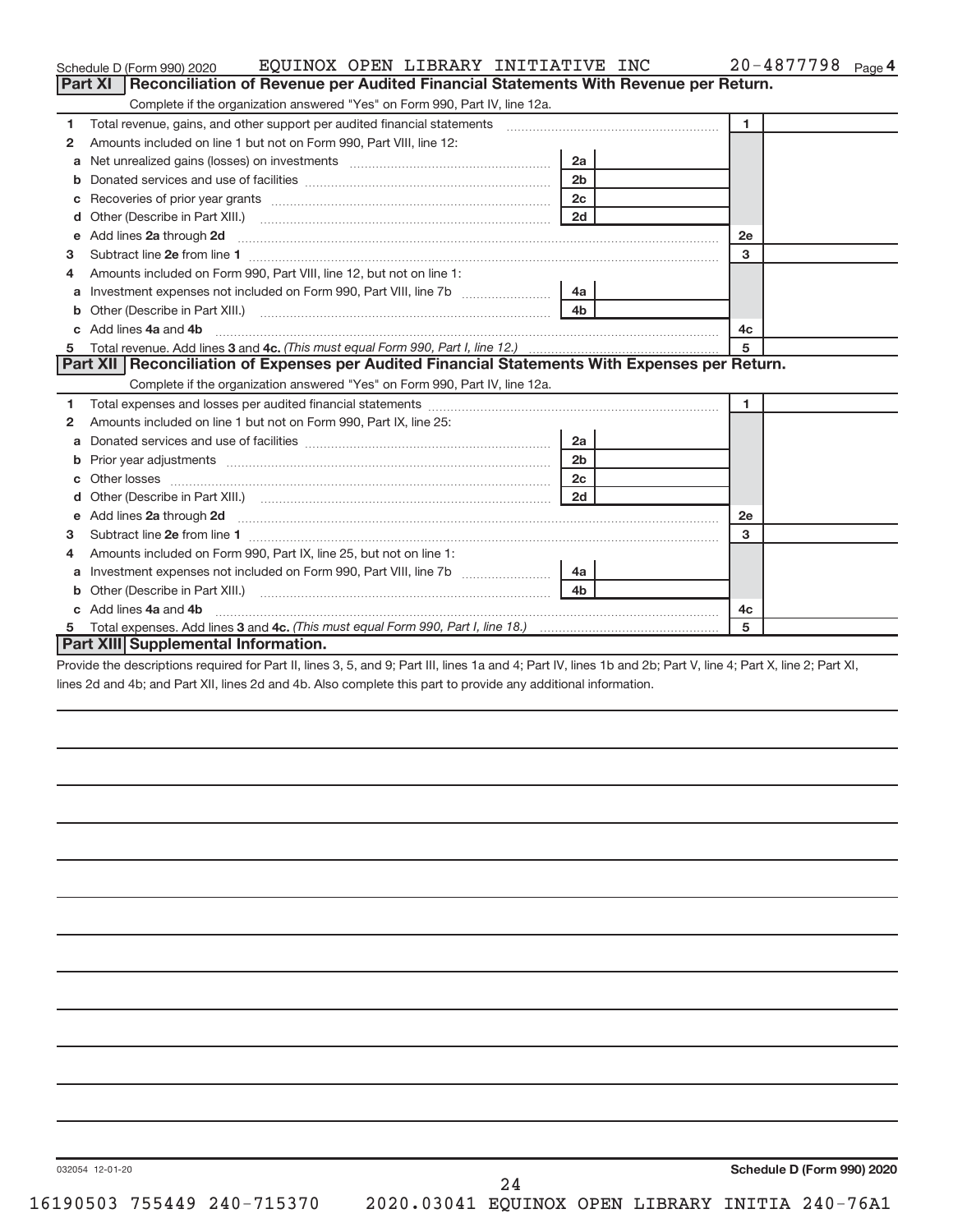| 032071 12-03-20 |                            |                                                 |     |  |  |
|-----------------|----------------------------|-------------------------------------------------|-----|--|--|
|                 | 16190503 755449 240-715370 | 2020.03041 EQUINOX OPEN LIBRARY INITIA 240-76A1 | -25 |  |  |
|                 |                            |                                                 |     |  |  |

2 0 0 209,932.

0 0 0.

| <b>SCHEDULE F</b><br>(Form 990)<br>Department of the Treasury<br>Internal Revenue Service | <b>Statement of Activities Outside the United States</b><br>► Complete if the organization answered "Yes" on Form 990, Part IV, line 14b, 15, or 16.<br>Attach to Form 990.<br>► Go to www.irs.gov/Form990 for instructions and the latest information. | OMB No. 1545-004<br><b>Open to Public</b><br>Inspection |
|-------------------------------------------------------------------------------------------|---------------------------------------------------------------------------------------------------------------------------------------------------------------------------------------------------------------------------------------------------------|---------------------------------------------------------|
| Name of the organization                                                                  |                                                                                                                                                                                                                                                         | <b>Employer identification num</b>                      |
|                                                                                           | EOUINOX OPEN LIBRARY INITIATIVE INC                                                                                                                                                                                                                     | 20-4877798                                              |
| Part I                                                                                    | General Information on Activities Outside the United States. Complete if the organization answered "Yes" on                                                                                                                                             |                                                         |
|                                                                                           | Form 990, Part IV, line 14b.                                                                                                                                                                                                                            |                                                         |
|                                                                                           | For grantmakers. Does the organization maintain records to substantiate the amount of its grants and other assistance,<br>the grantees' eligibility for the grants or assistance, and the selection criteria used to award the grants or assistance?    | Yes                                                     |
| $\mathbf{2}$<br>United States.                                                            | For grantmakers. Describe in Part V the organization's procedures for monitoring the use of its grants and other assistance outside the                                                                                                                 |                                                         |

| OMB No. 1545-0047     |
|-----------------------|
|                       |
|                       |
| <b>Open to Public</b> |
| <b>Inspection</b>     |

|  | <b>Employer identification number</b> |  |
|--|---------------------------------------|--|
|  |                                       |  |

| 20-4877798 |  |  |  |
|------------|--|--|--|

- **Yes No** grants and other assistance, ne grants or assistance?  $~\ldots$  L
- its grants and other assistance outside the

| UHILGU OLALGS. |                          |                                                                          |                                                                                                                                                                                                           |                                                                                                                 |                                                                      |
|----------------|--------------------------|--------------------------------------------------------------------------|-----------------------------------------------------------------------------------------------------------------------------------------------------------------------------------------------------------|-----------------------------------------------------------------------------------------------------------------|----------------------------------------------------------------------|
| 3              |                          |                                                                          | Activities per Region. (The following Part I, line 3 table can be duplicated if additional space is needed.)                                                                                              |                                                                                                                 |                                                                      |
| (a) Region     | offices<br>in the region | employees,<br>agents, and<br>independent<br>contractors<br>in the region | (b) Number of $\vert$ (c) Number of $\vert$ (d) Activities conducted in the region<br>(by type) (such as, fundraising, pro-<br>gram services, investments, grants to<br>recipients located in the region) | (e) If activity listed in (d)<br>is a program service,<br>describe specific type<br>of service(s) in the region | (f) Total<br>expenditures<br>for and<br>investments<br>in the region |
| NORTH AMERICA  |                          | 0                                                                        | EXEMPT PURPOSE PROGRAM<br>SERVICES - EXPENSES                                                                                                                                                             | OPEN SOURCE INTEGRATED<br>LIBRARY SYSTEMS SERVICES                                                              | 204,749.                                                             |
| NORTH AMERICA  |                          | $\mathbf{0}$                                                             | EXEMPT PURPOSE PROGRAM<br>SERVICES - INVESTMENT                                                                                                                                                           | OPEN SOURCE INTEGRATED<br>LIBRARY SYSTEMS SERVICES                                                              | 5, 183.                                                              |
|                |                          |                                                                          |                                                                                                                                                                                                           |                                                                                                                 |                                                                      |
|                |                          |                                                                          |                                                                                                                                                                                                           |                                                                                                                 |                                                                      |
|                |                          |                                                                          |                                                                                                                                                                                                           |                                                                                                                 |                                                                      |

2 0 209,932.

**3 a** Subtotal .................. **b** Total from continuation

**c Totals**  (add lines 3a

and 3b)

sheets to Part I  $\ldots$ ...

LHA For Paperwork Reduction Act Notice, see the Instructions for Form 990. **In the case of the Schedule F (Form 990) 2020**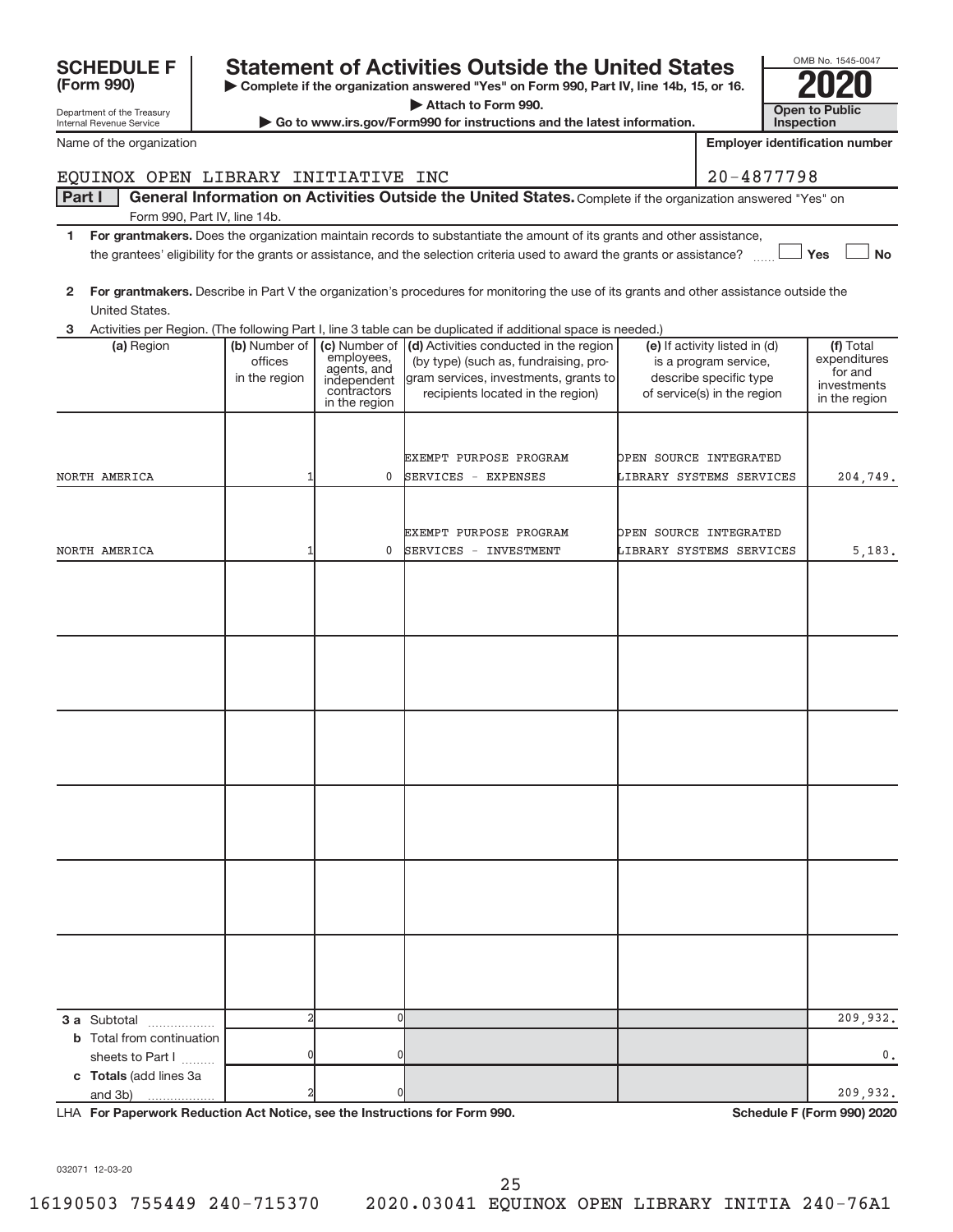| Page 2                     |                                                                                                                                                                                                                                                                              | (i) Method of<br>valuation (book, FMV,<br>appraisal, other) |  |  |  |  |                                                                                                                                                                                                        | Schedule F (Form 990) 2020                            |
|----------------------------|------------------------------------------------------------------------------------------------------------------------------------------------------------------------------------------------------------------------------------------------------------------------------|-------------------------------------------------------------|--|--|--|--|--------------------------------------------------------------------------------------------------------------------------------------------------------------------------------------------------------|-------------------------------------------------------|
|                            |                                                                                                                                                                                                                                                                              | (h) Description<br>of noncash<br>assistance                 |  |  |  |  |                                                                                                                                                                                                        |                                                       |
| $20 - 4877798$             |                                                                                                                                                                                                                                                                              | (g) Amount of<br>assistance<br>noncash                      |  |  |  |  |                                                                                                                                                                                                        |                                                       |
|                            |                                                                                                                                                                                                                                                                              | cash disbursement<br>(f) Manner of                          |  |  |  |  |                                                                                                                                                                                                        |                                                       |
| INC                        |                                                                                                                                                                                                                                                                              | of cash grant<br>(e) Amount                                 |  |  |  |  |                                                                                                                                                                                                        |                                                       |
| <b>INITIATIVE</b>          | Grants and Other Assistance to Organizations or Entities Outside the United States. Complete if the organization answered "Yes" on Form 990, Part IV, line 15, for any<br>recipient who received more than \$5,000. Part II can be duplicated if additional space is needed. | (d) Purpose of<br>grant                                     |  |  |  |  | Enter total number of recipient organizations listed above that are recognized as charities by the foreign country, recognized as a tax<br>counsel has provided a section 501(c)(3) equivalency letter |                                                       |
| LIBRARY<br><b>OPEN</b>     |                                                                                                                                                                                                                                                                              | (c) Region                                                  |  |  |  |  | exempt 501(c)(3) organization by the IRS, or for which the grantee or                                                                                                                                  |                                                       |
| EQUINOX                    |                                                                                                                                                                                                                                                                              | and EIN (if applicable)<br>(b) IRS code section             |  |  |  |  |                                                                                                                                                                                                        |                                                       |
| Schedule F (Form 990) 2020 | Part II                                                                                                                                                                                                                                                                      | (a) Name of organization                                    |  |  |  |  | w<br>$\mathbf{\Omega}$                                                                                                                                                                                 | Enter total number of other organizations or entities |

032072 12-03-20 032072 12-03-20

26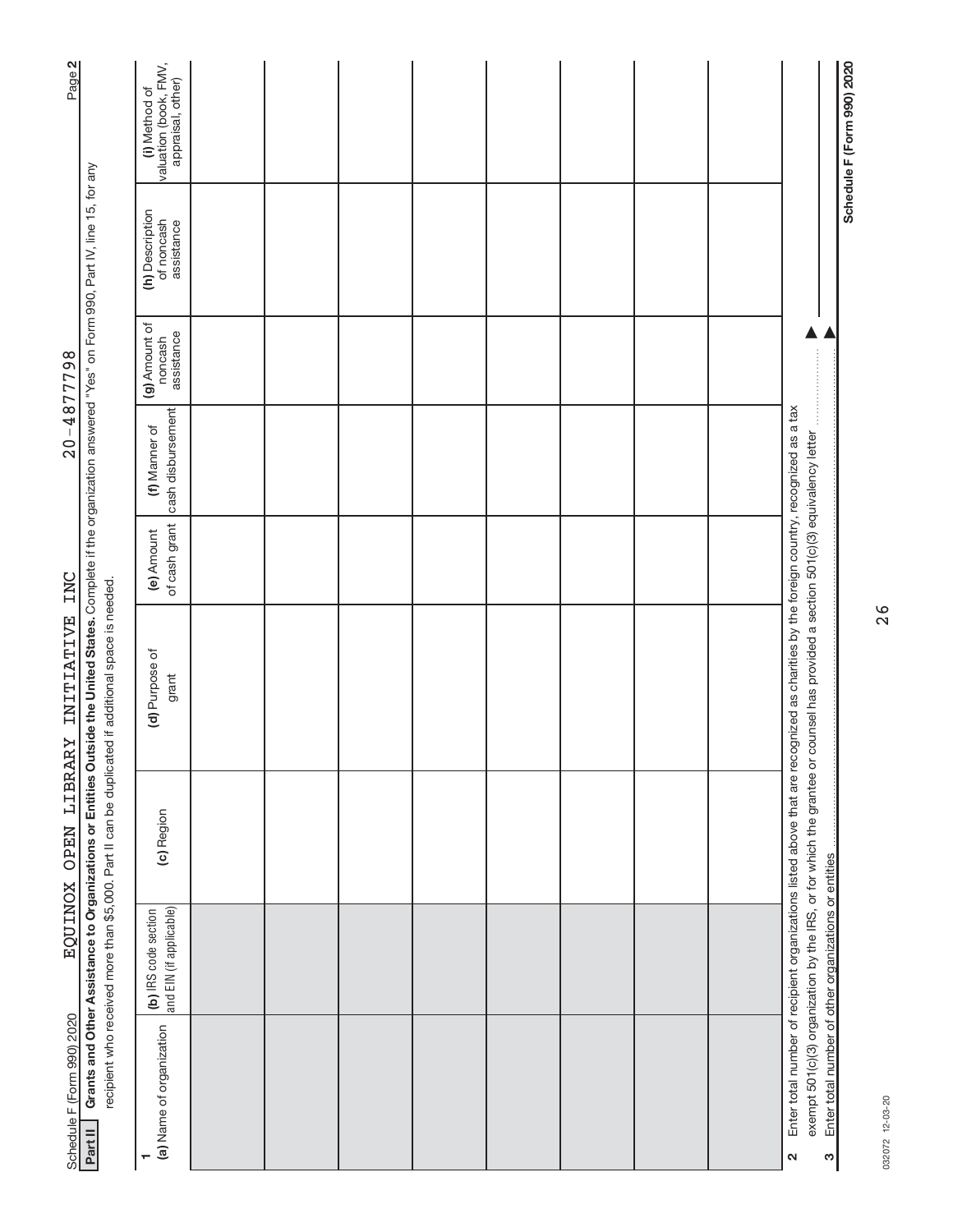| Page <sub>3</sub>                   |                                                                                                                                                  | (h) Method of<br>valuation<br>(book, FMV,<br>appraisal, other) |  |  |  |  | Schedule F (Form 990) 2020 |
|-------------------------------------|--------------------------------------------------------------------------------------------------------------------------------------------------|----------------------------------------------------------------|--|--|--|--|----------------------------|
|                                     |                                                                                                                                                  | (g) Description of<br>noncash assistance                       |  |  |  |  |                            |
| $20 - 4877798$                      |                                                                                                                                                  | (f) Amount of<br>assistance<br>noncash                         |  |  |  |  |                            |
|                                     | Grants and Other Assistance to Individuals Outside the United States. Complete if the organization answered "Yes" on Form 990, Part IV, line 16. | cash disbursement<br>(e) Manner of                             |  |  |  |  |                            |
|                                     |                                                                                                                                                  | (d) Amount of<br>cash grant                                    |  |  |  |  |                            |
|                                     |                                                                                                                                                  | (c) Number of<br>recipients                                    |  |  |  |  |                            |
| EQUINOX OPEN LIBRARY INITIATIVE INC |                                                                                                                                                  | (b) Region                                                     |  |  |  |  |                            |
| Schedule F (Form 990) 2020          | Part III can be duplicated if additional space is needed.<br>Part III                                                                            | (a) Type of grant or assistance                                |  |  |  |  |                            |

032073 12-03-20 032073 12-03-20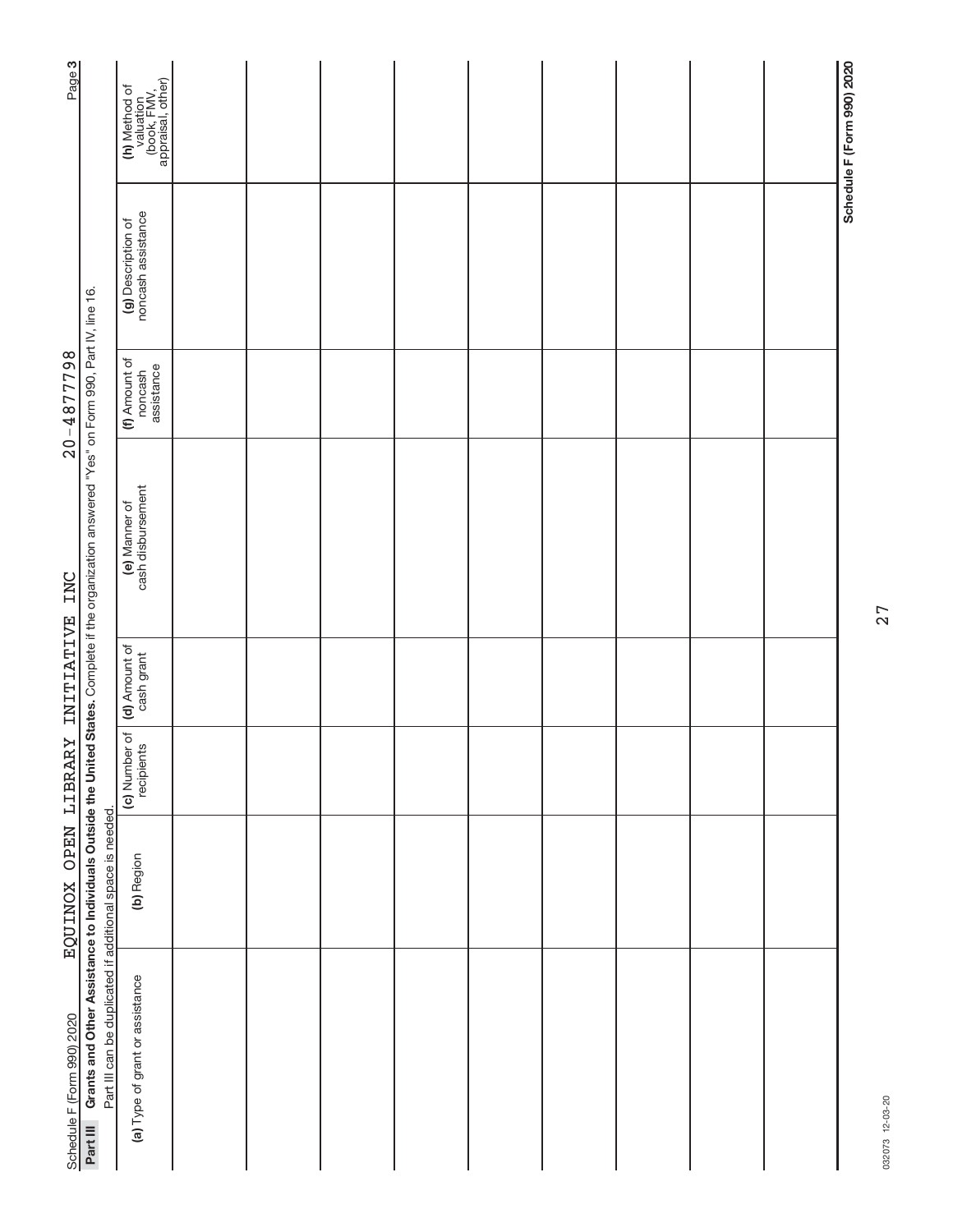| Schedule F (Form 990) 2020 EQUINOX OPEN LIBRARY INITIATIVE INC |  |  | 20-4877798 | Page 4 |
|----------------------------------------------------------------|--|--|------------|--------|
| <b>Part IV   Foreign Forms</b>                                 |  |  |            |        |

| 1              | Was the organization a U.S. transferor of property to a foreign corporation during the tax year? If "Yes,"<br>the organization may be required to file Form 926, Return by a U.S. Transferor of Property to a Foreign<br>Corporation (see Instructions for Form 926)                                                              | Yes     | $\overline{X}$ No     |
|----------------|-----------------------------------------------------------------------------------------------------------------------------------------------------------------------------------------------------------------------------------------------------------------------------------------------------------------------------------|---------|-----------------------|
| $\overline{2}$ | Did the organization have an interest in a foreign trust during the tax year? If "Yes," the organization may<br>be required to separately file Form 3520, Annual Return To Report Transactions With Foreign Trusts and<br>Receipt of Certain Foreign Gifts, and/or Form 3520-A, Annual Information Return of Foreign Trust With a | Yes     | $X_{\text{No}}$       |
| 3              | Did the organization have an ownership interest in a foreign corporation during the tax year? If "Yes,"<br>the organization may be required to file Form 5471, Information Return of U.S. Persons With Respect to                                                                                                                 | $X$ Yes | No                    |
| $\overline{4}$ | Was the organization a direct or indirect shareholder of a passive foreign investment company or a<br>qualified electing fund during the tax year? If "Yes," the organization may be required to file Form 8621,<br>Information Return by a Shareholder of a Passive Foreign Investment Company or Qualified Electing             | Yes     | $\boxed{\text{X}}$ No |
| 5              | Did the organization have an ownership interest in a foreign partnership during the tax year? If "Yes,"<br>the organization may be required to file Form 8865, Return of U.S. Persons With Respect to Certain                                                                                                                     | Yes     | $\boxed{\text{X}}$ No |
| 6              | Did the organization have any operations in or related to any boycotting countries during the tax year? If<br>"Yes," the organization may be required to separately file Form 5713, International Boycott Report (see                                                                                                             | Yes     |                       |

**Schedule F (Form 990) 2020**

032074 12-03-20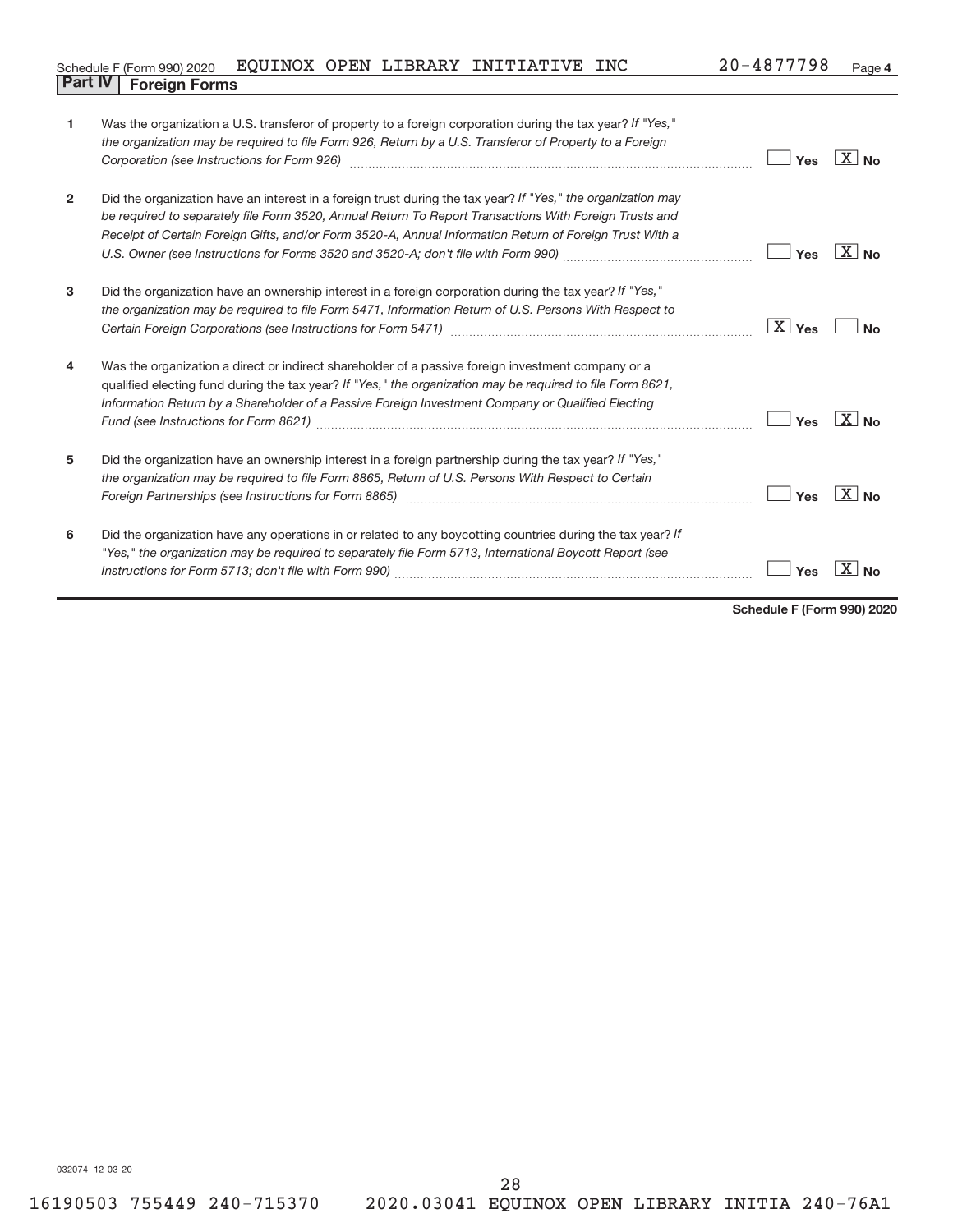## **Part V Supplemental Information**

Provide the information required by Part I, line 2 (monitoring of funds); Part I, line 3, column (f) (accounting method; amounts of investments vs. expenditures per region); Part II, line 1 (accounting method); Part III (accounting method); and Part III, column (c) (estimated number of recipients), as applicable. Also complete this part to provide any additional information. See instructions.

#### PART I - LINE 3

ACTUAL INCOME AND EXPENSES RELATED TO PROGRAM SERVICES.

032075 12-03-20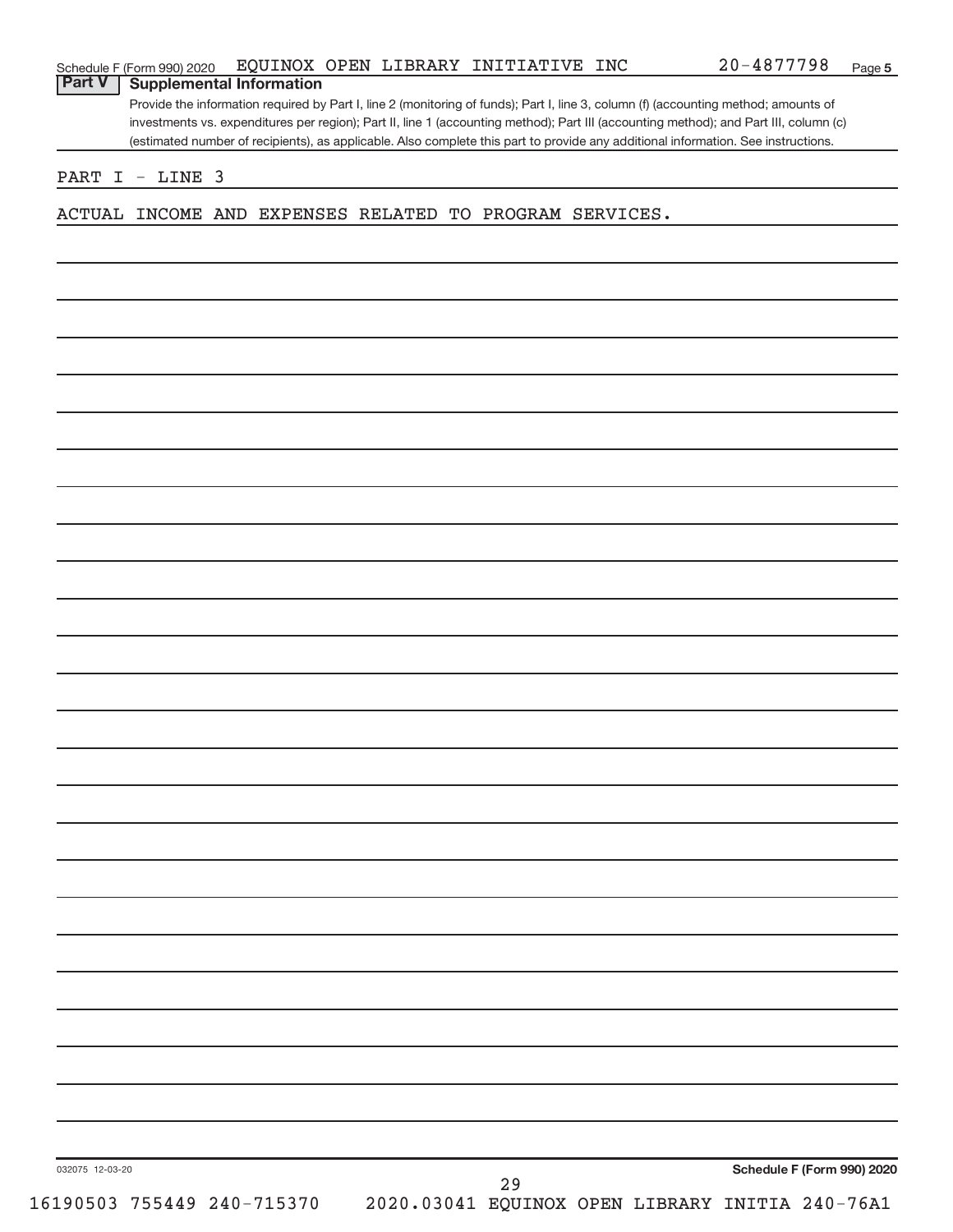| <b>SCHEDULE L</b>                                      |                                 |                      | <b>Transactions With Interested Persons</b>                                          |                                                                                                                 |  |                                    |                                                                                                                                    |                                      |                             | OMB No. 1545-0047                   |                         |
|--------------------------------------------------------|---------------------------------|----------------------|--------------------------------------------------------------------------------------|-----------------------------------------------------------------------------------------------------------------|--|------------------------------------|------------------------------------------------------------------------------------------------------------------------------------|--------------------------------------|-----------------------------|-------------------------------------|-------------------------|
| (Form 990 or 990-EZ)                                   |                                 |                      |                                                                                      |                                                                                                                 |  |                                    | Complete if the organization answered "Yes" on Form 990, Part IV, line 25a, 25b, 26, 27, 28a,                                      |                                      |                             |                                     |                         |
|                                                        |                                 |                      | 28b, or 28c, or Form 990-EZ, Part V, line 38a or 40b.                                |                                                                                                                 |  |                                    |                                                                                                                                    |                                      |                             |                                     |                         |
| Department of the Treasury<br>Internal Revenue Service |                                 |                      |                                                                                      |                                                                                                                 |  | Attach to Form 990 or Form 990-EZ. |                                                                                                                                    |                                      |                             | <b>Open To Public</b><br>Inspection |                         |
| Name of the organization                               |                                 |                      |                                                                                      | Go to www.irs.gov/Form990 for instructions and the latest information.<br><b>Employer identification number</b> |  |                                    |                                                                                                                                    |                                      |                             |                                     |                         |
|                                                        |                                 |                      | EQUINOX OPEN LIBRARY INITIATIVE INC                                                  |                                                                                                                 |  |                                    |                                                                                                                                    | $20 - 4877798$                       |                             |                                     |                         |
| Part I                                                 |                                 |                      |                                                                                      |                                                                                                                 |  |                                    | Excess Benefit Transactions (section 501(c)(3), section 501(c)(4), and section 501(c)(29) organizations only).                     |                                      |                             |                                     |                         |
|                                                        |                                 |                      |                                                                                      |                                                                                                                 |  |                                    | Complete if the organization answered "Yes" on Form 990, Part IV, line 25a or 25b, or Form 990-EZ, Part V, line 40b.               |                                      |                             |                                     |                         |
| 1                                                      | (a) Name of disqualified person |                      | (b) Relationship between disqualified<br>person and organization                     |                                                                                                                 |  |                                    | (c) Description of transaction                                                                                                     |                                      |                             |                                     | (d) Corrected?          |
|                                                        |                                 |                      |                                                                                      |                                                                                                                 |  |                                    |                                                                                                                                    |                                      |                             | Yes                                 | No                      |
|                                                        |                                 |                      |                                                                                      |                                                                                                                 |  |                                    |                                                                                                                                    |                                      |                             |                                     |                         |
|                                                        |                                 |                      |                                                                                      |                                                                                                                 |  |                                    |                                                                                                                                    |                                      |                             |                                     |                         |
|                                                        |                                 |                      |                                                                                      |                                                                                                                 |  |                                    |                                                                                                                                    |                                      |                             |                                     |                         |
|                                                        |                                 |                      |                                                                                      |                                                                                                                 |  |                                    |                                                                                                                                    |                                      |                             |                                     |                         |
|                                                        |                                 |                      |                                                                                      |                                                                                                                 |  |                                    |                                                                                                                                    |                                      |                             |                                     |                         |
| section 4958                                           |                                 |                      |                                                                                      |                                                                                                                 |  |                                    | 2 Enter the amount of tax incurred by the organization managers or disqualified persons during the year under                      |                                      | $\blacktriangleright$ \$    |                                     |                         |
|                                                        |                                 |                      |                                                                                      |                                                                                                                 |  |                                    |                                                                                                                                    | $\triangleright$ s                   |                             |                                     |                         |
|                                                        |                                 |                      |                                                                                      |                                                                                                                 |  |                                    |                                                                                                                                    |                                      |                             |                                     |                         |
| Part II                                                |                                 |                      | Loans to and/or From Interested Persons.                                             |                                                                                                                 |  |                                    |                                                                                                                                    |                                      |                             |                                     |                         |
|                                                        |                                 |                      |                                                                                      |                                                                                                                 |  |                                    | Complete if the organization answered "Yes" on Form 990-EZ, Part V, line 38a or Form 990, Part IV, line 26; or if the organization |                                      |                             |                                     |                         |
|                                                        | (a) Name of                     | (b) Relationship     | reported an amount on Form 990, Part X, line 5, 6, or 22.<br>(c) Purpose             | (d) Loan to or                                                                                                  |  |                                    |                                                                                                                                    |                                      | (h) Approved                |                                     | (i) Written             |
|                                                        | interested person               | with organization    | of loan                                                                              | from the<br>organization?                                                                                       |  | (e) Original<br>principal amount   | (f) Balance due                                                                                                                    | $(g)$ In<br>default?                 | by board or<br>committee?   |                                     | agreement?              |
|                                                        |                                 |                      |                                                                                      | From<br>To                                                                                                      |  |                                    |                                                                                                                                    | Yes<br>No                            | Yes                         | No                                  | Yes<br><b>No</b>        |
| SHAE                                                   | <b>TETTERTON</b>                | TRUSTEE/SHARE        | RE                                                                                   | X                                                                                                               |  | 47, 129.                           | 31,097.                                                                                                                            | $\overline{\mathbf{x}}$              | $\overline{\mathbf{X}}$     |                                     | $\overline{\textbf{x}}$ |
| <b>MIKE RYLANDER</b>                                   |                                 | TRUSTEE              | <b>SHARE</b><br><b>RE</b>                                                            | $\overline{\textnormal{x}}$                                                                                     |  | 224,755.                           | 115, 160.                                                                                                                          | $\overline{\textnormal{x}}$          | $\overline{\textnormal{x}}$ |                                     | $\overline{\textbf{x}}$ |
|                                                        | <b>JASON A. ETHERITRUSTEE</b>   |                      | <b>SHARE</b><br>RE                                                                   | $\overline{\textbf{x}}$                                                                                         |  | 170, 140.                          | 112,836.                                                                                                                           | $\overline{\mathbf{x}}$              | $\overline{\textbf{X}}$     |                                     | $\overline{\textbf{x}}$ |
| GALEN                                                  | <b>CHARLTON</b>                 | <b>TRUSTEE/SHARE</b> | RE                                                                                   | $\overline{\textnormal{x}}$                                                                                     |  | 87,112.                            | 57,772.                                                                                                                            | X                                    | X                           |                                     | X                       |
|                                                        |                                 |                      |                                                                                      |                                                                                                                 |  |                                    |                                                                                                                                    |                                      |                             |                                     |                         |
|                                                        |                                 |                      |                                                                                      |                                                                                                                 |  |                                    |                                                                                                                                    |                                      |                             |                                     |                         |
|                                                        |                                 |                      |                                                                                      |                                                                                                                 |  |                                    |                                                                                                                                    |                                      |                             |                                     |                         |
|                                                        |                                 |                      |                                                                                      |                                                                                                                 |  |                                    |                                                                                                                                    |                                      |                             |                                     |                         |
|                                                        |                                 |                      |                                                                                      |                                                                                                                 |  |                                    |                                                                                                                                    |                                      |                             |                                     |                         |
| Total                                                  |                                 |                      |                                                                                      |                                                                                                                 |  | $\triangleright$ \$                | 316,865.                                                                                                                           |                                      |                             |                                     |                         |
| Part III                                               |                                 |                      | <b>Grants or Assistance Benefiting Interested Persons.</b>                           |                                                                                                                 |  |                                    |                                                                                                                                    |                                      |                             |                                     |                         |
|                                                        |                                 |                      | Complete if the organization answered "Yes" on Form 990, Part IV, line 27.           |                                                                                                                 |  |                                    |                                                                                                                                    |                                      |                             |                                     |                         |
|                                                        | (a) Name of interested person   |                      | (b) Relationship between<br>interested person and                                    |                                                                                                                 |  | (c) Amount of<br>assistance        | (d) Type of<br>assistance                                                                                                          |                                      |                             | (e) Purpose of<br>assistance        |                         |
|                                                        |                                 |                      | the organization                                                                     |                                                                                                                 |  |                                    |                                                                                                                                    |                                      |                             |                                     |                         |
|                                                        |                                 |                      |                                                                                      |                                                                                                                 |  |                                    |                                                                                                                                    |                                      |                             |                                     |                         |
|                                                        |                                 |                      |                                                                                      |                                                                                                                 |  |                                    |                                                                                                                                    |                                      |                             |                                     |                         |
|                                                        |                                 |                      |                                                                                      |                                                                                                                 |  |                                    |                                                                                                                                    |                                      |                             |                                     |                         |
|                                                        |                                 |                      |                                                                                      |                                                                                                                 |  |                                    |                                                                                                                                    |                                      |                             |                                     |                         |
|                                                        |                                 |                      |                                                                                      |                                                                                                                 |  |                                    |                                                                                                                                    |                                      |                             |                                     |                         |
|                                                        |                                 |                      |                                                                                      |                                                                                                                 |  |                                    |                                                                                                                                    |                                      |                             |                                     |                         |
|                                                        |                                 |                      |                                                                                      |                                                                                                                 |  |                                    |                                                                                                                                    |                                      |                             |                                     |                         |
|                                                        |                                 |                      |                                                                                      |                                                                                                                 |  |                                    |                                                                                                                                    |                                      |                             |                                     |                         |
|                                                        |                                 |                      |                                                                                      |                                                                                                                 |  |                                    |                                                                                                                                    |                                      |                             |                                     |                         |
|                                                        |                                 |                      | LHA For Paperwork Reduction Act Notice, see the Instructions for Form 990 or 990-EZ. |                                                                                                                 |  |                                    |                                                                                                                                    | Schedule L (Form 990 or 990-EZ) 2020 |                             |                                     |                         |

### SEE PART V FOR CONTINUATIONS

032131 12-09-20

30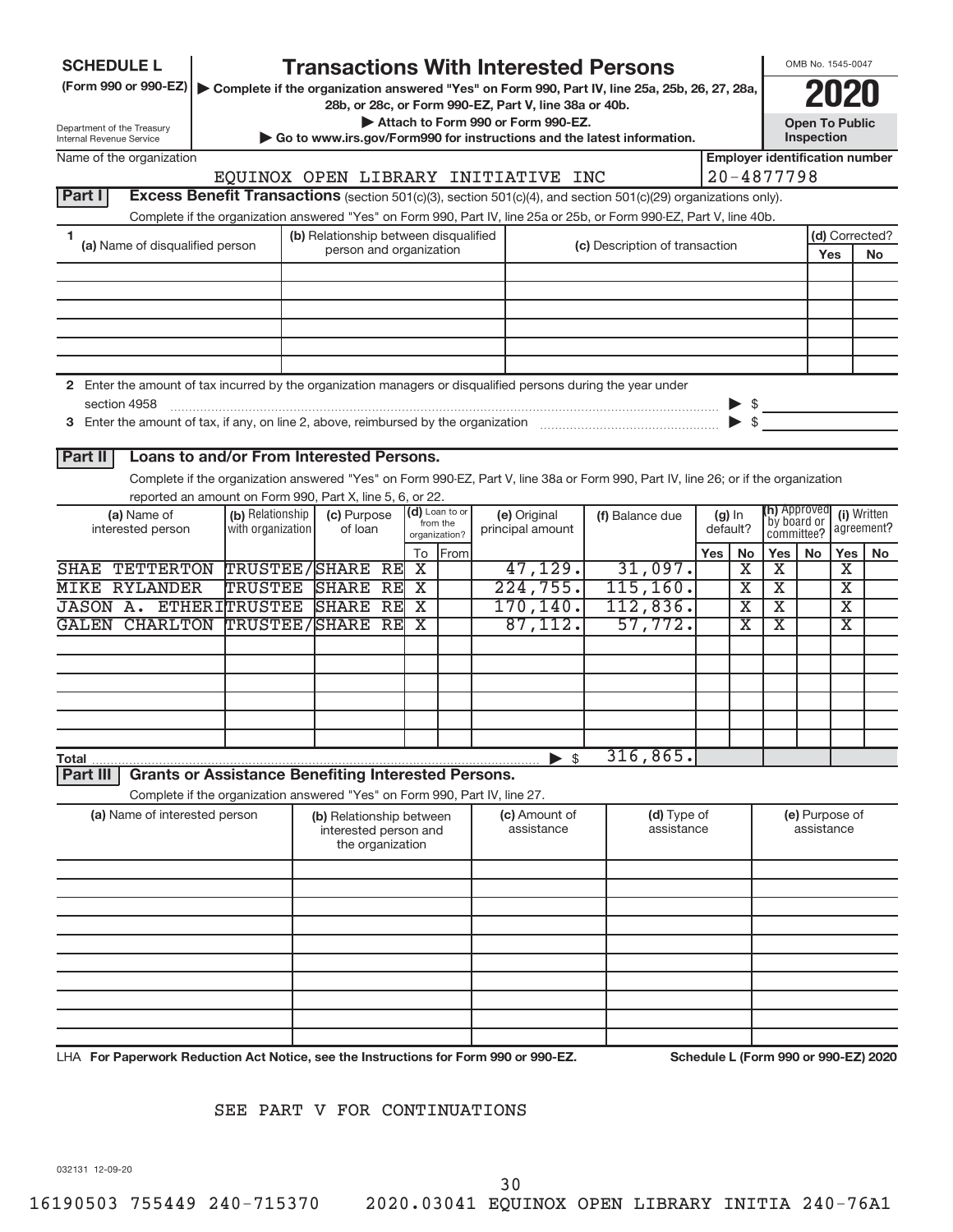**Yes No**

(e) Sharing of organization's revenues?

(a) Name of interested person (b) Relationship between interested (c) Amount of (d) Description of (e) Schedule L (Form 990 or 990-EZ) 2020  $\,$  EQUINOX  $\,$  OPEN <code>LIBRARY INITIATIVE</code> <code>INC</code>  $\,$  <code>20–4877798</code> <code>Page</code> Complete if the organization answered "Yes" on Form 990, Part IV, line 28a, 28b, or 28c. person and the organization (c) Amount of transaction (d) Description of transaction Provide additional information for responses to questions on Schedule L (see instructions). **Part IV | Business Transactions Involving Interested Persons. Part V Supplemental Information.** SCHEDULE L, PART II, LOANS TO AND FROM INTERESTED PERSONS: (A) NAME OF PERSON: SHAE TETTERTON (B) RELATIONSHIP WITH ORGANIZATION: TRUSTEE/SECRETARY (C) PURPOSE OF LOAN: SHARE REPURCHASE (A) NAME OF PERSON: MIKE RYLANDER (C) PURPOSE OF LOAN: SHARE REPURCHASE (A) NAME OF PERSON: JASON A. ETHERIDGE (C) PURPOSE OF LOAN: SHARE REPURCHASE

(A) NAME OF PERSON: GALEN CHARLTON

(B) RELATIONSHIP WITH ORGANIZATION: TRUSTEE/TREASURER

(C) PURPOSE OF LOAN: SHARE REPURCHASE

**Schedule L (Form 990 or 990-EZ) 2020**

032132 12-09-20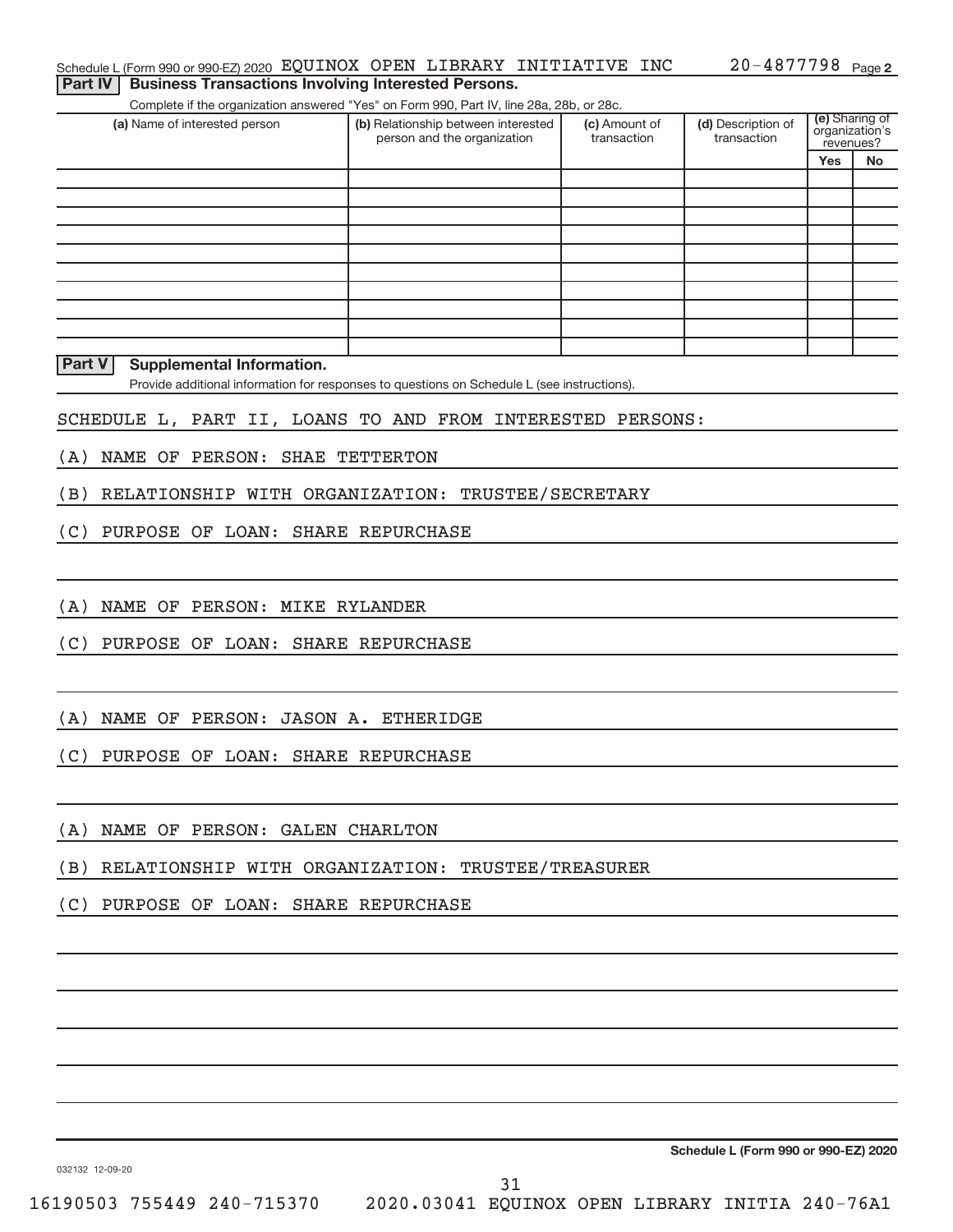**(Form 990 or 990-EZ)**

**SCHEDULE O Supplemental Information to Form 990 or 990-EZ 2020**<br>(Form 990 or 990-EZ) **2020** Complete to provide information for responses to specific questions on

**Complete to provide information for responses to specific questions on Form 990 or 990-EZ or to provide any additional information. | Attach to Form 990 or 990-EZ. | Go to www.irs.gov/Form990 for the latest information.**

Department of the Treasury Internal Revenue Service Name of the organization

EQUINOX OPEN LIBRARY INITIATIVE INC 20-4877798

**Employer identification number**

OMB No. 1545-0047

**Open to Public Inspection**

FORM 990, PART I, LINE 1, DESCRIPTION OF ORGANIZATION MISSION:

SOFTWARE AND OPEN SOURCE PROJECTS, INCLUDING THE DEVELOPMENT OF OPEN

SOURCE TECHNOLOGIES AND IMPLEMENTATION OF LIBRARY SYSTEMS. ADDITIONAL

SERVICES INCLUDE CONSULTING, PROJECT MANAGEMENT, DATA SERVICES,

IMPLEMENTATION, TRAINING, AND IT SERVICES, SUCH AS HOSTING AND SUPPORT,

CUSTOMIZATION, TECHNICAL MANAGEMENT, AND ADVISEMENT.

FORM 990, PART III, LINE 1, DESCRIPTION OF ORGANIZATION MISSION: EQUINOX OPEN LIBRARY INITIATIVE ("EQUINOX") WAS ORIGINALLY FOUNDED AS EQUINOX SOFTWARE, INC. IN 2007 BY THE DEVELOPERS OF THE EVERGREEN ILS, ONE OF THE FIRST OPEN SOURCE INTEGRATED LIBRARY SYSTEMS ON THE MARKET. IN 2017, EQUINOX BECAME A 501(C)(3) NON-PROFIT ORGANIZATION WITH A MISSION OF EMPOWERING LIBRARIES WITH OPEN SOURCE TECHNOLOGIES. EQUINOX IS COMMITTED TO EXPANDING LIBRARY ACCESS TO AFFORDABLE, CUSTOMIZABLE, OPEN SOURCE SOFTWARE BY PROVIDING HIGH QUALITY PROJECT MANAGEMENT, DATA MANAGEMENT, MIGRATION, SUPPORT, DEVELOPMENT, AND TRAINING SERVICES. THIS COMMITMENT EXTENDS TO MAKING OPEN SOURCE SOFTWARE AVAILABLE AND EASY FOR LIBRARIES TO ADOPT AND USE. EQUINOX SUPPORTS A WIDE RANGE OF LIBRARY NEEDS BASED ON THE SPECIFIC REQUIREMENTS OF THE LIBRARY AND PROACTIVELY IDENTIFIES INNOVATIONS AND OPPORTUNITIES TO ENHANCE SERVICE OFFERINGS WITH RELEVANT OPEN SOURCE SOLUTIONS. EQUINOX LEVERAGES PROFESSIONAL AND TECHNICAL KNOWLEDGE IN ORDER TO PROVIDE EXCEPTIONAL SERVICE AND SUPPORT FOR LIBRARY OPEN SOURCE SOFTWARE AND OPEN SOURCE PROJECTS.

032211 11-20-20 **For Paperwork Reduction Act Notice, see the Instructions for Form 990 or 990-EZ. Schedule O (Form 990 or 990-EZ) 2020** LHA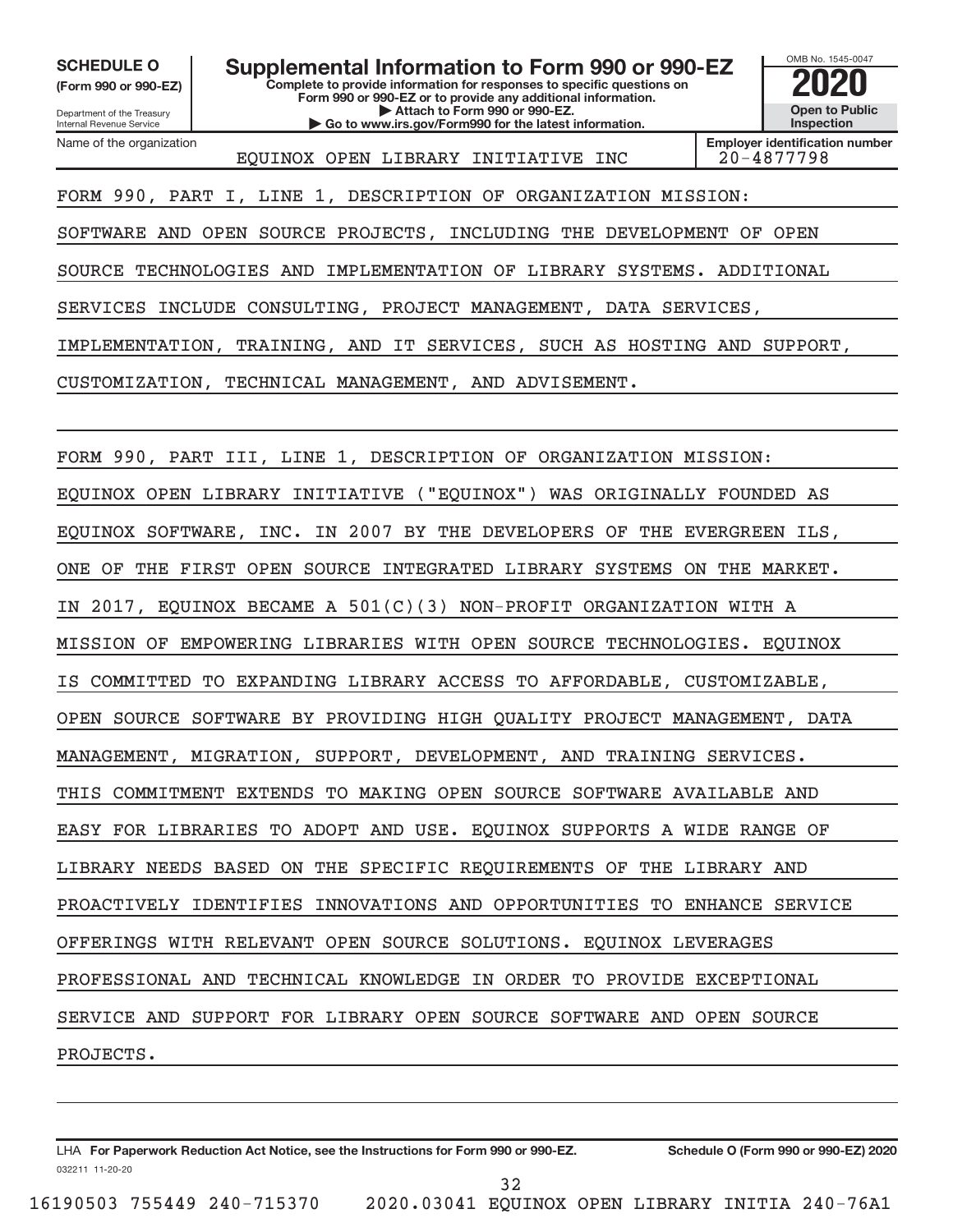| Name of the organization<br>EQUINOX OPEN LIBRARY INITIATIVE INC             | <b>Employer identification number</b><br>20-4877798 |
|-----------------------------------------------------------------------------|-----------------------------------------------------|
| FORM 990, PART III, LINE 2, NEW PROGRAM SERVICES:                           |                                                     |
| EQUINOX OPEN LIBRARY INITIATIVE STARTED THE EQUINOX OPEN SOURCE GRANT       |                                                     |
| PROGRAM.<br>THIS PROGRAM PROVIDES IN KIND GRANTS TO LIBRARIES FOR OPEN      |                                                     |
| SOURCE SOFTWARE SERVICES.                                                   |                                                     |
|                                                                             |                                                     |
| FORM 990, PART VI, SECTION A, LINE 7A:                                      |                                                     |
| UNDER THE BYLAWS, THE BOARD OR THE NOMINATIONS COMMITTEE WILL COMPILE       |                                                     |
| NOMINATIONS FOR EACH POSITION ON THE BOARD, AND MAY MAKE NOMINATIONS IN ITS |                                                     |
| OWN RIGHT. NOMINATIONS MAY BE MADE BY ANY TRUSTEE OR BY THE NOMINATIONS     |                                                     |
| COMMITTEE. NO NOMINATION WILL BE PLACED ON THE ANNUAL ELECTION BALLOT       |                                                     |
| UNLESS:                                                                     |                                                     |
| THE NOMINEE IS EIGHTEEN YEARS OF AGE. AS REQUIRED BY THE CODE, AND<br>(I)   |                                                     |
| (II)<br>THE NOMINEE HAS AFFIRMATIVELY CONSENTED TO THE NOMINATION OR HAS    |                                                     |
| ELECTED TO AT LEAST ONE NOMINATION, IF PROPOSED FOR MORE THAN ONE OFFICE.   |                                                     |
|                                                                             |                                                     |
| FORM 990, PART VI, SECTION B, LINE 11B:                                     |                                                     |
| FORM 990 IS PROVIDED TO THE ORGANIZATION'S GOVERNING BODY VIA EMAIL FOR     |                                                     |
| REVIEW IN ADVANCE OF BOARD MEETING. BOARD MEMBERS DISCUSS AT BOARD MEETING  |                                                     |
| PRIOR TO FILING.                                                            |                                                     |
|                                                                             |                                                     |
| FORM 990, PART VI, SECTION B, LINE 12C:                                     |                                                     |
| TO ENSURE THAT THE ORGANIZATION OPERATES IN A MANNER CONSISTENT WITH        |                                                     |
| CHARITABLE PURPOSES AND DOES NOT ENGAGE IN ACTIVITIES THAT COULD JEOPARDIZE |                                                     |
| ITS TAX-EXEMPT STATUS, PERIODIC REVIEWS WILL BE CONDUCTED. WHEN CONDUCTING  |                                                     |
| THE PERIODIC REVIEWS, THE ORGANIZATION MAY, BUT NEED NOT, USE OUTSIDE       |                                                     |
| ADVISORS. IF OUTSIDE EXPERTS ARE USED, THEIR USE WILL NOT RELIEVE THE       |                                                     |
| GOVERNING BOARD OF ITS RESPONSIBILITY FOR ENSURING THAT PERIODIC REVIEWS    |                                                     |
| ARE CONDUCTED.                                                              |                                                     |
| 032212 11-20-20<br>33                                                       | Schedule O (Form 990 or 990-EZ) 2020                |

Schedule O (Form 990 or 990-EZ) 2020

**2**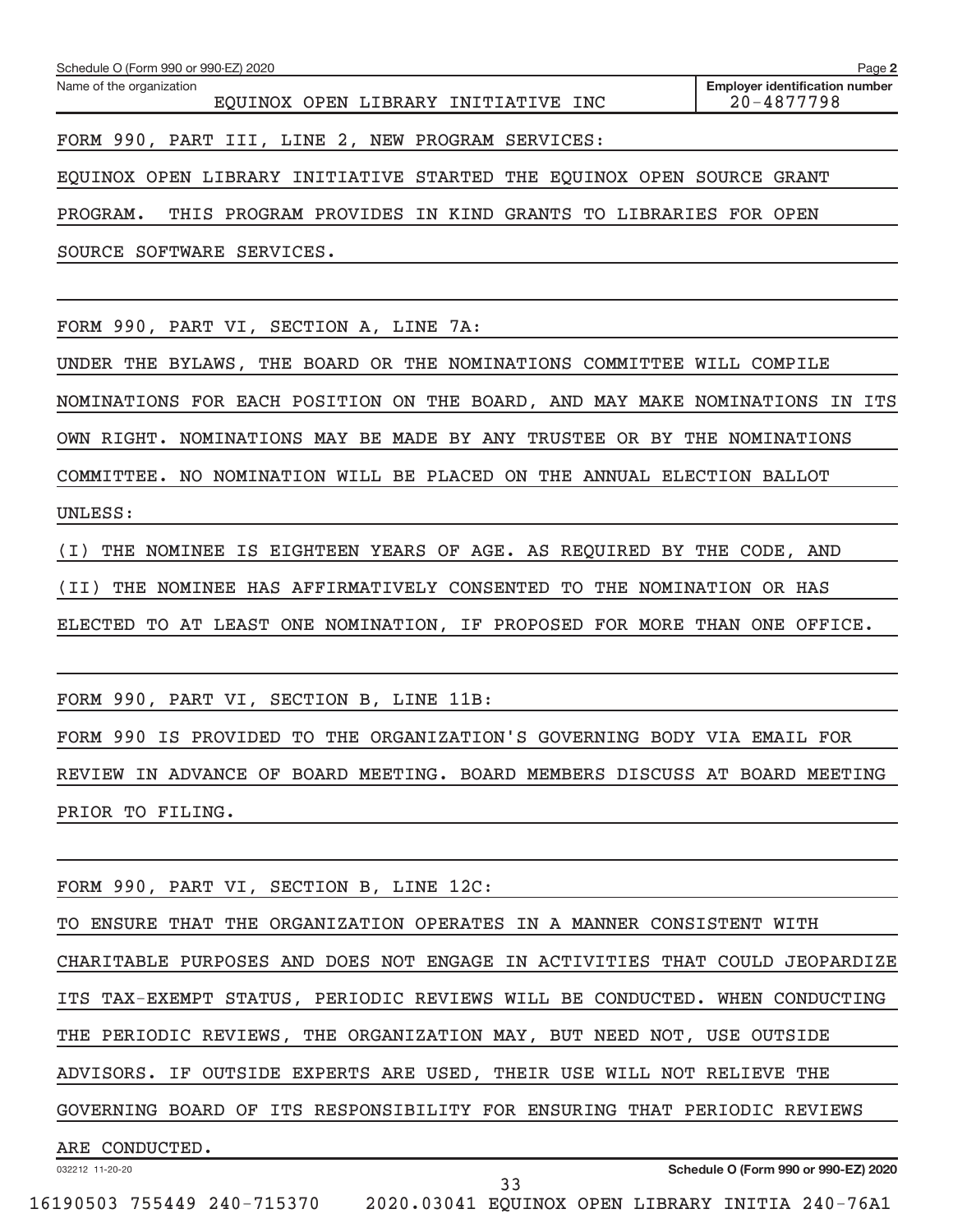| Schedule O (Form 990 or 990-EZ) 2020                                           | Page 2                                                  |
|--------------------------------------------------------------------------------|---------------------------------------------------------|
| Name of the organization<br>EQUINOX OPEN LIBRARY INITIATIVE INC                | <b>Employer identification number</b><br>$20 - 4877798$ |
|                                                                                |                                                         |
| FORM 990, PART VI, SECTION B, LINE 15:                                         |                                                         |
| THERE IS A COMPENSATION COMMITTEE, COMPRISED OF TRUSTEES AND THE EXECUTIVE     |                                                         |
| DIRECTOR, THAT REVIEWS SALARIES; EXCLUDING THAT PERSON OF WHICH THE            |                                                         |
| COMPENSATION IS BEING DECIDED. SALARIES ARE SET DURING A MEETING OF            | THE                                                     |
| THE MATERIALIZATION OF THE COMPENSATION COMMITTEES DECISION IS<br>TRUSTEES AND |                                                         |
| INCLUDED IN THE MEETING MINUTES.                                               |                                                         |
|                                                                                |                                                         |
| FORM 990, PART VI, SECTION C, LINE 19:                                         |                                                         |
| AVAILABLE UPON REQUEST ALONG WITH INFORMATION AVAILABLE ON AN INDUSTRY         |                                                         |
| DATABASE AT LIBRARYTECHNOLOGY.ORG                                              |                                                         |
|                                                                                |                                                         |
|                                                                                |                                                         |
|                                                                                |                                                         |
|                                                                                |                                                         |
|                                                                                |                                                         |
|                                                                                |                                                         |
|                                                                                |                                                         |
|                                                                                |                                                         |
|                                                                                |                                                         |
|                                                                                |                                                         |
|                                                                                |                                                         |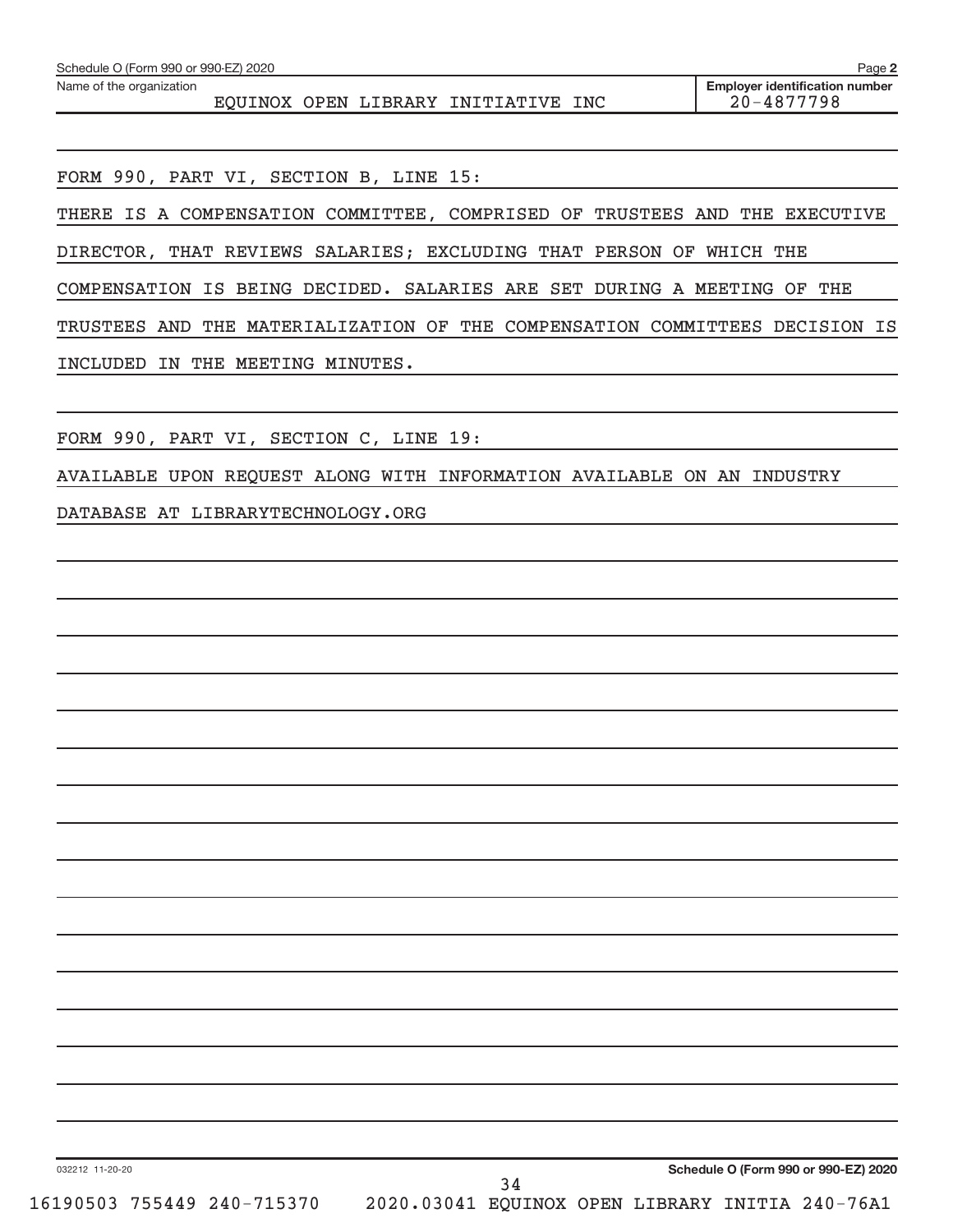| <b>SCHEDULER</b><br>(Form 990)                                                                                               | Complete if the organization answered "Yes" on Form 990, Part IV, line 33, 34, 35b, 36, or 37.<br>Related O | rganizations and Unrelated Partnerships                                                                         |                                              |                                                                             |                                                          | OMB No. 1545-0047<br><b>2020</b>                         |
|------------------------------------------------------------------------------------------------------------------------------|-------------------------------------------------------------------------------------------------------------|-----------------------------------------------------------------------------------------------------------------|----------------------------------------------|-----------------------------------------------------------------------------|----------------------------------------------------------|----------------------------------------------------------|
| Department of the Treasury<br>Internal Revenue Service                                                                       | ▶ Go to www.irs.gov/Form990 for instructions and the latest information.                                    | Attach to Form 990.                                                                                             |                                              |                                                                             |                                                          | Open to Public<br>Inspection                             |
| <b>OPEN</b><br><b>EQUINOX</b><br>Name of the organization                                                                    | <b>INITIATIVE</b><br>LIBRARY                                                                                | INC                                                                                                             |                                              |                                                                             | Employer identification number<br>20-4877798             |                                                          |
| Identification of Disregarded Entities. Complete if the organization answered "Yes" on Form 990, Part IV, line 33.<br>Part I |                                                                                                             |                                                                                                                 |                                              |                                                                             |                                                          |                                                          |
| Name, address, and EIN (if applicable)<br>of disregarded entity<br>$\widehat{a}$                                             | Primary activity<br>e)                                                                                      | Legal domicile (state or<br>foreign country)<br>$\widehat{c}$                                                   | Total income<br>$\widehat{\mathbf{c}}$       | End-of-year assets<br>$\widehat{\mathbf{e}}$                                |                                                          | Direct controlling<br>entity<br>$\mathbf{\widehat{\Xi}}$ |
|                                                                                                                              |                                                                                                             |                                                                                                                 |                                              |                                                                             |                                                          |                                                          |
|                                                                                                                              |                                                                                                             |                                                                                                                 |                                              |                                                                             |                                                          |                                                          |
|                                                                                                                              |                                                                                                             |                                                                                                                 |                                              |                                                                             |                                                          |                                                          |
|                                                                                                                              |                                                                                                             |                                                                                                                 |                                              |                                                                             |                                                          |                                                          |
| Identification of Related Tax-Exempt Organizations. Complete<br>organizations during the tax year.<br>Part II                |                                                                                                             | if the organization answered "Yes" on Form 990, Part IV, line 34, because it had one or more related tax-exempt |                                              |                                                                             |                                                          |                                                          |
| Name, address, and EIN<br>of related organization<br>$\widehat{a}$                                                           | Primary activity<br>ê                                                                                       | Legal domicile (state or<br>foreign country)<br>$\widehat{c}$                                                   | Exempt Code<br>section<br>$\widehat{\sigma}$ | status (if section<br>Public charity<br>501(c)(3)<br>$\widehat{\mathbf{e}}$ | Direct controlling<br>entity<br>$\mathbf{\widehat{\Xi}}$ | Section 512(b)(13)<br>ž<br>controlled<br>entity?<br>Yes  |
|                                                                                                                              |                                                                                                             |                                                                                                                 |                                              |                                                                             |                                                          |                                                          |
|                                                                                                                              |                                                                                                             |                                                                                                                 |                                              |                                                                             |                                                          |                                                          |
|                                                                                                                              |                                                                                                             |                                                                                                                 |                                              |                                                                             |                                                          |                                                          |
|                                                                                                                              |                                                                                                             |                                                                                                                 |                                              |                                                                             |                                                          |                                                          |
| For Paperwork Reduction Act Notice, see the Instructions for Form 990.                                                       |                                                                                                             |                                                                                                                 |                                              |                                                                             |                                                          | Schedule R (Form 990) 2020                               |

032161 10-28-20 032161 10-28-20 LHA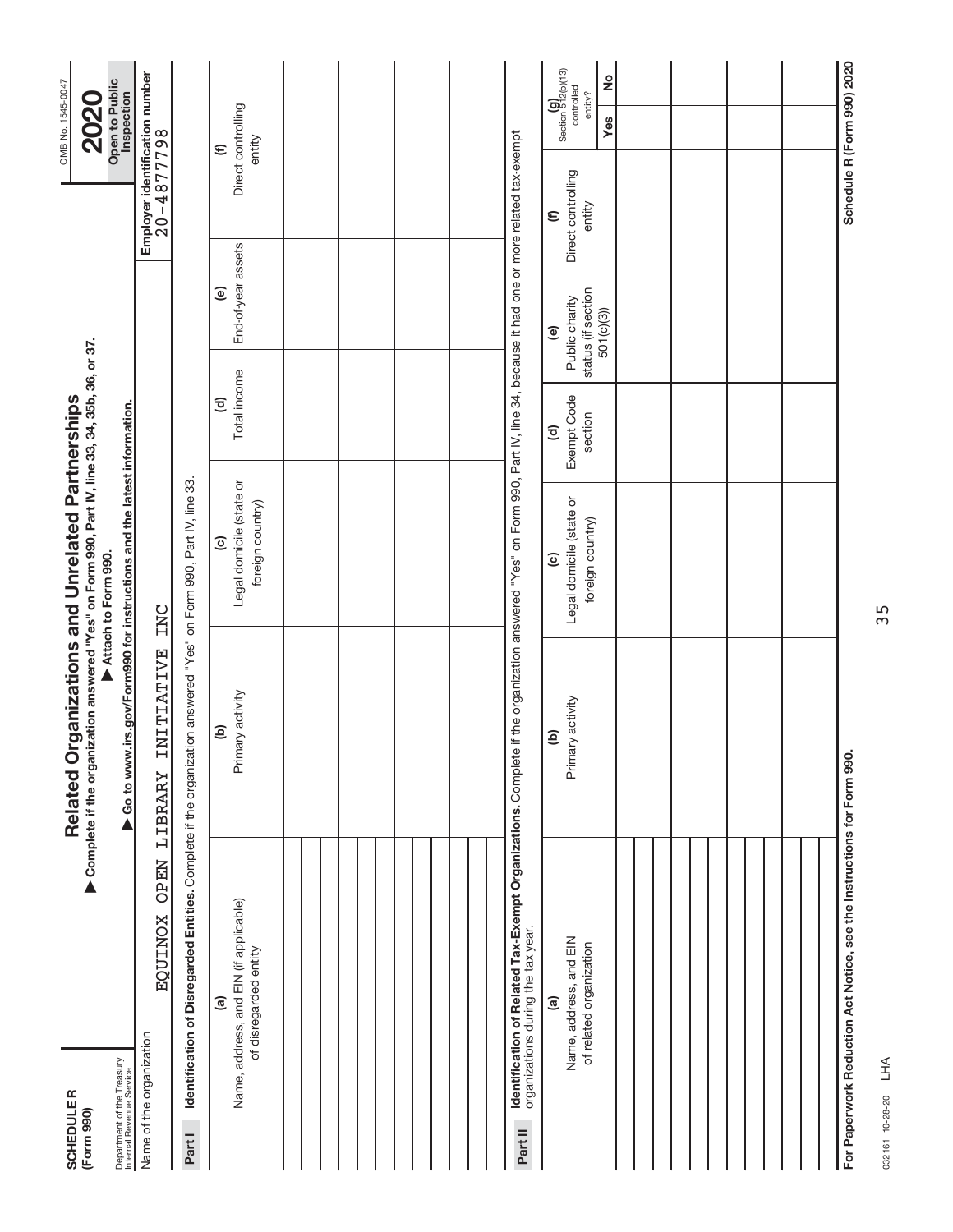| Page 2                                                                                                                                                                                                                                                                                 |                                                                                             | $\widehat{\boldsymbol{\epsilon}}$                                                               |  |                                                                   |                                                                                                                                                                                                           | $\frac{1}{2}$                                                                                                                                             |                                                                                                                                       |  |                            |                 |
|----------------------------------------------------------------------------------------------------------------------------------------------------------------------------------------------------------------------------------------------------------------------------------------|---------------------------------------------------------------------------------------------|-------------------------------------------------------------------------------------------------|--|-------------------------------------------------------------------|-----------------------------------------------------------------------------------------------------------------------------------------------------------------------------------------------------------|-----------------------------------------------------------------------------------------------------------------------------------------------------------|---------------------------------------------------------------------------------------------------------------------------------------|--|----------------------------|-----------------|
|                                                                                                                                                                                                                                                                                        |                                                                                             |                                                                                                 |  |                                                                   |                                                                                                                                                                                                           | $\begin{array}{c} \textbf{(i)}\\ \text{Section}\\ 512 \text{(b)} \text{(13)}\\ \text{controlled}\\ \text{controlved}\\ \text{entity?} \end{array}$<br>Yes | ×                                                                                                                                     |  |                            |                 |
| 4877798<br>$\overline{\phantom{a}}$<br>$\frac{0}{2}$                                                                                                                                                                                                                                   | General or <b>Percentage</b><br>managing<br>partner? <b>OWNership</b><br><b>Yes</b> No<br>⊜ |                                                                                                 |  |                                                                   | Percentage<br>ε                                                                                                                                                                                           | 100.00%                                                                                                                                                   |                                                                                                                                       |  |                            |                 |
|                                                                                                                                                                                                                                                                                        | amount in box<br>20 of Schedule<br>K-1 (Form 1065)<br>Code V-UBI<br>$\widehat{=}$           |                                                                                                 |  | on Form 990, Part IV, line 34, because it had one or more related | end-of-year<br>Share of<br>assets<br>ම                                                                                                                                                                    | $\circ$                                                                                                                                                   |                                                                                                                                       |  | Schedule R (Form 990) 2020 |                 |
|                                                                                                                                                                                                                                                                                        |                                                                                             | Disproportionate<br>$\frac{1}{2}$<br>allocations?<br>ε<br><b>Yes</b>                            |  |                                                                   |                                                                                                                                                                                                           |                                                                                                                                                           | 788                                                                                                                                   |  |                            |                 |
|                                                                                                                                                                                                                                                                                        |                                                                                             | end-of-year<br>assets<br>Share of<br>ම                                                          |  |                                                                   |                                                                                                                                                                                                           | Share of total<br>income<br>$\widehat{\epsilon}$                                                                                                          | 202                                                                                                                                   |  |                            |                 |
| I <b>dentification of Related Organizations Taxable as a Partnership.</b> Complete if the organization answered "Yes" on Form 990, Part IV, line 34, because it had one or more related<br>organizations treated as a partnership durin<br>INC<br>INITIATIVE<br>LIBRARY<br><b>OPEN</b> |                                                                                             |                                                                                                 |  |                                                                   |                                                                                                                                                                                                           | Type of entity<br>(C corp, S corp,<br>or trust)<br>$\widehat{\mathbf{e}}$                                                                                 | CORP                                                                                                                                  |  |                            |                 |
|                                                                                                                                                                                                                                                                                        |                                                                                             | Share of total<br>income<br>$\widehat{\epsilon}$                                                |  |                                                                   |                                                                                                                                                                                                           |                                                                                                                                                           | $\mathfrak{c}$<br><b>OPEN</b>                                                                                                         |  |                            |                 |
|                                                                                                                                                                                                                                                                                        |                                                                                             | Predominant income<br>(related, unrelated,<br>excluded from tax under<br>sections 512-514)<br>ම |  |                                                                   |                                                                                                                                                                                                           | Direct controlling<br>entity<br>$\widehat{\mathbf{c}}$                                                                                                    | INITIATIVE<br><b>EQUINOX</b><br><b>LIBRARY</b>                                                                                        |  |                            |                 |
|                                                                                                                                                                                                                                                                                        |                                                                                             |                                                                                                 |  |                                                                   |                                                                                                                                                                                                           | Legal domicile<br>(state or<br>foreign<br>country)<br>$\widehat{c}$                                                                                       | CANADA                                                                                                                                |  |                            | )မှ             |
|                                                                                                                                                                                                                                                                                        |                                                                                             | Direct controlling<br>entity<br>$\widehat{\sigma}$                                              |  |                                                                   |                                                                                                                                                                                                           | activity<br>e)                                                                                                                                            | LIBRARY                                                                                                                               |  |                            |                 |
|                                                                                                                                                                                                                                                                                        |                                                                                             | Legal<br>domicile<br>(state or<br>foreign<br>country)<br>$\widehat{\mathbf{c}}$                 |  |                                                                   |                                                                                                                                                                                                           | Primary                                                                                                                                                   | OPEN SOURCE<br>SERVICES                                                                                                               |  |                            |                 |
|                                                                                                                                                                                                                                                                                        |                                                                                             | Primary activity<br>$\widehat{e}$                                                               |  |                                                                   |                                                                                                                                                                                                           |                                                                                                                                                           | <b>NOVA</b><br>(ULC)                                                                                                                  |  |                            |                 |
| <b>EQUINOX</b><br>Schedule R (Form 990) 2020                                                                                                                                                                                                                                           | Part III                                                                                    | Name, address, and EIN<br>of related organization<br>$\widehat{\mathbf{e}}$                     |  |                                                                   | Identification of Related Organizations Taxable as a Corporation or Trust. Complete if the organization answered "Yes"<br>organizations treated as a corporation or trust during the tax year.<br>Part IV | Name, address, and EIN<br>of related organization<br>ම                                                                                                    | HALIFAX<br>CANADA<br>SERVICES<br>2X2<br>$\overline{PO}$ BOX 997,<br>B3J<br>LIBRARY<br>CANADA<br>$00 - 3253434$ ,<br>EQUINOX<br>SCOTIA |  |                            | 032162 10-28-20 |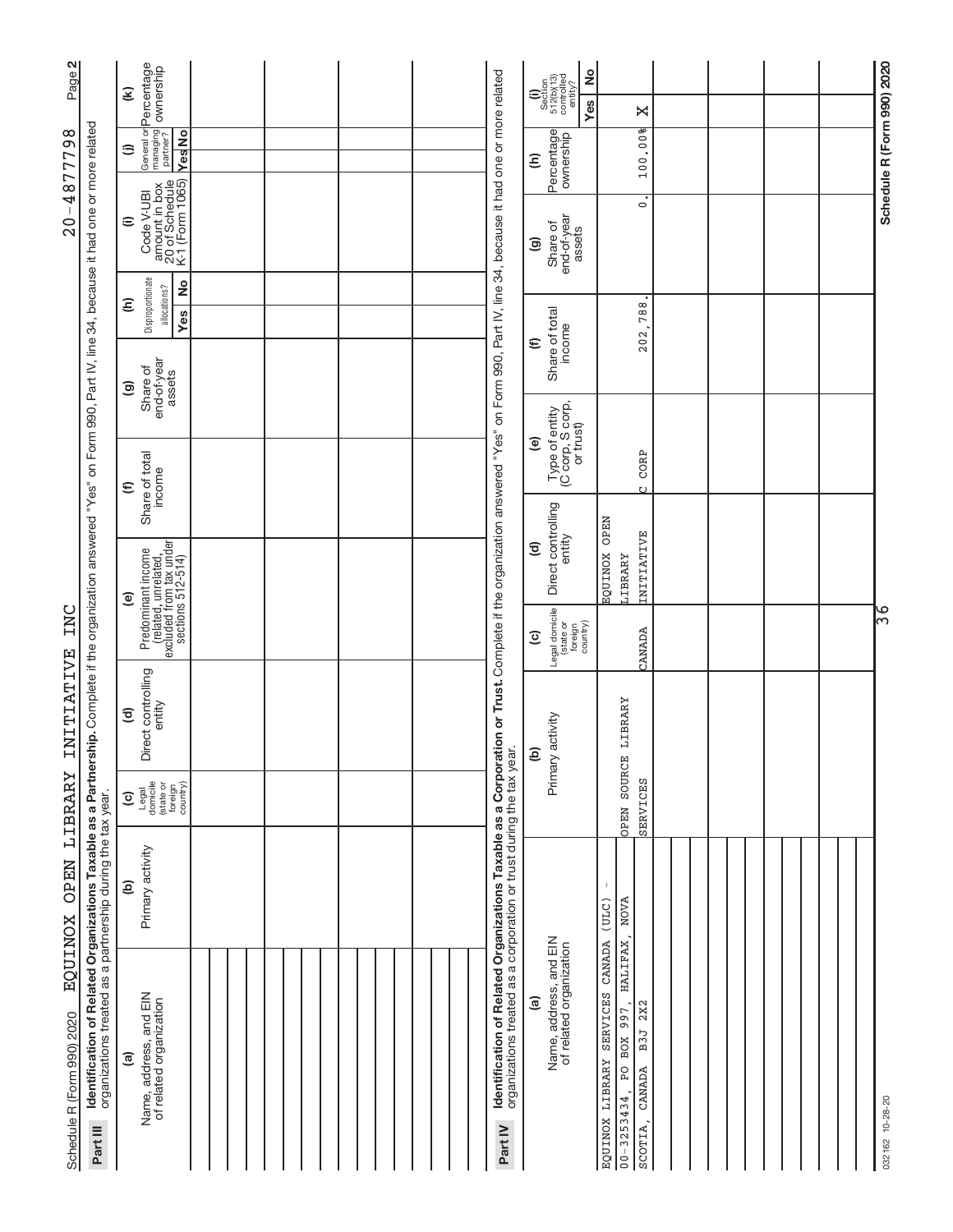| l<br>l<br>ı                                                                                                                                                        |  |
|--------------------------------------------------------------------------------------------------------------------------------------------------------------------|--|
|                                                                                                                                                                    |  |
|                                                                                                                                                                    |  |
| i<br>İ                                                                                                                                                             |  |
| ı<br>l<br>I                                                                                                                                                        |  |
| i<br>֕<br>Í<br>l<br>l<br>ĺ<br>֠<br>l                                                                                                                               |  |
| י<br> <br> <br>ļ<br>֖֖֖֖ׅׅ֧֚֚֚֚֚֚֚֚֚֚֚֚֚֚֚֚֚֚֚֚֚֚֚֚֚֚֚֬֡֡֓֡֓֡֓֞֡֡֓֓֞<br>Ó                                                                                          |  |
| ļ<br>י<br>Ī<br>i<br>֕<br>֚֘֝<br>Ï<br>I<br>Í<br>֠<br>and the state of the state of the state of the state of the state of the state of the state of the state of th |  |
| j<br>ׇ֚֓֡<br>$\frac{1}{2}$<br>į<br>l<br>ļ                                                                                                                          |  |
| ļ<br>J<br>¢                                                                                                                                                        |  |

 $20 - 4877798$ 

က|

Part V Transactions With Related Organizations. Complete if the organization answered "Yes" on Form 990, Part IV, line 34, 35b, or 36. Complete if the organization answered "Yes" on Form 990, Part IV, line 34, 35b, or 36. **Part V Transactions With Related Organizations.** 

| Note: Complete line 1 if any entity is listed in Parts II, III, or IV of this schedule.                                                             |                                |                 |                                                                                                       |                       | Yes | ž                           |
|-----------------------------------------------------------------------------------------------------------------------------------------------------|--------------------------------|-----------------|-------------------------------------------------------------------------------------------------------|-----------------------|-----|-----------------------------|
| During the tax year, did the organization engage in any of the following transactions with one or more related organizations listed in Parts II-IV? |                                |                 |                                                                                                       |                       |     |                             |
| Receipt of (i) interest, (ii) annuities, (iii) royalties, or (iv) rent from a controlled entity<br>Ø                                                |                                |                 |                                                                                                       | $\frac{1}{2}$         |     |                             |
| Gift, grant, or capital contribution to related organization(s)<br>ء                                                                                |                                |                 |                                                                                                       | $\frac{1}{2}$         |     | $\times$ $\times$ $\times$  |
| $\frac{1}{2}$<br>Gift, grant, or capital contribution from related organization(s)<br>$\circ$                                                       |                                |                 |                                                                                                       | $\frac{1}{2}$         |     |                             |
| Loans or loan guarantees to or for related organization(s)<br>ত                                                                                     |                                |                 |                                                                                                       | $\overline{c}$        |     |                             |
| Loans or loan guarantees by related organization(s)<br>$\pmb{\mathsf{O}}$                                                                           |                                |                 |                                                                                                       | $\frac{\omega}{\tau}$ |     | ∣≍                          |
|                                                                                                                                                     |                                |                 |                                                                                                       |                       |     |                             |
| Dividends from related organization(s)                                                                                                              |                                |                 |                                                                                                       | ŧ,                    |     | x x                         |
| Sale of assets to related organization(s)<br>ರಾ                                                                                                     |                                |                 |                                                                                                       | $\overline{1}$ g      |     |                             |
| Purchase of assets from related organization(s)<br>ᇰ                                                                                                |                                |                 |                                                                                                       | $\Rightarrow$         |     |                             |
| Exchange of assets with related organization(s)                                                                                                     |                                |                 |                                                                                                       | ₩                     |     |                             |
| Lease of facilities, equipment, or other assets to related organization(s)<br>$\overline{a}$                                                        |                                |                 |                                                                                                       | Ξ                     |     | $ \mathbb{X} $ $\mathbb{X}$ |
| Lease of facilities, equipment, or other assets from related organization(s)<br>⊻                                                                   |                                |                 |                                                                                                       | ≚                     |     |                             |
| Performance of services or membership or fundraising solicitations for related organization(s)                                                      |                                |                 |                                                                                                       | $\equiv$              |     | ×∣×                         |
| Performance of services or membership or fundraising solicitations by related organization(s)<br>E                                                  |                                |                 |                                                                                                       | $\mathbf{m}$          | ×   |                             |
| Sharing of facilities, equipment, mailing lists, or other assets with related organization(s)<br>$\epsilon$                                         |                                |                 |                                                                                                       | 두                     |     | X                           |
| $\frac{1}{2}$<br>Sharing of paid employees with related organization(s)<br>$\circ$                                                                  |                                |                 |                                                                                                       | $\frac{1}{2}$         |     | ∣≍                          |
|                                                                                                                                                     |                                |                 |                                                                                                       |                       |     |                             |
| Reimbursement paid to related organization(s) for expenses<br>$\Omega$                                                                              |                                |                 |                                                                                                       | $\frac{\rho}{\tau}$   |     | X                           |
| Reimbursement paid by related organization(s) for expenses<br>$\sigma$                                                                              |                                |                 |                                                                                                       | $\frac{1}{2}$         | ×   |                             |
|                                                                                                                                                     |                                |                 |                                                                                                       |                       |     |                             |
| Other transfer of cash or property to related organization(s)<br>L,                                                                                 |                                |                 |                                                                                                       | ≑                     |     | ×∣×                         |
| Other transfer of cash or property from related organization(s)<br>U)                                                                               |                                |                 |                                                                                                       | $\frac{6}{10}$        |     |                             |
| If the answer to any of the above is "Yes," see the instructions for in-<br>$\mathbf{\Omega}$                                                       |                                |                 | formation on who must complete this line, including covered relationships and transaction thresholds. |                       |     |                             |
| Name of related organization<br>@                                                                                                                   | Transaction<br>type (a-s)<br>ව | Amount involved | Method of determining amount involved<br>তূ                                                           |                       |     |                             |
| $\widehat{\circ}$<br>LUL)<br>CANADA<br>SERVICES<br><b>TARRITT XONITOR IN</b>                                                                        | N                              | 202,788.        | REVENUE<br>SERVICE                                                                                    |                       |     |                             |
| َن<br>LUL)<br>CANADA<br>SERVICES<br>LIBRARY<br><b>EQUINOX</b><br>$\mathbf{\widehat{z}}$                                                             | $\mathbf{\Omega}$              | 749<br>204      | <b>EXPENSE</b><br>SERVICE                                                                             |                       |     |                             |
| ල)                                                                                                                                                  |                                |                 |                                                                                                       |                       |     |                             |
| E)                                                                                                                                                  |                                |                 |                                                                                                       |                       |     |                             |
| ම                                                                                                                                                   |                                |                 |                                                                                                       |                       |     |                             |
| ම                                                                                                                                                   |                                |                 |                                                                                                       |                       |     |                             |
| 032163 10-28-20                                                                                                                                     | ∏స                             |                 | Schedule R (Form 990) 2020                                                                            |                       |     |                             |